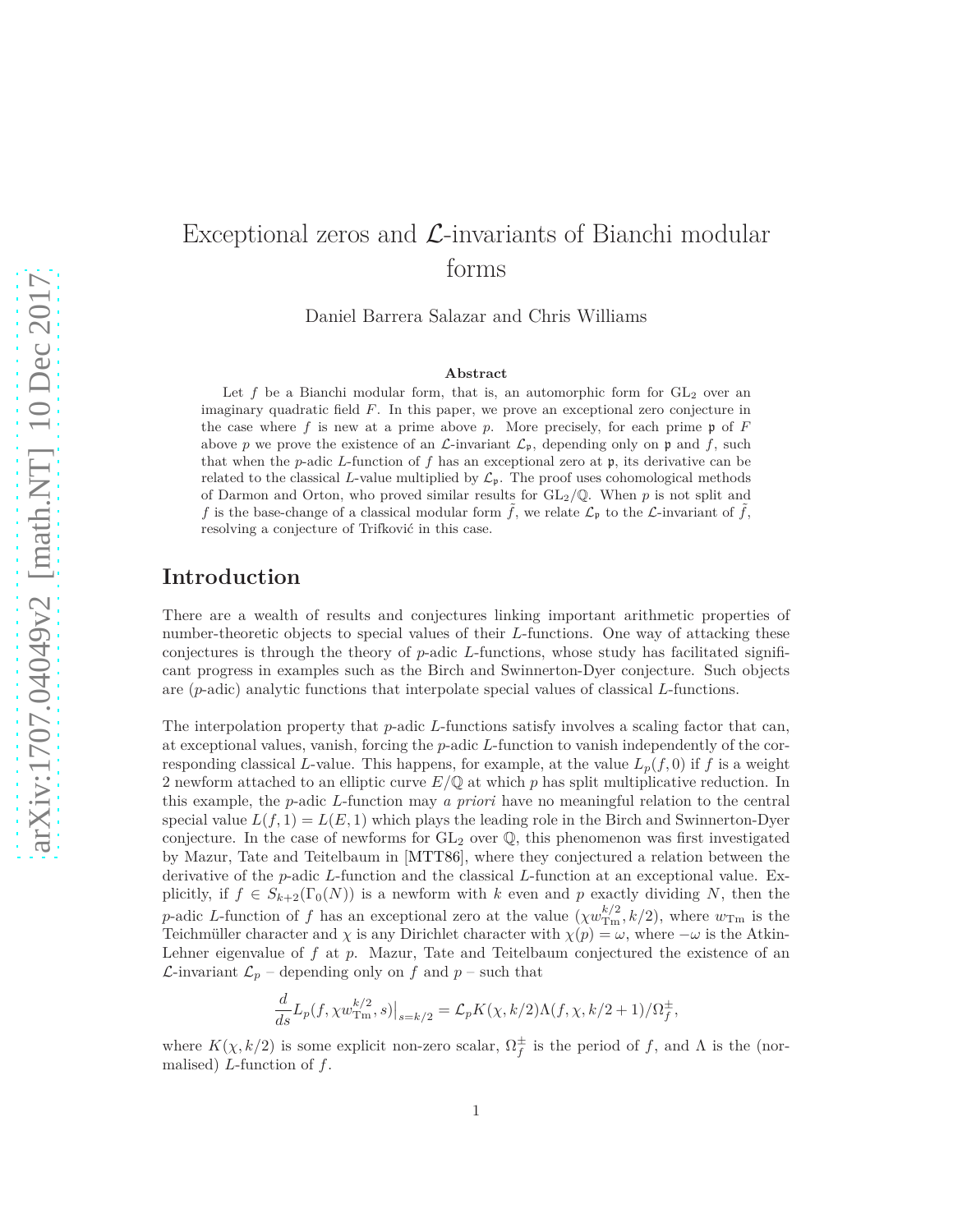<span id="page-1-2"></span>Since this conjecture was made, it has been widely studied and proved in many different ways, whilst there are a number of equivalent descriptions of the  $\mathcal{L}$ -invariant in terms of arithmetic data. As an example, for weight 2 it was proved by Greenberg and Stevens in [\[GS93\]](#page-34-0) and in higher weights it has been proved independently by Kato–Kurihara–Tsuji, Stevens, and Emerton using L-invariants defined by Fontaine–Mazur, Coleman, and Breuil respectively. For a fuller description on previous work in this setting, see the introduction of [\[BDI10\]](#page-34-1). Of particular interest for this paper are proofs of the conjecture by Darmon in [\[Dar01\]](#page-34-2) (for weight 2) and Orton in [\[Ort04\]](#page-35-1) (for higher weights) using the theory of Bruhat–Tits trees.

Despite the problem of exceptional zeros being well-studied for  $GL_2$  over  $\mathbb{Q}$ , many of the approaches mentioned above use deep arithmetic results and structures that do not necessarily exist in the case of  $GL_2$  over more general number fields, and accordingly this case has received considerably less attention. In particular, for  $GL_2$  over an imaginary quadratic field, the symmetric space playing the role of the modular curve has no complex or algebraic structure, making it much harder to attach Galois representations to automorphic forms. The theory of *p*-adic variation of modular forms, which also plays a prominent role in the proof of Greenberg and Stevens, is also comparatively badly behaved; for example, there are classical Bianchi modular forms which do not vary in a *p*-adic family where the classical forms are dense.

Over totally real fields, the conjecture has been proved in recent years for certain weight 2 Hilbert modular forms by Mok and Spieß (see [\[Mok09\]](#page-35-2) and [\[Spi14\]](#page-35-3)). The case of higher weights has been addressed by the first author, Dimitrov and Jorza in [\[BSDJ17\]](#page-34-3). Until recently, there were no analogous results over fields with complex embeddings. The first were results of Deppe in [\[Dep16\]](#page-34-4), where he showed that (again for certain ordinary weight 2 forms) in the cases where exceptional zeros occur, they have (at least) the expected order of vanishing. In this paper, we treat the case of arbitrary weight for  $GL_2$  over an imaginary quadratic field using the methods of Darmon and Orton, which allows us to circumvent the need for the deep arithmetic structure missing in this case. We do not require an ordinarity condition, and we also make no assumption on the prime *p*. Our main result is summarised below in Theorem [B](#page-3-0) of the introduction.

### **Outline of method and plan of paper**

Section 1 contains classical preliminaries. In particular, let *F* be an imaginary quadratic field of class number 1.[1](#page-1-0) Let *f* be a cuspidal *Bianchi modular form*, that is, a cuspidal automorphic form *f* for GL<sub>2</sub> over *F*. Let *f* have level  $\Gamma_0(\mathfrak{n}) \subset SL_2(\mathcal{O}_F)$ , with (*p*) dividing **n**, and weight  $(k, k)$  (since cuspidal Bianchi modular forms exist only at parallel weights).<sup>[2](#page-1-1)</sup> Let  $\Lambda$  denote the (normalised) *L*-function of *f*. A construction of *p*-adic *L*-functions for such objects is contained in [\[Wil17\]](#page-35-4) in the case where the form is an eigenform satisfying a small slope property at primes of *F* above *p*; a summary of the relevant results of [\[Wil17\]](#page-35-4) is contained in Section 3. In this setting, the interpolation property of the *p*-adic *L*-function involves an exceptional factor for each prime p above *p*.

Fix such a prime  $\mathfrak{p}|p$  and let  $\mathcal{T}_{\mathfrak{p}}$  be the Bruhat–Tits tree of  $GL_2(F_{\mathfrak{p}})$ . In Section 2, we show

<span id="page-1-0"></span><sup>1</sup>This is not a serious restriction; see Section [11.1.](#page-33-0)

<span id="page-1-1"></span><sup>2</sup>We normalise the weight in such a way that a modular elliptic curve over *F* corresponds to a weight (0*,* 0) form. In the literature, this is sometimes referred to as 'weight 2'.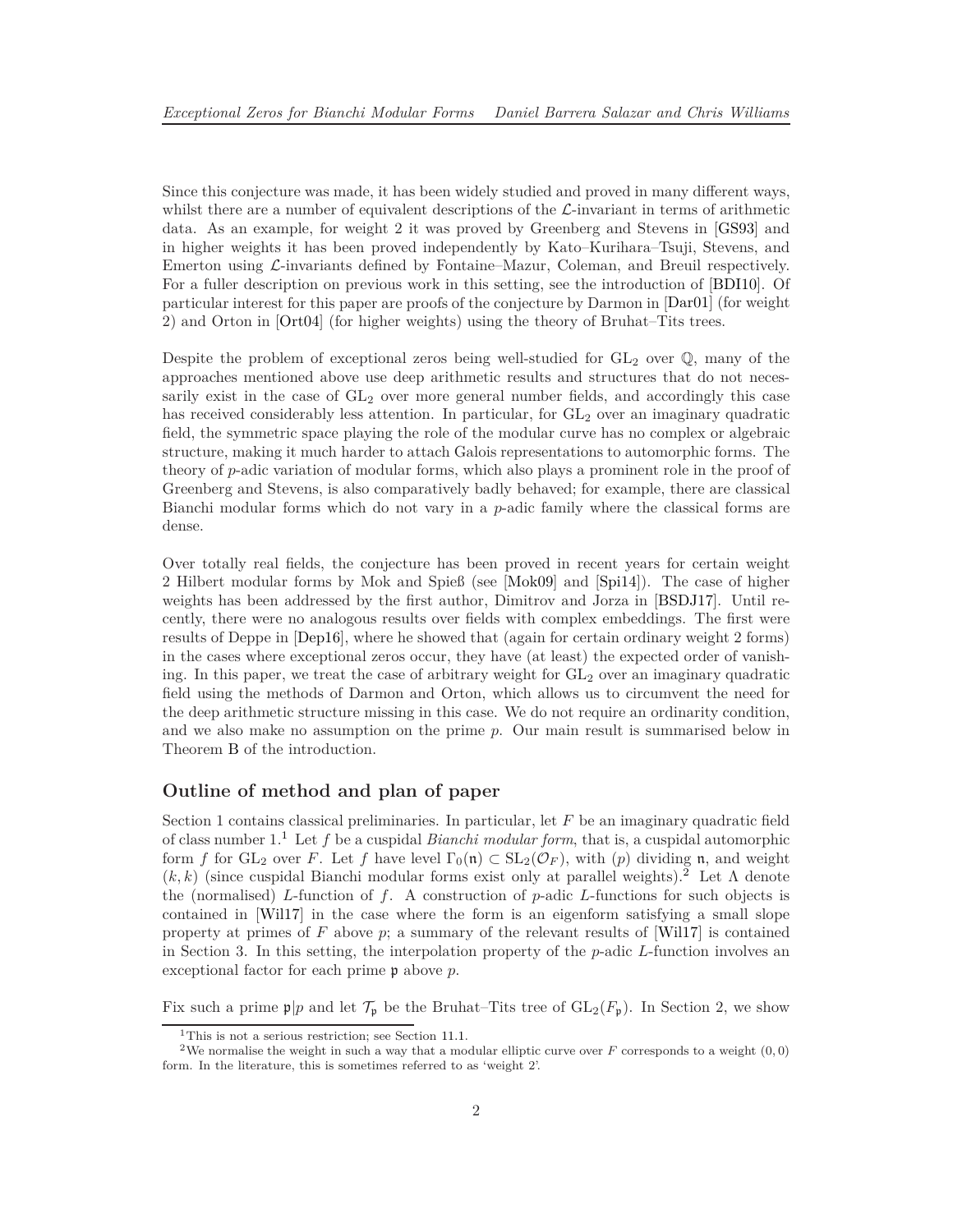<span id="page-2-0"></span>how to vary f in a 'family'  $\mathcal F$  over the edges of  $\mathcal T_p$ . In particular, to f we associate a form

$$
\mathcal{F}: \mathcal{E}(\mathcal{T}_{\mathfrak{p}}) \times \mathrm{GL}_2(\mathbb{A}_F) \longrightarrow V_{2k+2}(\mathbb{C}),
$$

where  $V_{2k+2}(\mathbb{C})$  is the space of complex homogeneous polynomials of degree  $2k+2$  in two variables, in such a way that for any edge  $e, \mathcal{F}(e, \cdot)$  is a Bianchi modular form of specified level (depending on *e*) with the same weight as *f*. We further prove (in Theorem [2.7\)](#page-7-0) that this form is harmonic in the first variable  $\mathcal{T}_{\mathfrak{p}}$  if and only if *f* is new at  $\mathfrak{p}$ .

In Section 4, we define modular symbols on  $\mathcal{T}_{p}$  – or, rather, families of Bianchi modular symbols indexed by  $\mathcal{E}(\mathcal{T}_{p})$  – using the methods of Section 2, and define Hecke operators on the space of such symbols. The study of  $\mathcal{T}_p$  allows us to recover a classical result on the Hecke eigenvalue at p of a p-new form as an easy corollary, and this result gives a systematic supply of exceptional zeros at central values (see Corollary [4.9\)](#page-17-0). In particular, we obtain:

**Proposition 1.** *Suppose*  $f$  *is*  $p$ *-new, weight*  $(k, k)$  *and small slope at all the primes above*  $p$ *, let*  $-\omega$  *be the Atkin-Lehner eigenvalue of f at* **p**, and let  $\varphi$  *be a Hecke character for which*  $L(f, \varphi)$  *is critical (in the sense of Deligne). Then the <i>p*-adic *L*-function of *f* has an exceptional *zero (for*  $\mathfrak{p}$ ) at  $\varphi$  precisely when k is even and  $\varphi = \chi | \cdot |^{k/2}$ , where  $\chi$  is a finite order Hecke *character with*  $\chi(\mathfrak{p}) = \omega$ *.* 

In Section 5, we utilise the overconvergent methods of [\[Wil17\]](#page-35-4) to attach a family of distributions on  $\mathbb{P}^1(F_{\mathfrak{p}})$  to the form *f*. In particular, as for modular forms and modular symbols, we vary the overconvergent modular symbol attached to f over the edges of  $\mathcal{T}_{p}$ . In the case of a modular elliptic curve *E* over *F*, this distribution has been studied before; in particular, in [\[Tri06\]](#page-35-5) Mak Trifkovic used it to construct Stark–Heegner points on *E*, whilst in the same setting the method of construction given here has been implemented independently by Xevi Guitart, Marc Masdeu and Haluk Sengun in [\[GMŞ15\]](#page-34-5).

In Section 6, we use the distribution to define double integrals on  $\mathcal{H}_{p} \times \mathcal{H}_{3}$  in the style of Darmon. Drawing the previous sections together, we use this to define two group cohomology classes  $\mathrm{lc}_f$  and  $\mathrm{oc}_f$  in  $\mathrm{H}^1(\Gamma, \Delta_{k,k})$  (see Definition [4.1](#page-14-0) for the definition of  $\Gamma$ , and Section 6 for the definition of  $\Delta_{k,k}$ ). These classes, which depend on the choice of a complex period  $\Omega_f$ , are both eigenclasses for the Hecke action with the same eigenvalues as f. In Section 7, they are related to *L*-values using invariants attached to embeddings  $F \times F \hookrightarrow M_2(F)$ . In particular, we prove the following:

**Theorem A.** Let  $\chi$  be a finite order Hecke character with  $\chi(\mathfrak{p}) = \omega$ . Then there exists a map  $Ev_{\chi}: H^1(\Gamma, \Delta_{k,k}) \longrightarrow \mathbb{C}_p$  *such that* 

$$
Ev_{\chi}(oc_f) = K(\chi, k/2 + 1)\Lambda(f, \chi, k/2 + 1)/\Omega_f
$$

*for some explicit (non-zero) factor*  $K(\chi, k/2+1)$ *, and* 

$$
\bigg[\prod_{\mathfrak{q}}Z_{\mathfrak{q}}\bigg]\mathrm{Ev}_{\chi}(\mathrm{lc}_f)=\frac{\partial}{\partial s_{\mathfrak{p}}}L_p(f,\chi w_{\mathrm{Tm}}^{k/2},\mathbf{s})\big|_{\mathbf{s}=k/2},
$$

*where the product is over all*  $q$ |*p such that*  $q \neq p$ *, and where*  $Z_q$  *is the exceptional factor at* q.

In Section 8, we show that in fact, the Hecke eigenspace in which  $\alpha_f$  and  $\alpha_f$  both live is in fact one-dimensional. In particular, after proving a non-vanishing result for  $oc_f$ , we see that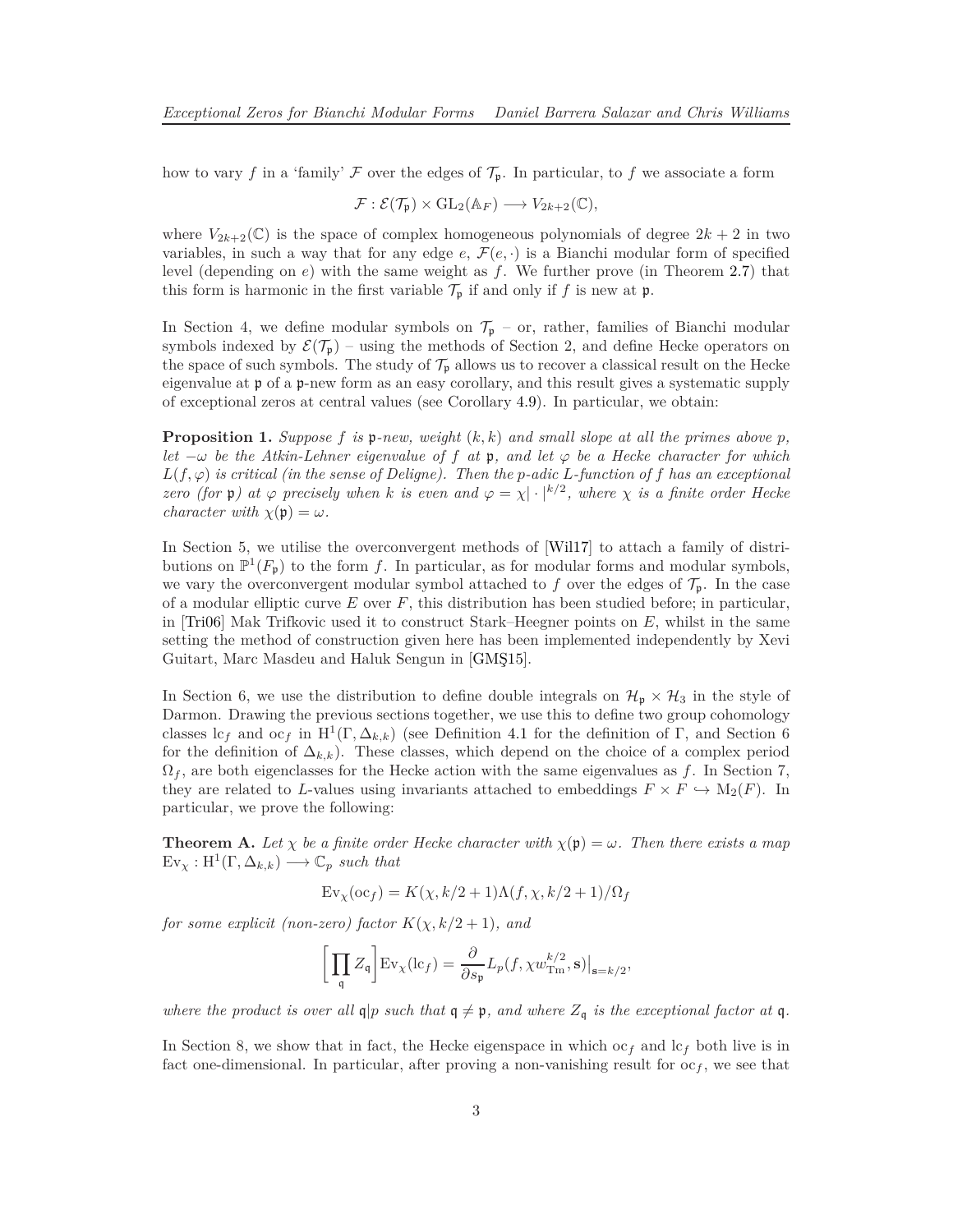<span id="page-3-2"></span>there exists some element  $\mathcal{L}_{\mathfrak{p}} \in \mathbb{C}_p$  such that  $\mathrm{lc}_f = \mathcal{L}_{\mathfrak{p}} \mathrm{oc}_f$ . Combined with the above, this is enough to prove the following, which is the main result of this paper.

<span id="page-3-0"></span>**Theorem B.** Let *f* be as above. Let  $\chi$  be a finite order Hecke character with  $\chi(\mathfrak{p}) = \omega$ , so *that*  $L_p(f, \chi w_{\text{Tm}}^{k/2}, \mathbf{k}/2) = 0$  *is an exceptional zero (where*  $w_{\text{Tm}}$  *is the Teichmüller character). Then there exists an*  $\mathcal{L}\text{-}invariant \mathcal{L}_{\mathfrak{p}} \in \mathbb{C}_p$ *, depending only on*  $f$  *and*  $\mathfrak{p}$ *, such that* 

$$
\frac{\partial}{\partial s_{\mathfrak{p}}} L_p(f, \chi w_{\rm Tm}^{k/2}, {\bf s})\big|_{{\bf s}=k/2} = \mathcal{L}_{\mathfrak{p}} \cdot \bigg[\prod_{\mathfrak{q}} Z_{\mathfrak{q}}\bigg] K(\chi, k/2+1)\Lambda(f, \chi, k/2+1)/\Omega_f.
$$

In Section 10, we discuss the case where  $f$  is the base-change of a classical modular form  $f$ , and explicitly relate the L-invariants of f and  $\tilde{f}$ . This is enough to resolve a conjecture of Trifković in the base-change case. We conclude in Section 11 by discussing possible further generalisations of these results; in particular, we discuss the case of higher class number (which has been omitted in this paper for expositional and notational reasons), possible results on the second derivative (to remove the remaining exceptional factor in the case where  $p$  is split), and the conjectural form  $\mathcal{L}_{\mathfrak{p}}$  might take in terms of arithmetic data, a question the authors hope to address in future work.

#### **Comparison to relevant literature**

The results of this paper fit into a body of recent work in complimentary directions. The work of Spieß (in [\[Spi14\]](#page-35-3)) and the work of the first author, Dimitrov and Jorza (in [\[BSDJ17\]](#page-34-3)) on the Hilbert case has been mentioned above, as has Deppe's work (in [\[Dep16\]](#page-34-4)) on the case of weight 2 for general number fields. Exceptional zero phenomena have also been studied in the anticyclotomic setting by Molina (in  $[Mol15]$ , for  $GL<sub>2</sub>$  in the totally real case) and Bergunde (in [\[Ber17\]](#page-34-6), for non-split quaternion algebras over general number fields). Finally, the behaviour of  $\mathcal{L}$ -invariants under abelian base-change, again in the case of weight 2 for GL2, has recently also been studied in work of Gehrmann in [\[Geh17\]](#page-34-7).

### **Acknowledgements**

The authors would like to thank Henri Darmon, who initially suggested this problem to us. The project has also benefited from helpful discussions with Tobias Berger, Kevin Buzzard, John Cremona, Xevi Guitart, David Loeffler, Marc Masdeu, and Aurel Page. The first author has received funding from the European Research Council (ERC) under the European Union's Horizon 2020 research and innovation programme (Grant Agreement No. 682152). The second author would like to thank Victor Rotger, whose generous financial support enabled him to visit Barcelona to complete this project. Finally, we would like to thank the anonymous referee for their comments and corrections following their careful reading of the submitted version.

### <span id="page-3-1"></span>**1. Preliminaries**

### **1.1. Basic notation**

Let F be an imaginary quadratic field with ring of integers  $\mathcal{O}_F$ , different D and discriminant  $-D$ . Let *p* be a rational prime. If **p** is a prime of *F* above *p*, write  $F_p$  for the completion of *F*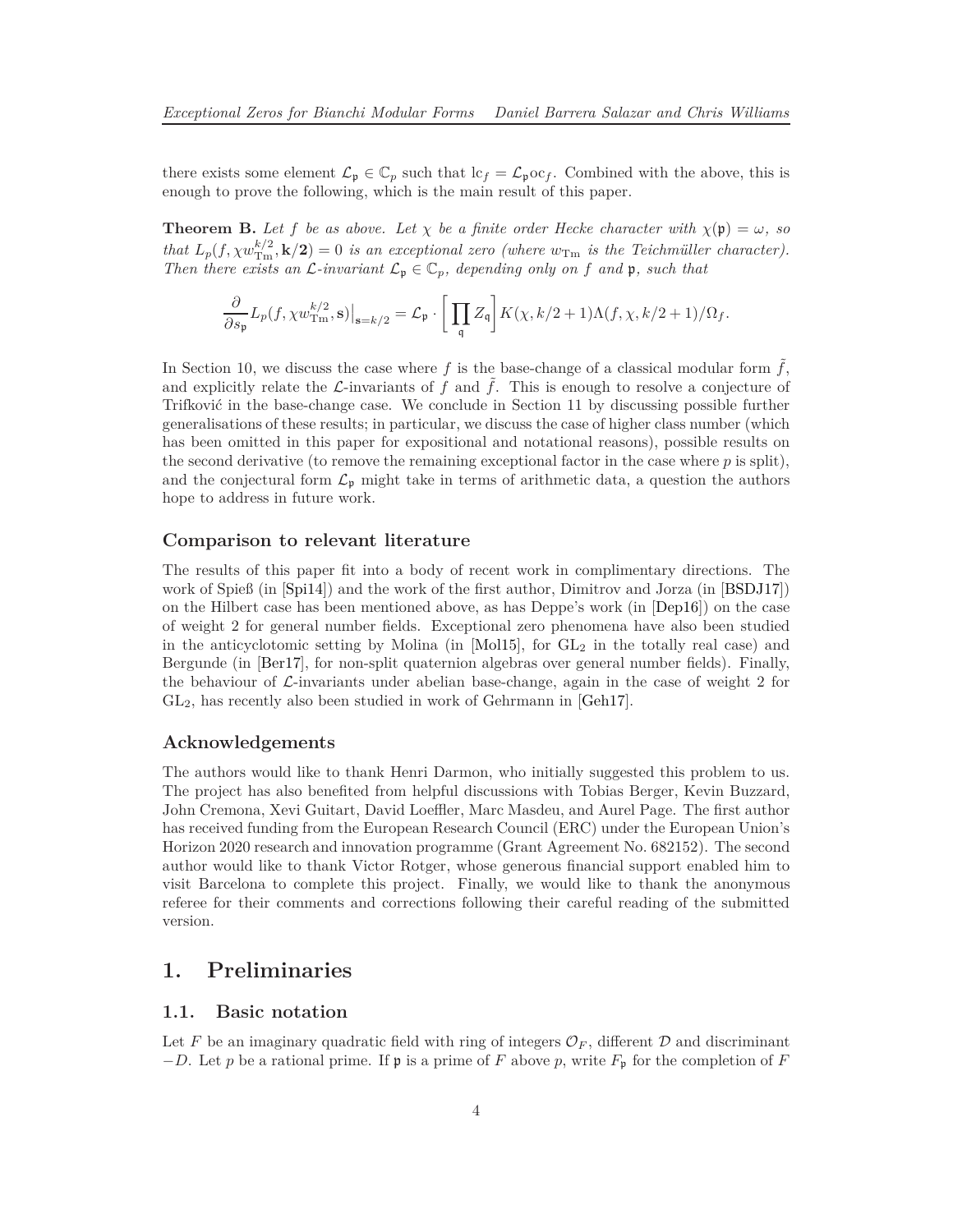<span id="page-4-0"></span>at p, write  $\mathcal{O}_p$  for the ring of integers in  $F_p$  and fix a uniformiser  $\pi$  at p. We also write  $e_p$  for the ramification index of  $\mathfrak p$  over  $p$ . In the sequel,  $F$  will be taken to have class number 1, in which case we assume  $\pi$  is an element of  $\mathcal{O}_F$  that generates **p**. Denote the adele ring of F by  $\mathbb{A}_F = F_{\infty} \times \mathbb{A}_F^f$ , where  $F_{\infty}$  denotes the infinite adeles and  $\mathbb{A}_F^f$  the finite adeles. Furthermore, define  $\mathcal{O}_F := \mathcal{O}_F \otimes_{\mathbb{Z}} \mathbb{Z}$  to be the finite integral adeles. Throughout, we'll fix a prime p above p and a level  $\mathfrak{n} = \mathfrak{p}\mathfrak{m}$ , where  $\mathfrak{m}$  is coprime to  $\mathfrak{p}$  and divisible by all the other primes above p. For an ideal  $f \subset \mathcal{O}_F$ , let  $\text{Cl}_F(f)$  denote the ray class group of F modulo f.

Let  $k \geq 0$  be an integer, and for any ring R, let  $V_{2k+2}(R)$  denote the ring of polynomials over *R* of degree at most  $2k + 2$ . We also define  $V_0(R) = R$ . Note that  $V_{2k+2}(\mathbb{C})$  is an irreducible complex right representation of  $SU_2(\mathbb{C})$ , and denote the corresponding antihomomorphism by  $\rho': \mathrm{SU}_2(\mathbb{C}) \to \mathrm{GL}(V_{2k+2}(\mathbb{C}))$ . Finally, define an antihomomorphism  $\rho: \mathrm{SU}_2(\mathbb{C}) \times \mathbb{C}^{\times} \to$  $GL(V_{2k+2}(\mathbb{C}))$  by  $\rho(u, z) = \rho'(u)|z|^{-k}$ .

### **1.2. Bianchi modular forms**

A *Bianchi modular form* is an automorphic form for  $GL_2$  over an imaginary quadratic field. We will give only a very brief description of the theory; for a more detailed exposition of the literature, see [\[Wil17\]](#page-35-4). First, we fix a level group.

**Definition 1.1.** Define 
$$
\Omega_0(\mathfrak{n}) := \left\{ \begin{pmatrix} a & b \\ c & d \end{pmatrix} \in GL_2(\widehat{\mathcal{O}_F}) : c \in \widehat{\mathfrak{n}\mathcal{O}_F} \right\}.
$$

**Definition 1.2.** We say a function  $f: GL_2(\mathbb{A}_F) \to V_{2k+2}(\mathbb{C})$  is a *cusp form of weight*  $(k, k)$ *and level*  $\Omega_0(\mathfrak{n})$  if it satisfies:

- (i)  $f(zgu) = f(g)\rho(u, z)$  for  $u \in SU_2(\mathbb{C})$  and  $z \in Z(GL_2(\mathbb{C})) \cong \mathbb{C}^{\times}$ ,
- (ii) *f* is right-invariant under the group  $\Omega_0(\mathfrak{n})$ ,
- (iii)  $f$  is left-invariant under  $GL_2(F)$ ,
- (iv) *f* is an eigenfunction of the operator  $\partial$  with eigenvalue  $(k^2/2 + k)$ , where  $\partial/4$  denotes a component of the Casimir operator in the Lie algebra  $\mathfrak{sl}_2(\mathbb{C})\otimes_{\mathbb{R}}\mathbb{C}$  (see [\[Hid93b\]](#page-35-7), section 1.3), and
- (v) *f* satisfies the cuspidal condition that for all  $g \in GL_2(\mathbb{A}_F)$ , we have

$$
\int_{F \backslash \mathbb{A}_F} f(ug) du = 0,
$$

where we consider  $\mathbb{A}_F$  to be embedded inside  $GL_2(\mathbb{A}_F)$  by the map sending *u* to  $\begin{pmatrix} 1 & u \\ 0 & 1 \end{pmatrix}$ , and *du* is the Lebesgue measure on A*<sup>F</sup>* .

Denote the space of such functions by  $S_{k,k}(\Omega_0(\mathfrak{n}))$ .

**Remark:** Note that if  $f \in S_{k,k}(\Omega_0(\mathfrak{n}))$ , then  $f(gh) = f(g)$  for all  $h \in Z(\text{GL}_2(\mathbb{A}_F^f))$ . Hence we can consider *f* as a function on  $\text{PGL}_2^f(\mathbb{A}_F) := \text{GL}_2(F_\infty) \times \text{PGL}_2(\mathbb{A}_F^f)$ .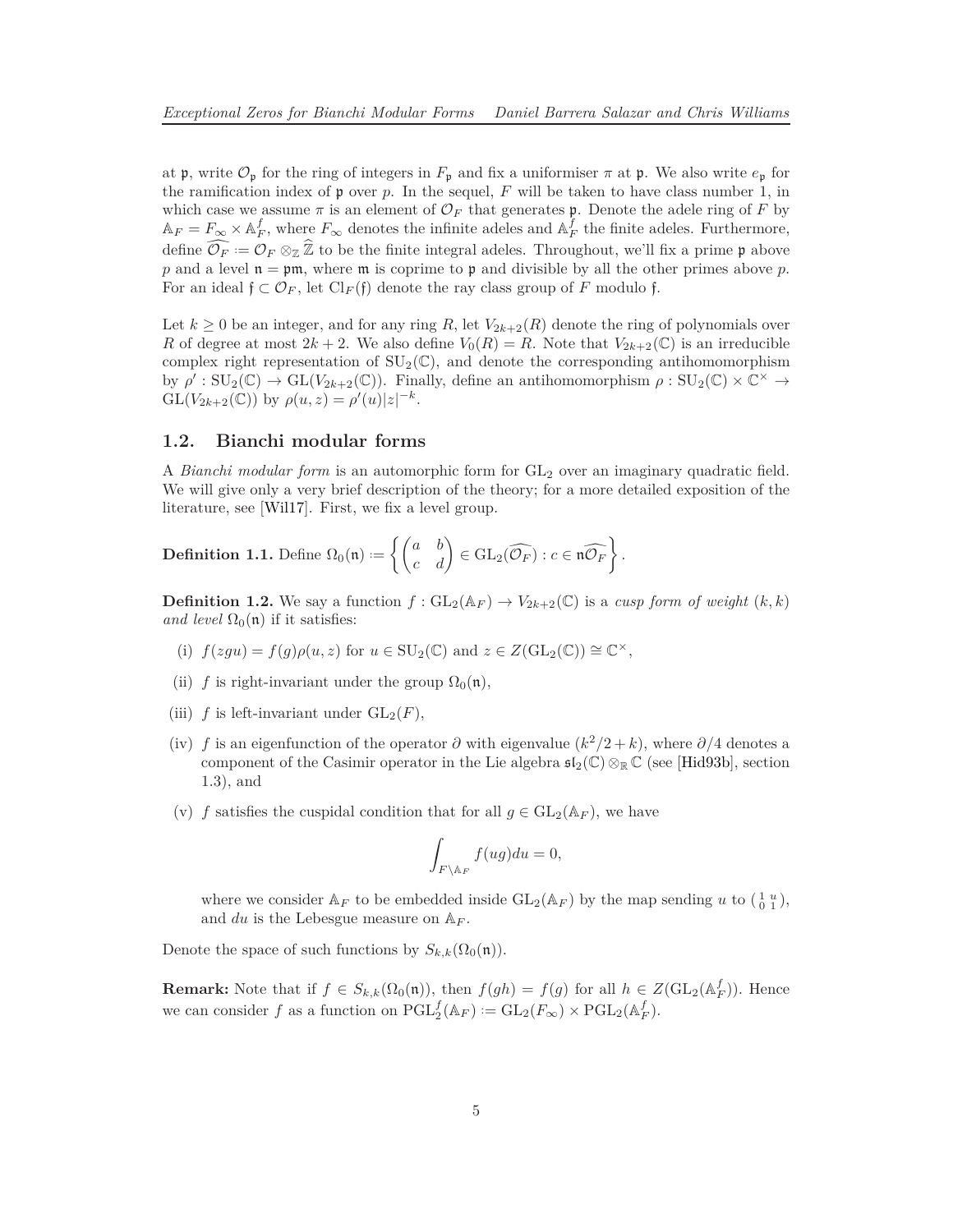### <span id="page-5-1"></span>**1.3. The** *L***-function of a Bianchi modular form**

There is a good theory of Hecke operators (indexed by ideals of  $\mathcal{O}_F$ ) on Bianchi modular forms. Let *f* be a cuspidal Bianchi modular form that is an eigenform for all of the Hecke operators, and for any non-zero ideal  $I \subset \mathcal{O}_F$ , write  $f|T_I = \lambda_I f$ .

**Definition 1.3.** The (normalised) *L-function of f* is the function

$$
\Lambda(f,\varphi) := \frac{\Gamma(q+1)\Gamma(r+1)}{(2\pi i)^{q+r+2}} \sum_{I \subset \mathcal{O}_F, I \neq 0} \lambda_I \varphi(I) N(I)^{-1},
$$

where  $\varphi$  is a Hecke character of infinity type  $(q, r)$  and  $\Gamma$  denotes the usual  $\Gamma$ -function.

The 'critical' values of this *L*-function can be controlled; in particular, we have the following:

<span id="page-5-0"></span>**Proposition 1.4.** *There exists a period*  $\Omega_f \in \mathbb{C}^\times$  *and a number field E such that, if*  $\varphi$  *is a Hecke character of infinity type*  $0 \leq (q, r) \leq (k, k)$ *, with*  $q, r \in \mathbb{Z}$ *, we have* 

$$
\frac{\Lambda(f,\varphi)}{\Omega_f}\in E(\varphi),
$$

*where*  $E(\varphi)$  *is the number field over E generated by the values of*  $\varphi$ *.* 

*Proof.* See [\[Hid94\]](#page-35-8), Theorem 8.1.

In the case of newforms, as treated in the sequel, exceptional zeros occur at very specific Hecke characters of the form  $\chi | \cdot |^r$ , where  $\chi$  is a finite order Hecke character and  $| \cdot |$  is the adelic norm. In this case, we will write

$$
\Lambda(f, \chi, r+1) := \Lambda(f, \chi| \cdot |^r)
$$

for convenience and to ensure consistent notation in later sections.

### **2. Forms on the Bruhat–Tits tree**

In this section, we develop the theory of Bianchi modular forms on the Bruhat–Tits tree. We will give the theory in quite general terms, since it is not significantly more difficult to describe the results in adelic language instead of classical language, and the more general results may be of independent interest. In later sections, we will specialise to the case where the class number is 1.

### **2.1. The Bruhat–Tits tree**

**Definition 2.1.** Let **p** be a prime of F above p. We denote by  $\mathcal{T}_{p}$  the Bruhat–Tits tree for  $GL_2(F_p)$ , that is, the connected tree whose vertices are homothety classes of lattices in a two-dimensional  $F_p$ -vector space *V*. Two vertices *v* and *v'* are joined by an edge if and only if there are representatives  $L$  and  $L'$  respectively such that

$$
\pi_{\mathfrak{p}}L' \subset L \subset L'.
$$

Each edge comes equipped with an orientation. Denote the set of (oriented) edges of  $\mathcal{T}_{\mathfrak{p}}$  by  $\mathcal{E}(\mathcal{T}_{\mathfrak{p}})$  and the set of vertices by  $\mathcal{V}(\mathcal{T}_{\mathfrak{p}})$ .

 $\Box$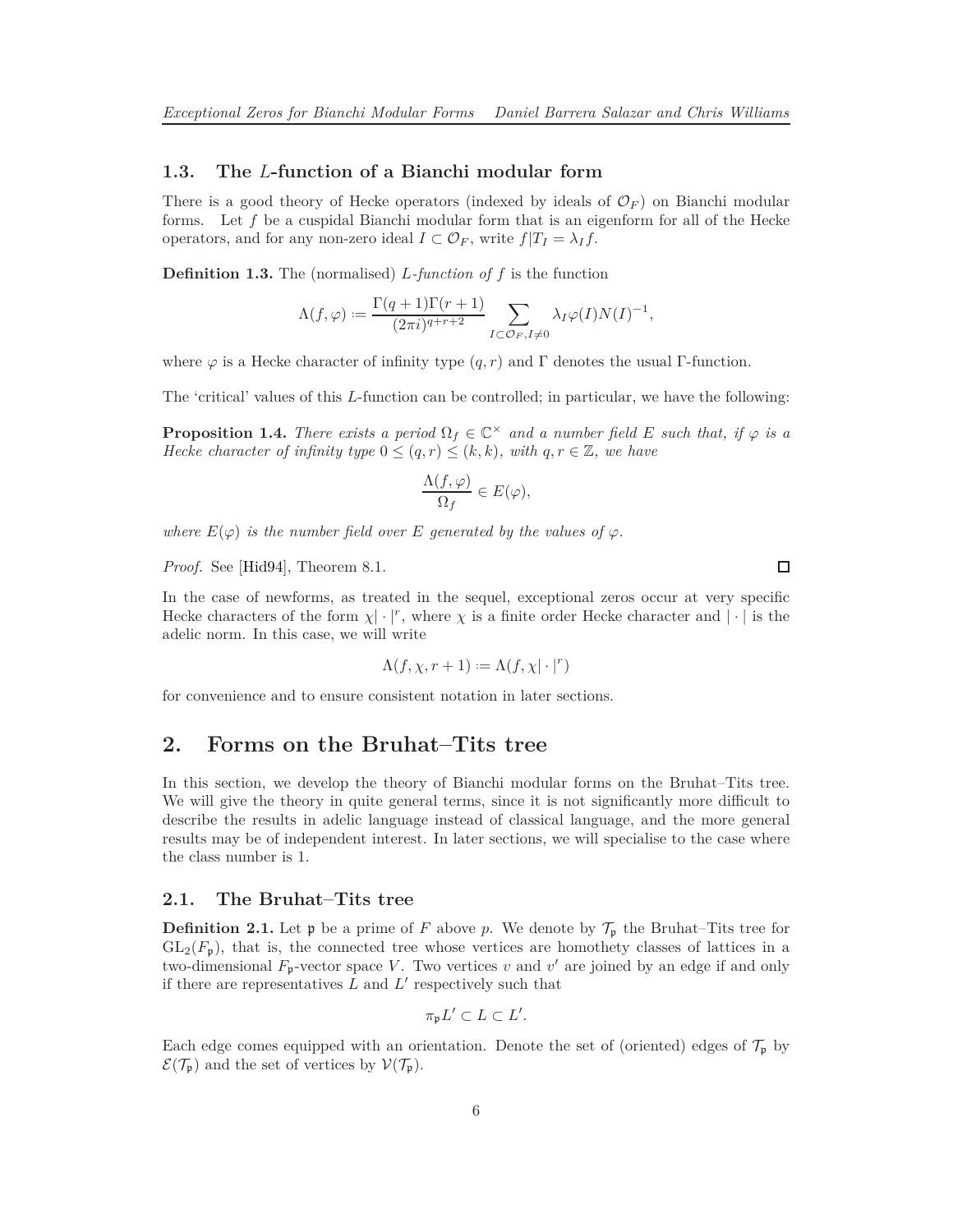<span id="page-6-1"></span>Define the *standard vertex*  $v_*$  to be the vertex corresponding to the lattice  $\mathcal{O}_{\mathfrak{p}} \oplus \mathcal{O}_{\mathfrak{p}}$ , and the *standard edge*  $e_*$  to be the edge joining  $v_*$  to the vertex corresponding to  $\mathcal{O}_p \oplus \pi_p \mathcal{O}_p$ . There is a natural notion of *distance* between two vertices  $v$  and  $v'$ , and we say a vertex  $v$  is *even* (respectively *odd*) if the distance between *v* and *v*<sup>∗</sup> is even (respectively odd). Each (oriented) edge has a source and a target vertex, and we say such an edge is even if its source is. Write  $V^+(\mathcal{T}_{\mathfrak{p}})$  and  $\mathcal{E}^+(\mathcal{T}_{\mathfrak{p}})$  (respectively  $V^-(\mathcal{T}_{\mathfrak{p}})$ ) and  $\mathcal{E}^-(\mathcal{T}_{\mathfrak{p}})$ ) for the set of even (respectively odd) vertices and edges respectively.

There is a natural transitive action of  $PGL_2(F_p)$  on  $\mathcal{T}_p$ . We can extend this action to a larger group.

<span id="page-6-0"></span>**Definition 2.2.** Let  $\mathfrak{m}$  be an ideal of  $\mathcal{O}_F$  coprime to  $\mathfrak{p}$ .

(i) For *v* a finite place of *F*, define

$$
R_0(\mathfrak{m})_v := \left\{ \begin{pmatrix} a & b \\ c & d \end{pmatrix} \in M_2(\mathcal{O}_v) : c \equiv 0 \text{ (mod } \mathfrak{m}) \right\}.
$$

- (ii) Let  $R = R_0(\mathfrak{m}) := \left\{ \gamma \in M_2 \left( \mathbb{A}_F^f \right) : \gamma_v \in R_0(\mathfrak{m})_v \text{ for } v \neq \mathfrak{p}, \gamma_{\mathfrak{p}} \in M_2(F_{\mathfrak{p}}) \right\}.$
- (iii) Let  $\widetilde{\Omega}$  denote the image of  $R^{\times}$  in  $\mathrm{PGL}_2\left(\mathbb{A}_F^f\right)$ .
- (iv) Finally, let  $\Omega \subset \tilde{\Omega}$  denote the intersection  $\Omega := \mathrm{PGL}_2^+\left(\mathbb{A}_F^f\right) \cap \tilde{\Omega}$ , where

$$
\operatorname{PGL}_2^+\left(\mathbb{A}_F^f\right):=\left\{\gamma\in\operatorname{PGL}_2\left(\mathbb{A}_F^f\right):v_{\mathfrak{p}}(\det(\gamma_{\mathfrak{p}}))\equiv 0\ ({\rm mod}\ 2)\ {\rm for\ all}\ \mathfrak{p}|p\right\}.
$$

These groups act on  $\mathcal{T}_{\mathfrak{p}}$  via projection to  $\mathrm{PGL}_2(F_{\mathfrak{p}})$ .

**Proposition 2.3.** *(i)* The group  $\widetilde{\Omega}$  acts transitively on the sets  $V(\mathcal{T}_{p})$  and  $\mathcal{E}(\mathcal{T}_{p})$ .

(*ii*) The group  $\Omega$  acts transitively on the sets  $\mathcal{E}^{\pm}(\mathcal{T}_{\mathfrak{p}})$  and  $\mathcal{V}^{\pm}(\mathcal{T}_{\mathfrak{p}})$ .

*Proof.* See [\[Ser80\]](#page-35-9), Theorem 2 of Chapter II.1.4.

 $\Box$ 

A key reason for introducing the Bruhat–Tits tree is the conceptually nice description it gives of open sets in the projective line. We have a (left) action of  $\text{PGL}_2(F_{\mathfrak{p}})$  on  $\mathbb{P}^1(F_{\mathfrak{p}})$  by

$$
\begin{pmatrix} a & b \\ c & d \end{pmatrix} \cdot x = \frac{b + dx}{a + cx},
$$

and then to  $e = \gamma e_* \in \mathcal{E}(\mathcal{T}_{p})$ , we attach the open set

$$
U(e) := \gamma^{-1}(\mathcal{O}_{\mathfrak{p}}) = \left\{ x \in \mathbb{P}^1(F_{\mathfrak{p}}) : \gamma x \in \mathcal{O}_{\mathfrak{p}} \right\} \subset \mathbb{P}^1(F_{\mathfrak{p}}).
$$

**Remark:** The authors apologise for the regrettable nature of this action, which has been chosen to be consistent with [\[Wil17\]](#page-35-4), whilst unavoidably differing from the more natural definition of [\[Dar01\]](#page-34-2) and [\[Ort04\]](#page-35-1). (In the sequel,  $GL_2(F)$  will act on the cusps  $\mathbb{P}^1(F)$  in this more natural way).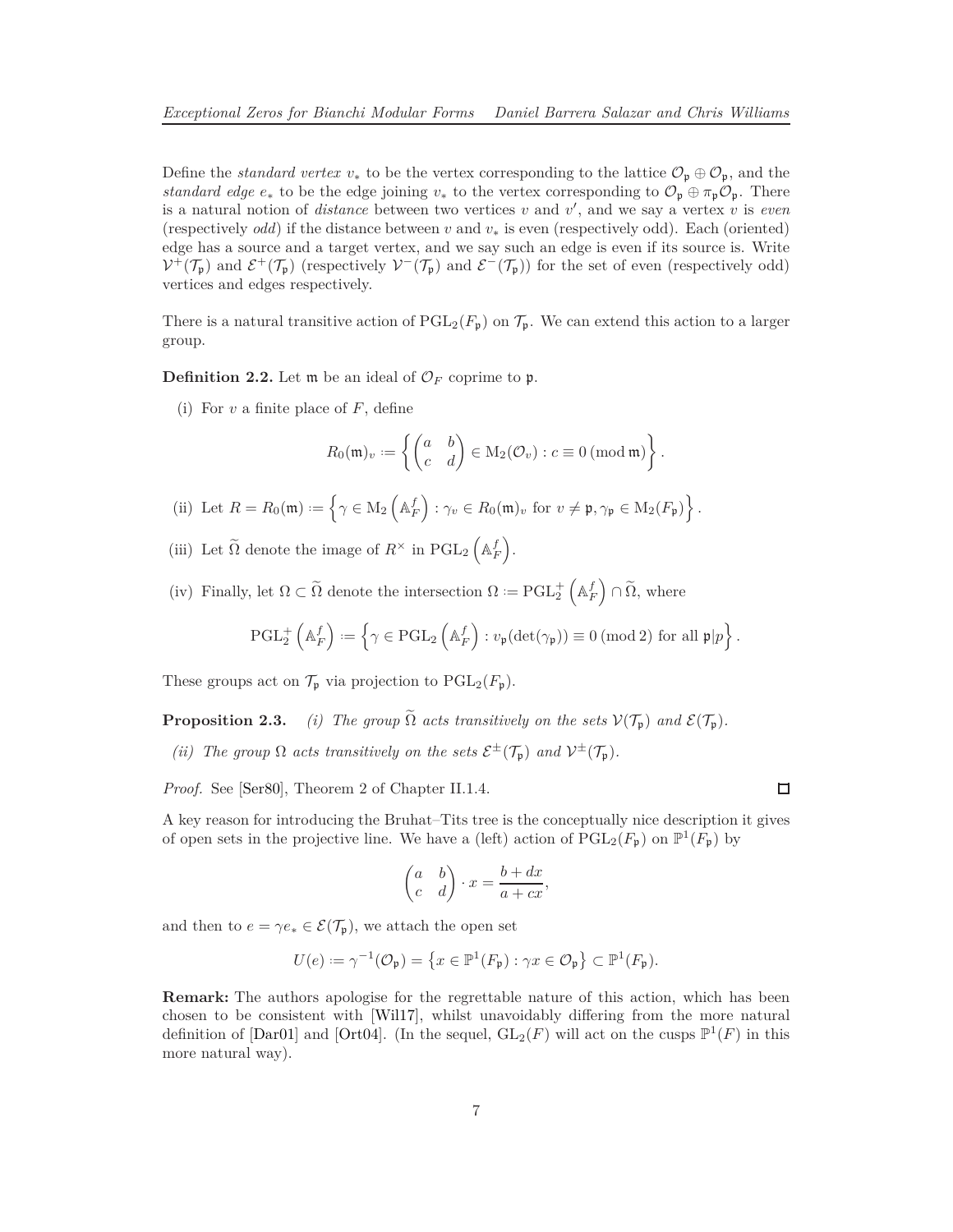<span id="page-7-2"></span><span id="page-7-1"></span>**Proposition 2.4.** As *e* ranges over all edges in  $\mathcal{E}(\mathcal{T}_n)$ , the sets  $U(e)$  form a basis of open sets  $in \mathbb{P}^1(F_{\mathfrak{p}}).$ 

In the sequel, we'll use the theory of 'modular symbols on the tree' and this fact to construct distributions on  $\mathbb{P}^1(F_{\mathfrak{p}})$  that allow us to define analogues of Darmon's double integrals in this setting.

### **2.2. Bianchi forms on the tree**

Modular forms on the Bruhat–Tits tree were first defined (for classical weight 2 modular forms) in Chapter 1.1 of Darmon's seminal paper [\[Dar01\]](#page-34-2), and the concepts are thoroughly motivated and explained in his account. The reader unfamiliar with these concepts is strongly urged to read Darmon's account, which is beautiful and well-written. In this section, we give natural analogues of his results in the imaginary quadratic setting.

Let  $R, \tilde{\Omega}$  and  $\Omega$  be as above.

**Definition 2.5.** We say a function  $f : \mathcal{E}(\mathcal{T}_{p}) \to V_{2k+2}(\mathbb{C})$  is *harmonic* if

$$
f(\overline{e}) = -f(e) \quad \forall e \in \mathcal{E}(\mathcal{T}_{\mathfrak{p}})
$$

and if for all vertices  $v \in \mathcal{V}(\mathcal{T}_{\mathfrak{p}})$ , we have

$$
\sum_{e:s(e)=v} f(e) = \sum_{e:t(e)=v} f(e) = 0.
$$

Recall the definition  $\mathrm{PGL}_2^f(\mathbb{A}_F) := \mathrm{GL}_2(\mathbb{C}) \times \mathrm{PGL}_2(\mathbb{A}_F^f)$ , and note that  $\Omega$  acts on  $\mathrm{PGL}_2^f(\mathbb{A}_F)$ by right multiplication. We define Bianchi cusp forms on  $\mathcal{T}_{\mathfrak{p}}$  as follows.

**Definition 2.6.** A *cusp form* on  $\mathcal{T}_{p} \times \text{PGL}_{2}^{f}(\mathbb{A}_{F})$  of weight  $(k, k)$  for  $\Omega$  is a function

$$
\mathcal{F}: \mathcal{E}(\mathcal{T}_{\mathfrak{p}}) \times \mathrm{PGL}_2^f(\mathbb{A}_F) \longrightarrow V_{2k+2}(\mathbb{C}),
$$

such that:

- (i)  $\mathcal{F}(\gamma e, q\gamma) = \mathcal{F}(e, q)$  for all  $\gamma \in \Omega$ .
- (ii) F is harmonic as a function on  $\mathcal{E}(\mathcal{T}_{p})$ .
- (iii) For each edge  $e \in \mathcal{E}(\mathcal{T}_{p})$ , the function

$$
\mathcal{F}_e(g):=\mathcal{F}(e,g)
$$

is a cusp form of weight  $(k, k)$  and level  $\Omega_e := \text{Stab}_{\Omega}(e)$ *.* 

Denote the space of such forms by  $\mathbb{S}_{k,k}(\Omega, \mathcal{T}_{p}).$ 

It is natural to ask: for which  $f \in S_{k,k}(\Omega_0(\mathfrak{p}\mathfrak{m}))$  does there exist some  $\mathcal{F} \in \mathbb{S}_{k,k}(\Omega, \mathcal{T}_{\mathfrak{p}})$  such that  $\mathcal{F}_{e_*} = f$ ? The answer is:

<span id="page-7-0"></span>**Theorem 2.7.** *The association*  $\mathcal{F} \mapsto \mathcal{F}_{e_{*}}$  *defines an isomorphism* 

$$
\mathbb{S}_{k,k}(\Omega,\mathcal{T}_{\mathfrak{p}}) \cong S_{k,k}(\Omega_0(\mathfrak{p}\mathfrak{m}))^{\mathfrak{p}-\text{new}}.
$$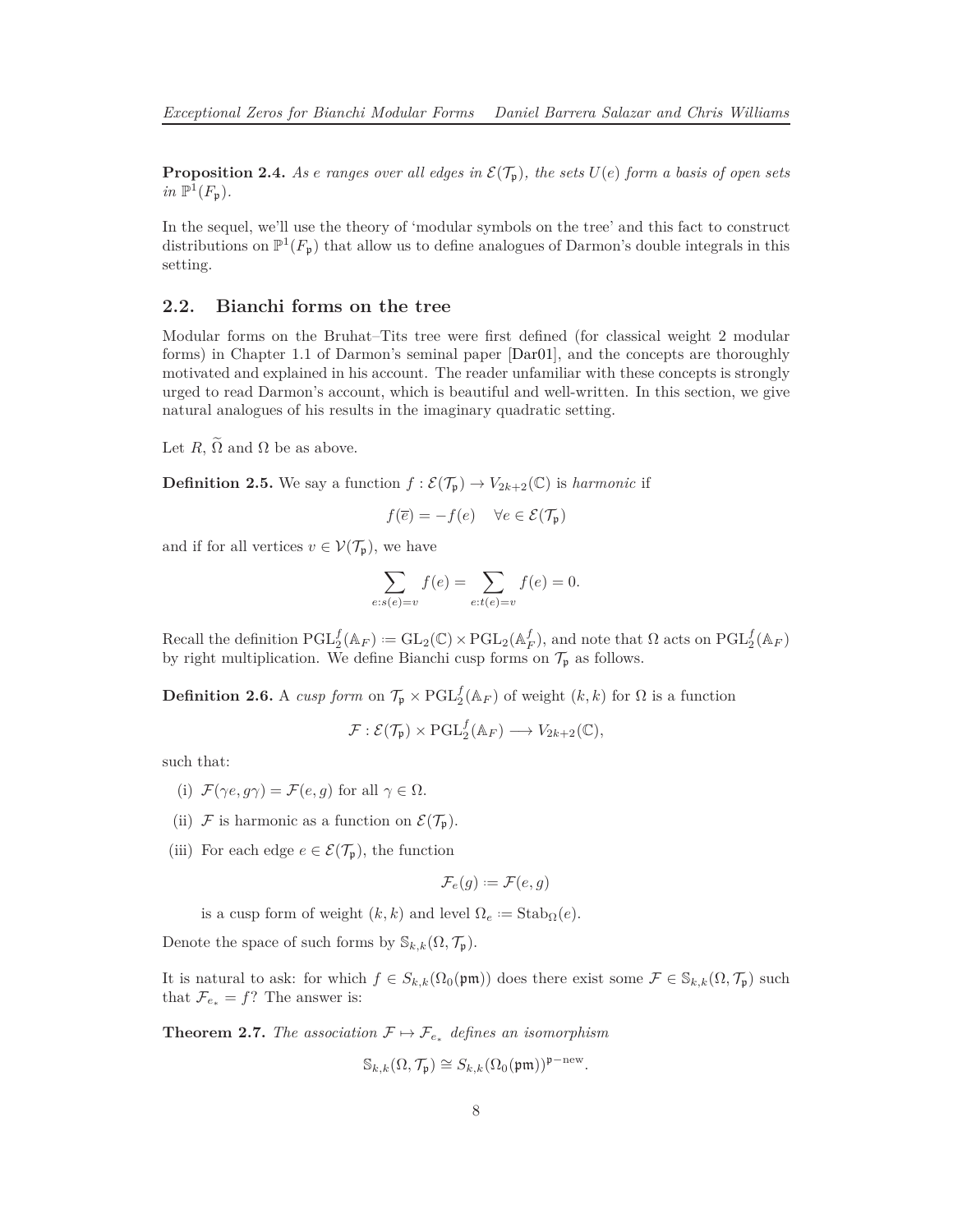We prove this in the next section. In order to do so, we introduce the following auxiliary spaces which are easier to work with, since their definition omits the harmonicity condition.

**Definition 2.8.** A *cusp form* on  $\mathcal{E}(\mathcal{T}_{p}) \times \mathrm{PGL}_{2}^{f}(\mathbb{A}_{F})$  of weight  $(k, k)$  for  $\widetilde{\Omega}$  is a function

$$
\mathcal{F}: \mathcal{E}(\mathcal{T}_{\mathfrak{p}}) \times \mathrm{PGL}_2^f(\mathbb{A}_F) \longrightarrow V_{2k+2}(\mathbb{C})
$$

such that:

- (i)  $\mathcal{F}(\gamma e, g\gamma) = \mathcal{F}(e, g)$  for all  $\gamma \in \tilde{\Omega}$ .
- (ii) For each *e*, the function  $\mathcal{F}_e(g) := \mathcal{F}(e, g)$  is a cusp form of weight  $(k, k)$  and level  $\Omega_e := \text{Stab}_{\widetilde{\Omega}}(e).$

Denote the space of such forms by  $\mathbb{S}_{k,k}(\tilde{\Omega}, \mathcal{E}_{\mathfrak{p}})$ .

Let  $f \in S_{k,k}(\Omega_0(\mathfrak{p}\mathfrak{m}))$  be a Bianchi newform, and note that f gives rise to a form F on  $\mathcal{E}(\mathcal{T}_{\mathfrak{p}}) \times \mathrm{PGL}_{2}^{f}(\mathbb{A}_{F})$  in a natural way. Indeed, since  $\widetilde{\Omega}$  acts transitively on  $\mathcal{E}(\mathcal{T}_{\mathfrak{p}})$ , any form on  $\mathcal{E}(\mathcal{T}_{\mathfrak{p}}) \times \mathrm{PGL}_{2}^{f}(\mathbb{A}_{F})$  is uniquely determined by its restriction to  $\{e\} \times \mathrm{PGL}_{2}^{f}(\mathbb{A}_{F})$ , where *e* is any element of  $\mathcal{E}(\mathcal{T}_{\mathfrak{p}}).$ 

An explicit check shows that  $\text{Stab}_{\widetilde{\Omega}}(e_*) = \Omega_0(\text{pm})$ . Hence, writing  $\mathcal{F}(e_*,g) = f(z,t)$  and extending  $\mathcal F$  to all of  $\mathcal{E}(\mathcal{T}_n)$  using property (i), we get a well-defined map extending F to all of  $\mathcal{E}(\mathcal{T}_{p})$  using property (i), we get a well-defined map

$$
S_{k,k}(\Omega_0(\mathfrak{p}\mathfrak{m}))\longrightarrow \mathbb{S}_{k,k}(\Omega,\mathcal{E}_{\mathfrak{p}}).
$$

This map has a natural inverse given by  $\mathcal{F} \longmapsto \mathcal{F}_{e_*}$ . We see that we have proved:

<span id="page-8-0"></span>**Proposition 2.9.** *There is a natural isomorphism*  $\mathbb{S}_{k,k}(\tilde{\Omega}, \mathcal{E}_{\mathfrak{p}}) \cong S_{k,k}(\Omega_0(\mathfrak{p}\mathfrak{m}))$  *given by*  $\mathcal{F} \mapsto$  $\mathcal{F}_{e_*}.$ 

We also need the notion of degeneracy maps at a prime  $\mathfrak{p}$ . To define these, we use the following spaces.

**Definition 2.10.** A *cusp form* on  $V(\mathcal{T}_{p}) \times \mathrm{PGL}_{2}^{f}(\mathbb{A}_{F})$  of weight  $(k, k)$  for  $\widetilde{\Omega}$  is a function

$$
\mathcal{F}: \mathcal{V}(\mathcal{T}_{\mathfrak{p}}) \times \mathrm{PGL}_2^f(\mathbb{A}_F) \longrightarrow V_{2k+2}(\mathbb{C})
$$

such that:

- (i)  $\mathcal{F}(\gamma v, q\gamma) = \mathcal{F}(v, q)$  for all  $\gamma \in \widetilde{\Omega}$ .
- (ii) For each  $v \in V(\mathcal{T}_{p})$ , the function  $\mathcal{F}_{v}(g) := \mathcal{F}(v,g)$  is a cusp form of weight  $(k, k)$  and level  $\Omega_v := \text{Stab}_{\widetilde{\Omega}}(v)$ *.*

Denote the space of such forms by  $\mathbb{S}_{k,k}(\Omega,\mathcal{V}_{p})$ .

Using the same ideas as above, replacing  $e_*$  with  $v_*$  and noting that  $\text{Stab}_{\widetilde{\Omega}}(v_*) = \Omega_0(\mathfrak{m})$ , we get: get:

<span id="page-8-1"></span>**Proposition 2.11.** *There is a natural isomorphism*  $\mathbb{S}_{k,k}(\widetilde{\Omega}, \mathcal{V}_{p}) \cong S_{k,k}(\Omega_{0}(\mathfrak{m}))$  *given by*  $\mathcal{F} \mapsto$  $\mathcal{F}_{v_*}.$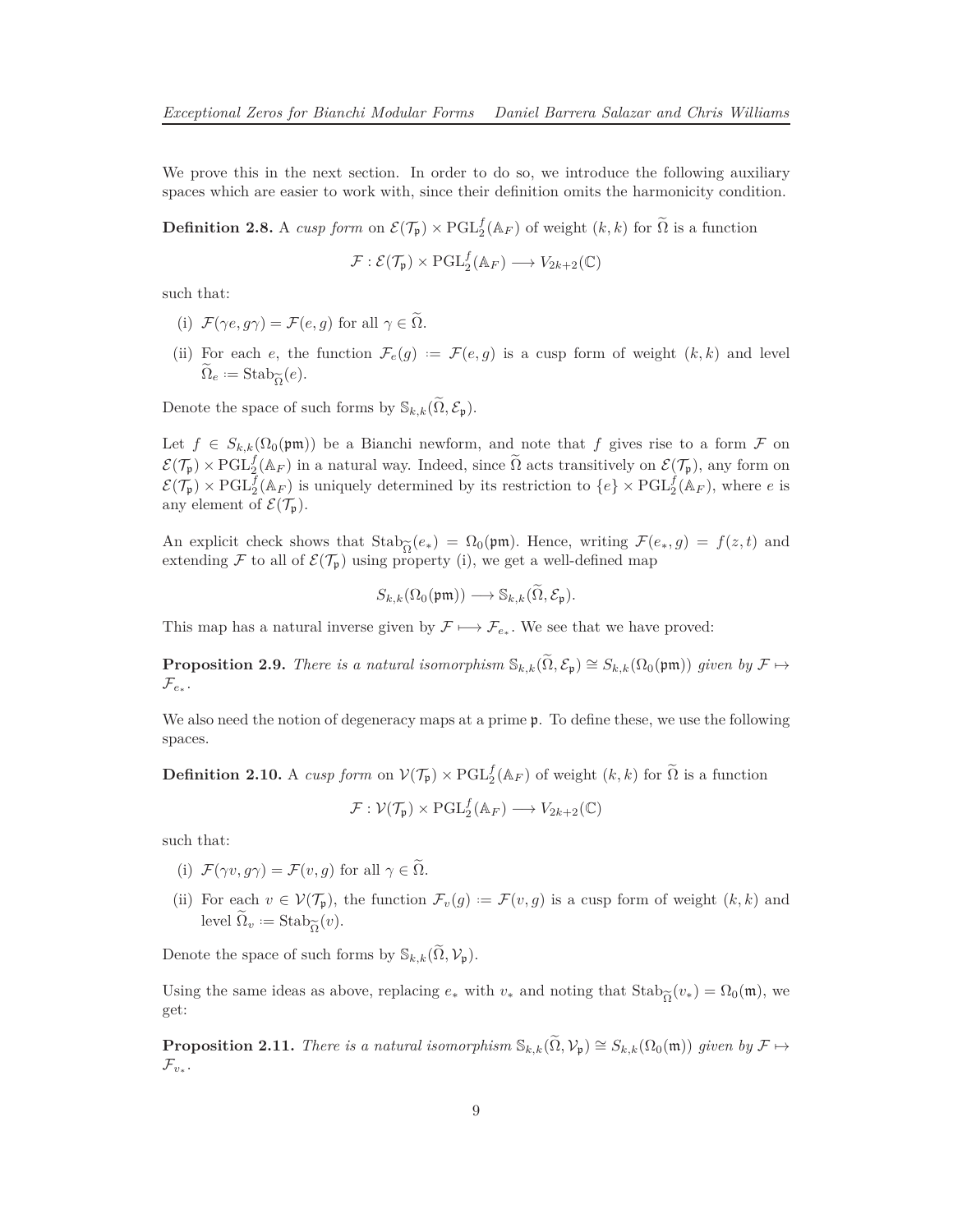### **2.3. Proof of Theorem [2.7](#page-7-0)**

We now turn to the proof of Theorem [2.7,](#page-7-0) which we will prove by setting up two compatible exact sequences; one at the level of forms on the tree, and one at the level of classical forms. First, we focus on the tree.

**Definition 2.12.** Let  $\alpha \in \text{PGL}_2(F_p) \backslash \text{PSL}_2(F_p)$  be an element of the normaliser of  $R_0(\mathfrak{p})_{\mathfrak{p}}$ , so that  $\alpha e_* = \overline{e_*}$ , and note that  $\alpha$  switches the parity of the edges and vertices of  $\mathcal{T}_{\mathfrak{p}}$ .

**Definition 2.13.** Define a homomorphism  $i : \mathbb{S}_{k,k}(\Omega, \mathcal{T}_{p}) \longrightarrow \mathbb{S}_{k,k}(\widetilde{\Omega}, \mathcal{E}_{p})$  by

$$
i(\mathcal{F})(e,g) = \begin{cases} \mathcal{F}(e,g) & : e \text{ even,} \\ \mathcal{F}(\alpha e,g\alpha) & : e \text{ odd.} \end{cases}
$$

Note that by definition we've extended the  $\Omega$ -invariance to  $\tilde{\Omega}$ -invariance and that *i* is injective by the harmonicity condition.

**Definition 2.14.** Define two *degeneracy maps*  $\pi_s$ ,  $\pi_t : \mathbb{S}_{k,k}(\tilde{\Omega}, \mathcal{E}_p) \longrightarrow \mathbb{S}_{k,k}(\tilde{\Omega}, \mathcal{V}_p)$  by setting

$$
\pi_s(\mathcal{F})(v,g):=\sum_{e\in\mathcal{E}(\mathcal{T}_{\mathfrak{p}}):s(e)=v}\mathcal{F}(e,g)
$$

(and similarly for  $\pi_t$  with  $t(e)$  replacing  $s(e)$ ).

The kernel of  $\pi_s \oplus \pi_t$  is precisely the image of  $\mathbb{S}_{k,k}(\Omega, \mathcal{T}_{p})$  under the map *i*. To see this, note that Im(*i*) ⊂ Ker( $\pi_s \oplus \pi_t$ ) from the definition of harmonicity; conversely, suppose  $\tilde{f}$  is an element of the kernel. We can directly construct  $f \in \mathbb{S}_{k,k}(\Omega, \mathcal{T}_{p})$  with  $i(f) = \tilde{f}$  by defining  $f(e,g) = \tilde{f}(e,g)$  for *e* even and extending to odd edges using harmonicity. We see that we get an exact sequence

$$
0 \longrightarrow \mathbb{S}_{k,k}(\Omega, \mathcal{T}_{\mathfrak{p}}) \longrightarrow \mathbb{S}_{k,k}(\widetilde{\Omega}, \mathcal{E}_{\mathfrak{p}}) \xrightarrow{\pi_s \oplus \pi_t} \mathbb{S}_{k,k}(\widetilde{\Omega}, \mathcal{V}_{\mathfrak{p}}) \oplus \mathbb{S}_{k,k}(\widetilde{\Omega}, \mathcal{V}_{\mathfrak{p}}).
$$

There are classical analogues of the degeneracy maps above. Write  $\Omega_0(\mathfrak{m}) = \coprod_{i \in I_p} \Omega_0(\mathfrak{p}\mathfrak{m})\gamma_i$ for a system of coset representatives  $\gamma_i \in \Omega_0(\mathfrak{m})$ . Then define:

**Definition 2.15.** Let  $\varphi_s$  and  $\varphi_t$  denote the degeneracy maps  $\varphi_s, \varphi_t : S_{k,k}(\Omega_0(\mathfrak{p}\mathfrak{m})) \longrightarrow$  $S_{k,k}(\Omega_0(\mathfrak{m}))$  defined by

$$
\varphi_s(f)(g) := \sum_{i \in I_{\mathfrak{p}}} f(g\gamma_i),
$$
  

$$
\varphi_t(f)(g) := \sum_{i \in I_{\mathfrak{p}}} f(g\gamma_i \alpha).
$$

**Definition 2.16.** The subspace of  $S_{k,k}(\Omega_0(\text{pm}))$  of p-new forms is the kernel of the map

$$
S_{k,k}(\Omega_0(\mathfrak{p}\mathfrak{m})) \xrightarrow{\varphi_s \oplus \varphi_t} S_{k,k}(\Omega_0(\mathfrak{m})) \oplus S_{k,k}(\Omega_0(\mathfrak{m})).
$$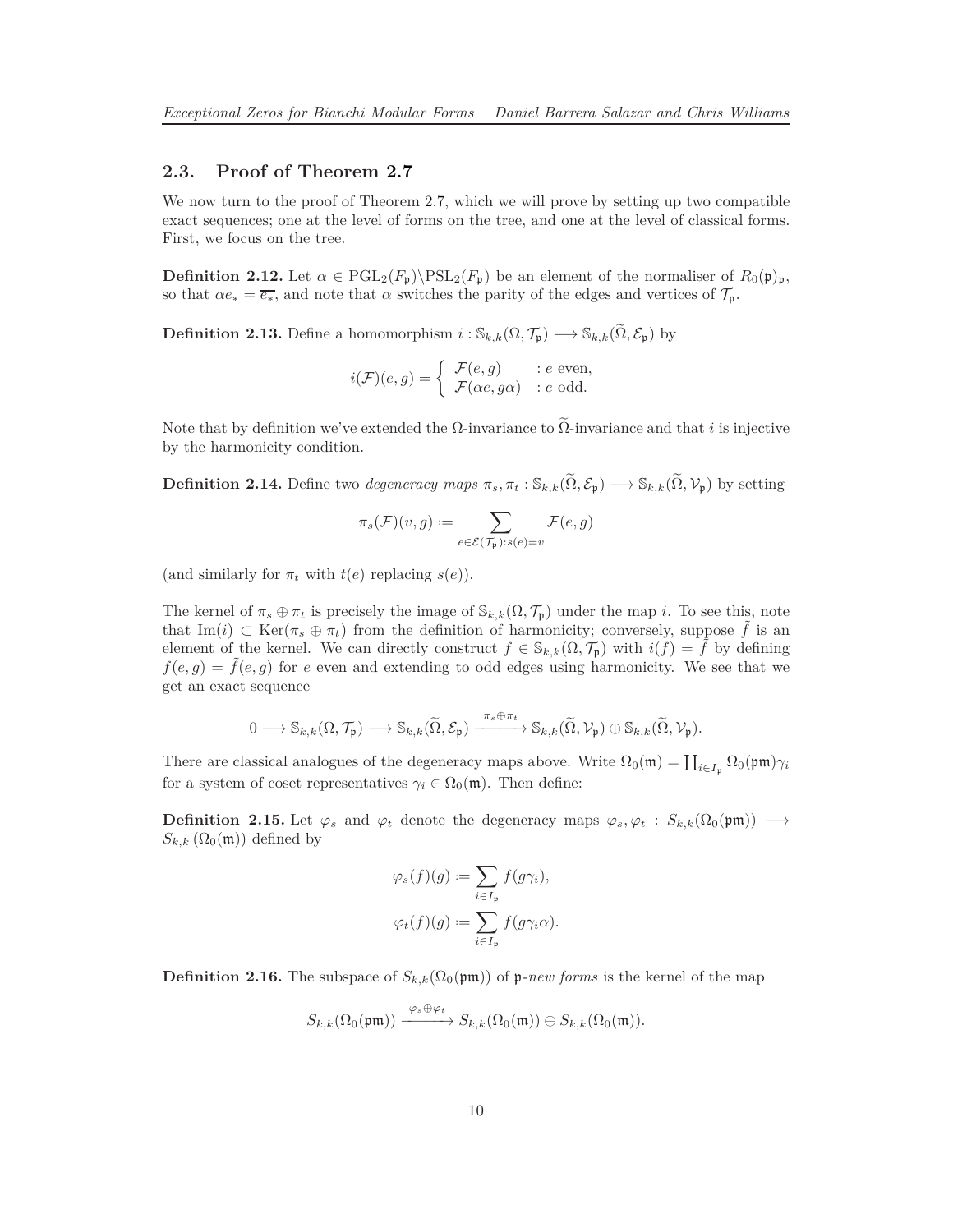#### <span id="page-10-0"></span>**2.3.1. Relating the exact sequences**

**Lemma 2.17.** *The following diagram of exact sequences commutes:*

$$
\begin{aligned}\n0 &\longrightarrow \mathbb{S}_{k,k}(\Omega, \mathcal{T}_{\mathfrak{p}}) \xrightarrow{i} \mathbb{S}_{k,k}(\widetilde{\Omega}, \mathcal{E}_{\mathfrak{p}}) \xrightarrow{\pi_s \oplus \pi_t} \mathbb{S}_{k,k}(\widetilde{\Omega}, \mathcal{V}_{\mathfrak{p}})^2 \\
&\downarrow \qquad \qquad \downarrow \qquad \qquad \downarrow \qquad \qquad \downarrow \qquad \qquad \downarrow \\
0 &\longrightarrow S_{k,k}(\Omega_0(\mathfrak{p}\mathfrak{m}))^{p-\text{new}} \longrightarrow S_{k,k}(\Omega_0(\mathfrak{p}\mathfrak{m})) \xrightarrow{\varphi_s \oplus \varphi_t} S_{k,k}(\Omega_0(\mathfrak{m}))^2\n\end{aligned}
$$

*where the vertical arrows are the maps of the form*  $\mathcal{F} \mapsto \mathcal{F}_{e_*}$  (for the first two) and  $\mathcal{F} \mapsto \mathcal{F}_{v_*}$ *(for the third).*

*Proof.* We've already shown that the sequences are exact. The first square commutes by the definition of *i*, since  $e_*$  is even, and hence  $[i(\mathcal{F})]_{e_*} = \mathcal{F}_{e_*}$ . The second square commutes since the sets

$$
\{\gamma_i e_* : i \in I_{\mathfrak{p}}\}\
$$
and  $\{\gamma_i \alpha e_* : i \in I_{\mathfrak{p}}\}\$ 

form a complete set of edges with source and target  $v_*$  in  $\mathcal{T}_{\mathfrak{p}}$ .

$$
\Box
$$

Theorem [2.7](#page-7-0) now follows from the 5-lemma applied to this diagram in conjunction with Propositions [2.9](#page-8-0) and [2.11.](#page-8-1)

### **3. The** *p***-adic** *L***-function of a Bianchi modular form**

We briefly recap the results of [\[Wil17\]](#page-35-4), which will be used heavily in the sequel. For the rest of the paper, we will make the following simplifying assumption (which was *not* made in [\[Wil17\]](#page-35-4)):

**Assumption 3.1.** *The imaginary quadratic field F has class number 1.*

#### **3.1. Bianchi modular symbols**

Define

$$
\Gamma_0(\mathfrak{n}) := \mathrm{SL}_2(F) \cap [\mathrm{GL}_2(\mathbb{C})\Omega_0(\mathfrak{n})].
$$

**Definition 3.2.** Let  $\Delta_0 := Div^0(\mathbb{P}^1(F))$  denote the space of 'paths between cusps' in  $\mathcal{H}_3$ , and let *V* be any right  $SL_2(F)$ -module. For a subgroup  $\Gamma \subset SL_2(F)$ , denote the space of *V*-valued *modular symbols for* Γ to be the space

$$
{\rm Symb}_\Gamma(V):={\rm Hom}_\Gamma(\Delta_0,V)
$$

of functions satisfying the Γ-invariance property that

$$
(\phi|\gamma)(D) := \phi(\gamma D)|\gamma = \phi(D) \quad \forall D \in \Delta_0, \gamma \in \Gamma,
$$

where  $\Gamma$  acts on the cusps by  $\left(\begin{array}{c} a & b \\ c & d \end{array}\right) \cdot r = (ar + b)/(cr + d)$ . For  $r, s \in \mathbb{P}^1(F)$ , to ease notation we will henceforth write  $\phi\{r - s\}$  for  $\phi(\{r\} - \{s\})$ .

**Definition 3.3.** For a ring R, let  $V_{k,k}(R) := V_k(R) \otimes_R V_k(R)$ . (We think of  $V_{k,k}$  as polynomials on  $\mathcal{O}_F \otimes_{\mathbb{Z}} \mathbb{Z}_p$  that have degree at most *k* in each variable).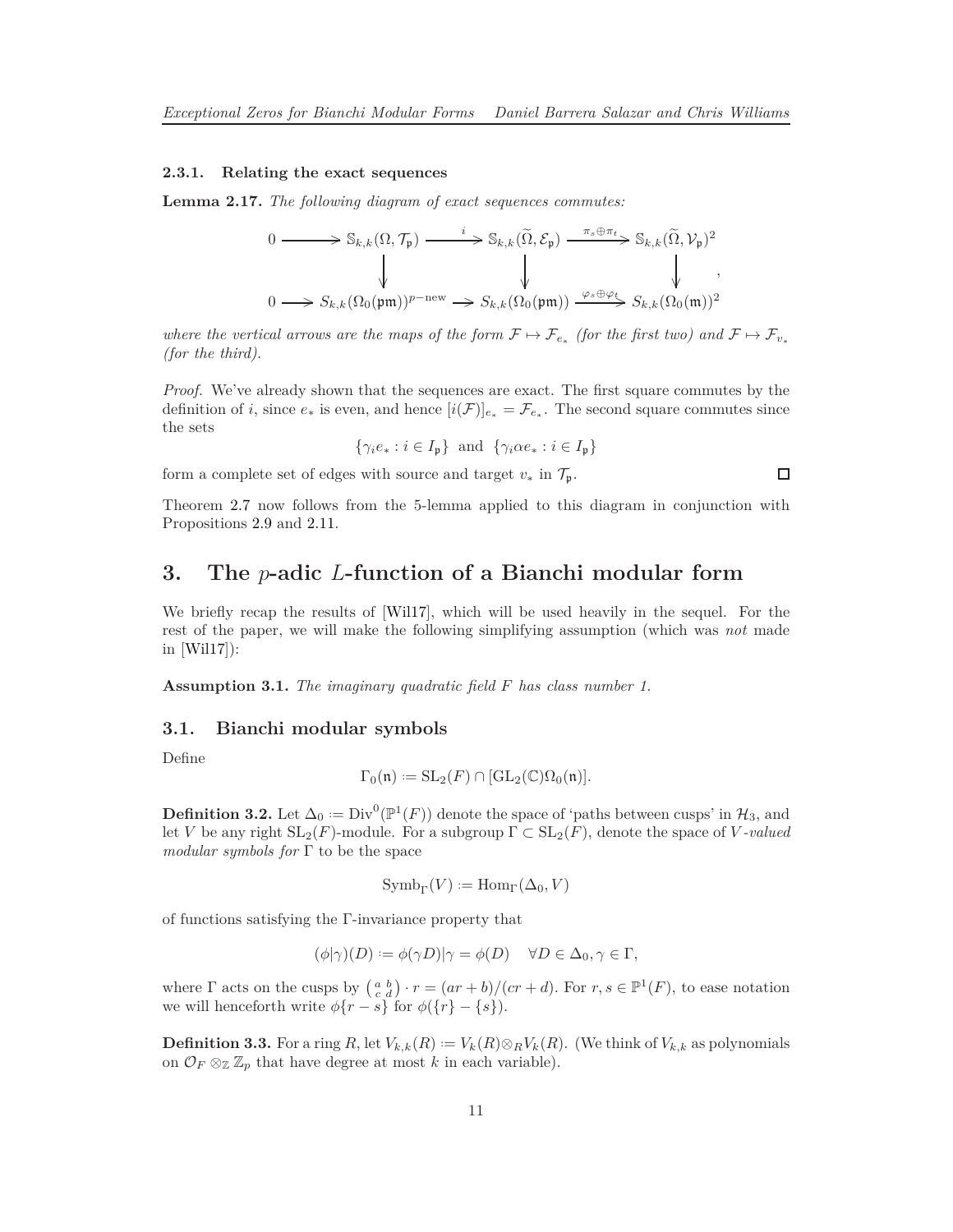<span id="page-11-3"></span>This space has a natural left action of  $GL_2(R)^2$  induced by the action of  $GL_2(R)$  on each factor by

$$
\begin{pmatrix} a & b \ c & d \end{pmatrix} \cdot P(z) = \frac{(a+cz)^k}{(ad-bc)^{k/2}} P\left(\frac{b+dz}{a+cz}\right),
$$

which is well-defined since we took *k* to be even. This induces a right action on the dual space  $V_{k,k}(R)^* := \text{Hom}(V_{k,k}(R), R)$ *.* 

- **Remarks:** (i) Note the factor of the determinant, which was not needed in [\[Wil17\]](#page-35-4); this ensures that the centre of  $GL_2(R)$  acts trivially. This difference means that the Hecke operators we consider in this paper are scalar multiples of those in [\[Wil17\]](#page-35-4).
- (ii) We can see any subgroup of  $GL_2(F)$  as acting on  $V_{k,k}(\mathbb{C})$  via the natural embedding of  $F \hookrightarrow \mathbb{C} \times \mathbb{C}$ , where the first factor differs from the second by complex conjugation. In particular, we obtain an action of  $\Gamma_0(\mathfrak{n})$  on  $V_{k,k}(\mathbb{C})$ .

<span id="page-11-1"></span>**Definition 3.4.** Choose  $\beta_I$  to be a generator of the ideal *I*, then choose  $\delta_j^I \in \mathrm{GL}_2(F) \cap \mathrm{M}_2(\mathcal{O}_F)$ such that

$$
\Gamma_0(\mathfrak{n})\begin{pmatrix} 1 & 0 \\ 0 & \beta_I \end{pmatrix} \Gamma_0(\mathfrak{n}) = \coprod_j \Gamma_0(\mathfrak{n}) \delta_j^I.
$$

Then define the Hecke operator *T<sup>I</sup>* by

$$
(\phi|T_I)\{r-s\}(P) := N(I)^{k/2} \sum_j \phi\{\delta_j^I r - \delta_j^I s\} (\delta_j^I \cdot P).
$$

We write  $U_I$  if *I* is not coprime to **n**. In the case  $I = \mathfrak{p} = (\pi)$ , we can choose the representatives to be  $\left(\begin{smallmatrix} 1 & a \\ 0 & \pi \end{smallmatrix}\right)$  as *a* ranges over classes (mod **p**).

<span id="page-11-0"></span>**Proposition 3.5.** *Let*  $f \in S_{k,k}(\Omega_0(\mathfrak{n}))$  *be a cuspidal Bianchi modular form.* 

- *(i)* To *f*, one can associate a canonical element  $\phi_f \in \text{Symb}_{\Gamma_0(\mathfrak{n})}(V_{k,k}(\mathbb{C})^*)$  in a way that is *equivariant with respect to the action of Hecke operators.*
- *(ii)* The symbol  $\phi_f := \phi_f / \Omega_f$ , for  $\Omega_f$  as in Proposition [1.4,](#page-5-0) takes values in  $V_{k,k}(E)^*$  for *some number field E.*

#### **3.2. Modular symbols and** *L***-values**

There is an explicit link between critical *L*-values and modular symbols. Recall the notation from Section [1.](#page-3-1) The following is a special case of Theorem 2.11 of [\[Wil17\]](#page-35-4).

**Theorem 3.6.** Let  $f \in S_{k,k}(\Omega_0(\mathfrak{n}))$  be a cuspidal Bianchi form with associated modular *symbol*  $\phi_f$ . Let  $\chi$  *be a finite order Hecke character of conductor* (*c*) *and let*  $0 \le r \le k$ *. Then* 

<span id="page-11-2"></span>
$$
\Lambda(f, \chi, r+1) = \left[\frac{(-1)^k 2\Omega_f}{D^{r+1}\tau(\chi^{-1})|c|^r \# \mathcal{O}_F^\times}\right] \sum_{a \in (\mathcal{O}_F/c)^\times} \chi(a) C_r(a/c),\tag{1}
$$

*where*

$$
C_r(a/c) := \phi_f\{a/c - \infty\}((cz+a)^r(\overline{cz} + \overline{a})^r).
$$

*Here*  $\tau(\chi^{-1})$  *is the Gauss sum attached to*  $\chi^{-1}$  *(see [\[Wil17\]](#page-35-4), Section 1.2.3).*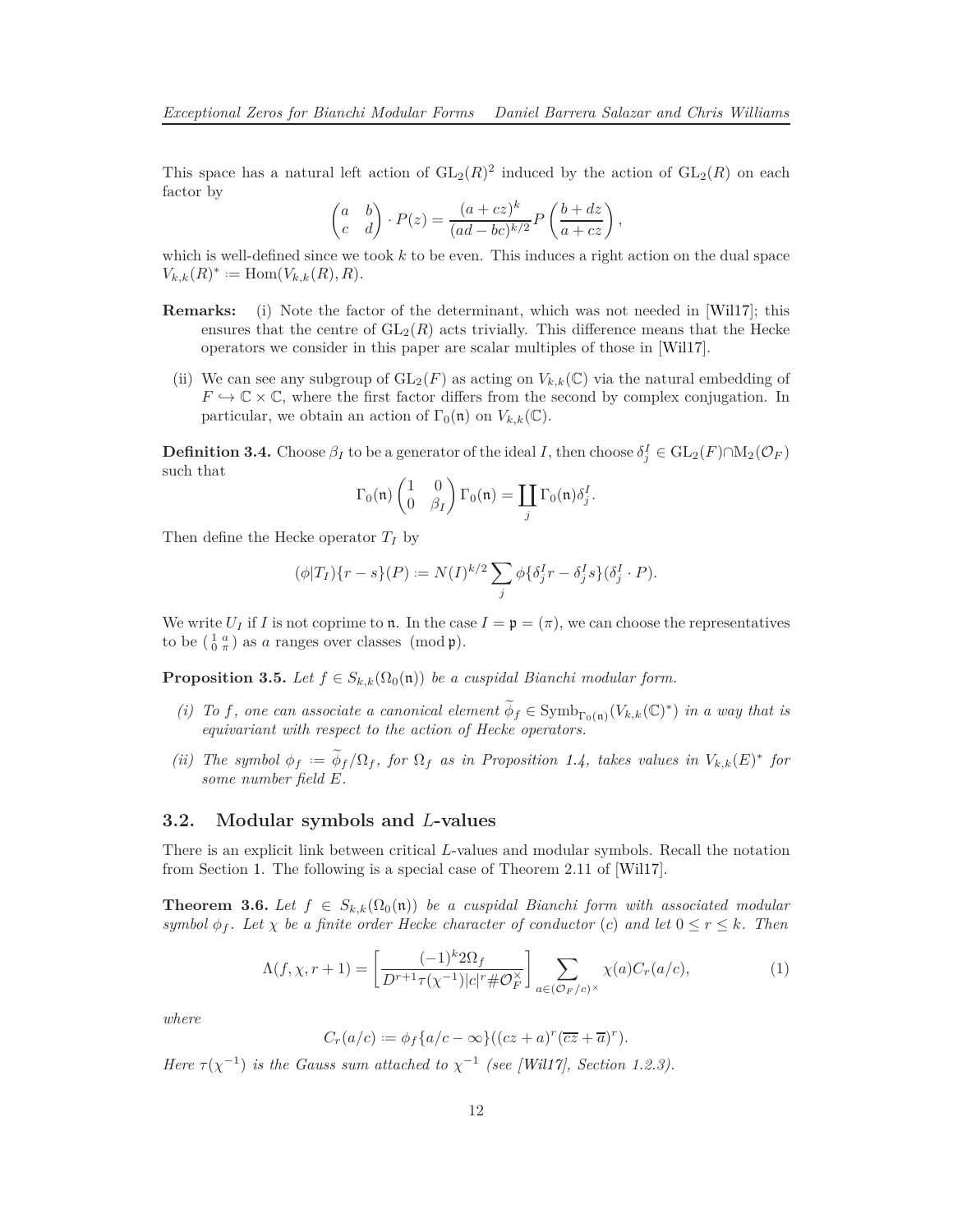#### <span id="page-12-2"></span>**3.3. Overconvergent modular symbols**

Part (ii) of Proposition [3.5](#page-11-0) allows us to see the modular symbols  $\phi_f$  as having values in  $V_{k,k}(L)^*$  for a sufficiently large *p*-adic field *L*. For suitable level groups, one can then replace this space of polynomials with a space of *p*-adic distributions to obtain *overconvergent modular symbols*.

**Definition 3.7.** Let  $\mathcal{A}(L)$  denote the space of locally analytic functions on  $\mathcal{O}_F \otimes_{\mathbb{Z}} \mathbb{Z}_p$  defined over *L*. We equip this space with a weight  $(k, k)$ -action of the semigroup

$$
\Sigma_0(p) := \left\{ \begin{pmatrix} a & b \\ c & d \end{pmatrix} \in M_2(\mathcal{O}_F \otimes_{\mathbb{Z}} \mathbb{Z}_p) : p|c, a \in (\mathcal{O}_F \otimes_{\mathbb{Z}} \mathbb{Z}_p)^{\times}, ad - bc \neq 0 \right\}
$$

by setting

$$
\gamma \cdot \zeta(z) = \frac{(a+cz)^k}{(ad-bc)^{k/2}} \zeta\left(\frac{b+dz}{a+cz}\right).
$$

**Definition 3.8.** Let  $\mathcal{D}_{k,k}(L) := \text{Hom}_{\text{cts}}(\mathcal{A}(L), L)$  denote the space of locally analytic distributions on  $\mathcal{O}_F \otimes_{\mathbb{Z}} \mathbb{Z}_p$  defined over *L*, equipped with a weight  $(k, k)$  right action of  $\Sigma_0(p)$  given by  $\mu|\gamma(\zeta) = \mu(\gamma \cdot \zeta)$ . For  $\Gamma \subset \Sigma_0(p)$ , define the space of *overconvergent modular symbols of weight*  $(k, k)$  *and level*  $\Gamma$  to be  $\text{Symb}_{\Gamma}(\mathcal{D}_{k,k}(L))$ *.* 

There is a natural map  $\mathcal{D}_{k,k}(L) \to V_{k,k}(L)^*$  given by dualising the inclusion of  $V_{k,k}(L)$  into A(*L*). This induces a *specialisation map*

$$
\rho: \mathrm{Symb}_{\Gamma_0(\mathfrak{n})}(\mathcal{D}_{k,k}(L)) \longrightarrow \mathrm{Symb}_{\Gamma_0(\mathfrak{n})}(V_{k,k}(L)^*),
$$

noting that the source is well-defined since  $\Gamma_0(\mathfrak{n}) \subset \Sigma_0(p)$ .

<span id="page-12-0"></span>**Theorem 3.9** (Control theorem). For each prime  $\mathfrak p$  above  $p$ , let  $\lambda_{\mathfrak p} \in L^{\times}$ . If  $v(\lambda_{\mathfrak p})$  <  $(k+1)/e_p$  *for all*  $\mathfrak{p}|p$ *, then the restriction of the specialisation map* 

$$
\rho: \mathrm{Symb}_{\Gamma_0(\mathfrak{n})}(\mathcal{D}_{k,k}(L))^{\{U_{\mathfrak{p}}=\lambda_{\mathfrak{p}}:\mathfrak{p}|p\}} \longrightarrow \mathrm{Symb}_{\Gamma_0(\mathfrak{n})}(V_{k,k}(L)^*)^{\{U_{\mathfrak{p}}=\lambda_{\mathfrak{p}}:\mathfrak{p}|p\}}
$$

*to the simultaneous λ*p*-eigenspaces of the U*<sup>p</sup> *operators is an isomorphism. Here recall that*  $e_p$  *is the ramification index of*  $p|p$ *.* 

**Definition 3.10.** If  $f \in S_{k,k}(\Omega_0(\mathfrak{n}))$  is an eigenform with eigenvalues  $\lambda_I$ , we say f has *small slope* if  $v(\lambda_p) < (k+1)/e_p$  for all  $\mathfrak{p}|p$ .

<span id="page-12-1"></span>Thus if *f* is small slope, using the above control theorem, we get an associated overconvergent modular symbol  $\Psi_f \in \text{Symb}_{\Gamma_0(n)}(\mathcal{D}_{k,k}(L))$  by lifting the corresponding classical modular symbol.

### **3.4. The** *p***-adic** *L***-function of a Bianchi modular form**

In [\[Wil17\]](#page-35-4), the *p*-adic *L*-function of a Bianchi modular form *f* is defined as a locally analytic distribution on  $Cl_F(p^\infty)$  that interpolates the classical *L*-values of f. For our purposes, it is more convenient to use a different description in terms of analytic functions on  $\mathcal{O}_F \otimes_{\mathbb{Z}} \mathbb{Z}_p$ .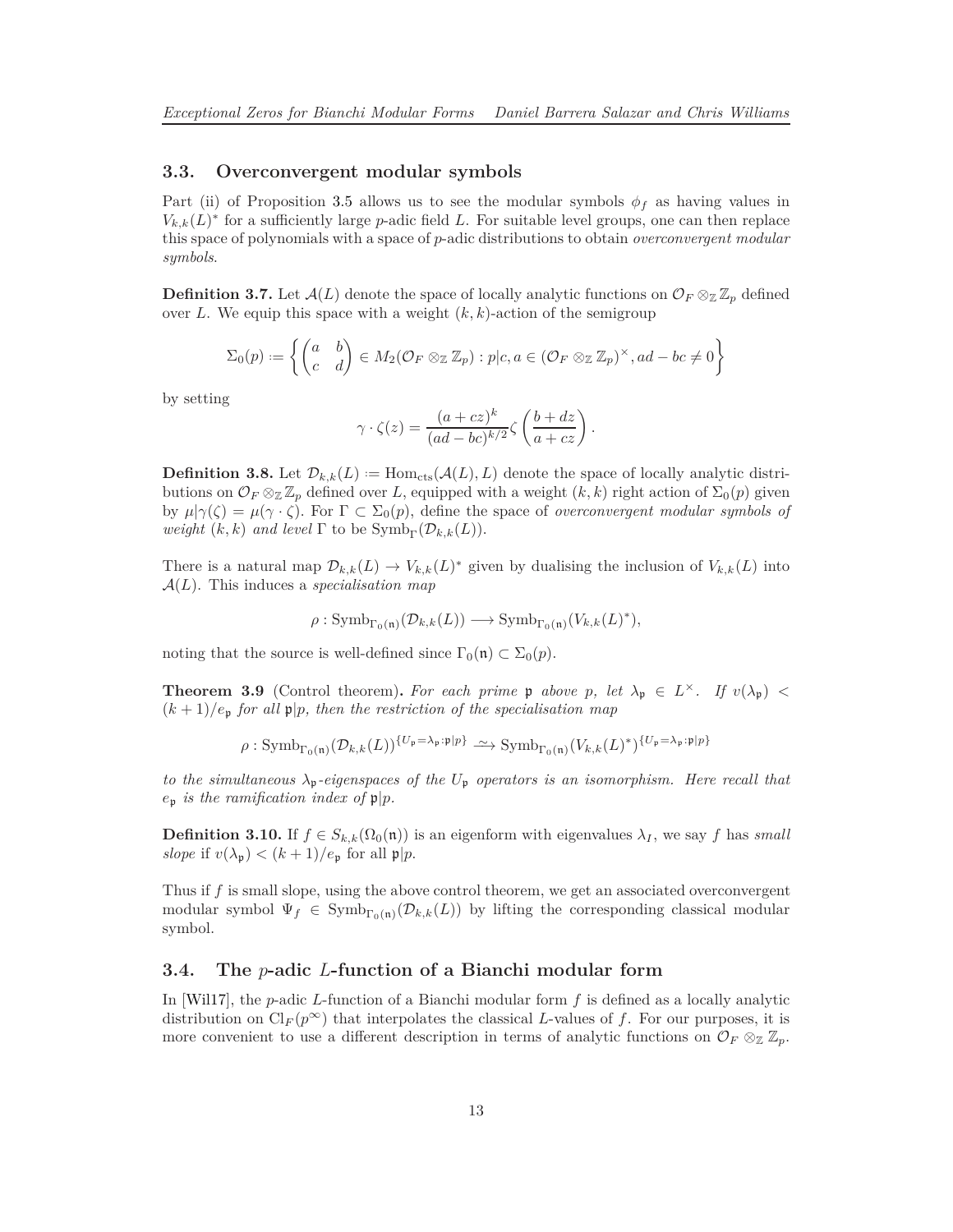<span id="page-13-0"></span>First, we need a slight extension of the results of [\[Wil17\]](#page-35-4). Let g be any ideal coprime to (*p*). An explicit study of  $\text{Cl}_F(\mathfrak{q}p^{\infty})$  shows that

$$
\mathrm{Cl}_F(\mathfrak{g}p^{\infty}) = \left[ (\mathcal{O}_F/\mathfrak{g})^{\times} \times (\mathcal{O}_F \otimes_{\mathbb{Z}} \mathbb{Z}_p)^{\times} \right] / \mathcal{O}_F^{\times}.
$$

Let  $f \in S_{k,k}(\Omega_0(\mathfrak{n}))$  be a small slope Bianchi eigenform with associated overconvergent modu- $\text{lar symbol }\Psi_f.$  Define a distribution  $\mu'_{a \pmod{\mathfrak{g}}}$  on  $\{[a]\}\times(\mathcal{O}_F\otimes_{\mathbb{Z}}\mathbb{Z}_p)\subset(\mathcal{O}_F/\mathfrak{g})^\times\times(\mathcal{O}_F\otimes_{\mathbb{Z}}\mathbb{Z}_p)$ , which we see as a copy of  $\mathcal{O}_F \otimes_{\mathbb{Z}} \mathbb{Z}_p$ , by setting

$$
\mu'_{a\;(\mathrm{mod}\;\mathfrak g)}:= (g\overline g)^{k/2}\left[\Psi_f\left|\begin{pmatrix} 1&b\\0&g\end{pmatrix}\right.\right]\{0-\infty\},
$$

where  $b \in \mathcal{O}_F$  is some lift of *a* (mod **g**) and **g** =  $g\mathcal{O}_F$ . This is easily seen to be independent of the choices of *b* and *g*. Combining these for all  $a \in (\mathcal{O}_F/\mathfrak{g})^{\times}$ , we get a distribution  $\mu_p$ on  $(\mathcal{O}_F/\mathfrak{g})^{\times} \times (\mathcal{O}_F \otimes_{\mathbb{Z}} \mathbb{Z}_p)$ . Restricting to units in the second variable, and then restricting to functions that are invariant under  $\mathcal{O}_F^{\times}$ , we obtain a distribution on  $\text{Cl}_F(\mathfrak{g}p^{\infty})$  which in an abuse of notation we will also call  $\mu_p$ .

**Definition 3.11.** For the rest of the paper, fix a choice of *p*-adic logarithm

$$
\log_p : \mathbb{C}_p^{\times} \longrightarrow \mathbb{C}_p
$$

with  $\log_p(p) = 0$ . Also, for  $p|p$ , let  $r_p$  denote the smallest positive integer such that the usual *p*-adic exponential map converges on  $\mathfrak{p}^{r_p} \mathcal{O}_{\mathfrak{p}}$ . (Note that  $r_p = 1$  unless  $p = 2$  or *p* is ramified).

(i) Let  $\mathfrak{p}|p$  and  $s \in \mathcal{O}_{\mathfrak{p}}$ , let  $\langle \cdot \rangle : \mathcal{O}_{\mathfrak{p}}^{\times} \to 1 + \mathfrak{p}^{r_{\mathfrak{p}}} \mathcal{O}_{\mathfrak{p}}$  denote projection, and define

$$
\langle \cdot \rangle^s : \mathcal{O}_{\mathfrak{p}}^{\times} \longrightarrow \mathbb{C}_p,
$$
  

$$
z \longmapsto \exp(s \cdot \log_p(\langle z \rangle)),
$$

which is well-defined by the definition of  $r_p$ .

(ii) Similarly, for  $\mathbf{s} = (s_{\mathfrak{p}})_{\mathfrak{p} | p} \in \mathcal{O}_F \otimes_{\mathbb{Z}} \mathbb{Z}_p \cong \prod_{\mathfrak{p} | p} \mathcal{O}_{\mathfrak{p}}$  define

$$
\langle \cdot \rangle^{\mathbf{s}} := \prod_{\mathfrak{p} \mid p} \langle \cdot \rangle^{s_{\mathfrak{p}}} : (\mathcal{O}_F \otimes_{\mathbb{Z}} \mathbb{Z}_p)^{\times} \longrightarrow \mathbb{C}_p,
$$

and note that this is invariant under  $\mathcal{O}_F^{\times}$ , so that it induces a map  $\langle \cdot \rangle^{\mathbf{s}} : \mathrm{Cl}_F(p^{\infty}) \to \mathbb{C}_p$ .

(iii) Let  $\chi$  be a finite order Hecke character of conductor  $\mathfrak{g}$ f, where  $\mathfrak{g}$  is coprime to (*p*) and  $f|p^{\infty}$  (so that *χ* can naturally be seen as a finite order character on  $Cl_F(\mathfrak{g}p^{\infty})$ ). Define an analytic function on  $\mathcal{O}_F \otimes_{\mathbb{Z}} \mathbb{Z}_p$  by

$$
L_p(f, \chi, \mathbf{s}) = \int_{\mathrm{Cl}_F(\mathfrak{g}p^\infty)} \langle \mathbf{z}_p \rangle^{\mathbf{s}} \chi(\mathbf{z}) d\mu_p(\mathbf{z}),
$$

where  $\mathbf{s} = (s_{\mathfrak{p}})_{\mathfrak{p} \mid p} \in \mathcal{O}_F \otimes_{\mathbb{Z}} \mathbb{Z}_p$ , and  $\mathbf{z}_p = (z_{\mathfrak{p}})_{\mathfrak{p} \mid p}$  is the projection of **z** to  $\text{Cl}_F(p^{\infty})$ .

(iv) Let  $w_{\text{Tm},\mathfrak{p}}: \mathcal{O}_{\mathfrak{p}}^{\times} \to (\mathcal{O}_{\mathfrak{p}}/\mathfrak{p}^{r_{\mathfrak{p}}})^{\times} \subset \mathcal{O}_{\mathfrak{p}}^{\times}$  denote the Teichmüller character at  $\mathfrak{p}$ , so that for  $x \in \mathcal{O}_{\mathfrak{p}}^{\times}$ , we have  $x = w_{\mathrm{Tm},\mathfrak{p}}(x)\langle x\rangle$ . Also let  $w_{\mathrm{Tm}} := \prod_{\mathfrak{p} \mid p} w_{\mathrm{Tm},\mathfrak{p}}$  be the corresponding character of  $(\mathcal{O}_F \otimes_{\mathbb{Z}} \mathbb{Z}_p)^{\times}$ .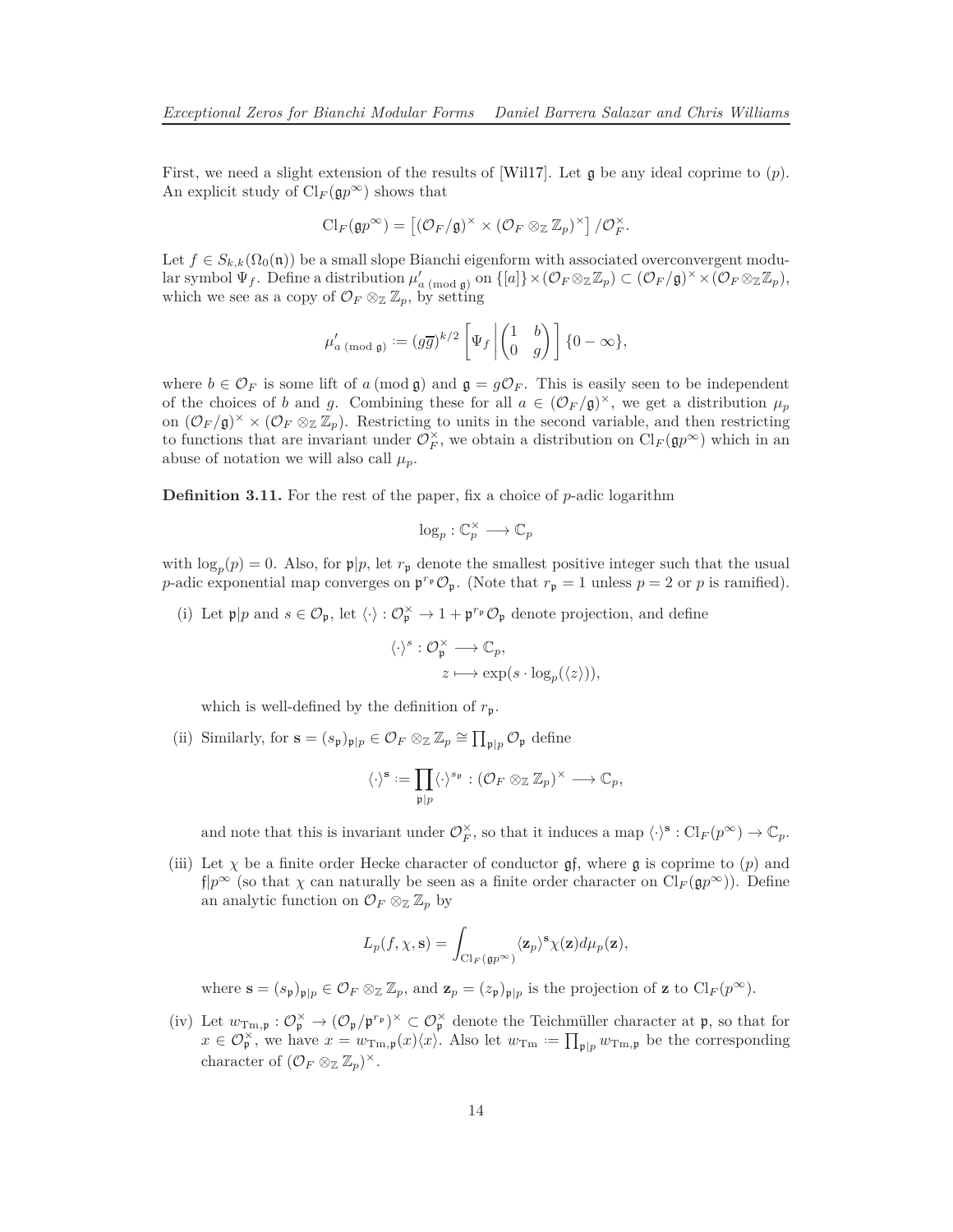<span id="page-14-3"></span>Translated into this setting, the main result of [\[Wil17\]](#page-35-4) was the following:

<span id="page-14-1"></span>**Theorem 3.12.** For a finite order Hecke character  $\chi$  with conductor  $\mathfrak{g} \mathfrak{f} = (c)$ *, where*  $\mathfrak{f} | p^{\infty}$ *, and for*  $0 \leq r \leq k$ *, we have* 

$$
L_p(f, \chi w_{\rm Tm}^r, \mathbf{r}) = \left(\prod_{\mathfrak{p} \mid p} Z_{\mathfrak{p}}(\chi, r)\right) \left[\frac{D^{r+1}\tau(\chi^{-1})|c|^r \# \mathcal{O}_F^{\times}}{(-1)^k 2\lambda_{\mathfrak{f}} \Omega_f}\right] \Lambda(f, \chi, r+1),
$$

*where*  $\mathbf{r} = (r)_{\mathfrak{p}|p}$  *and* 

$$
Z_{\mathfrak{p}}(\chi,r) := 1 - \frac{\chi(\mathfrak{p})N(\mathfrak{p})^r}{\lambda_{\mathfrak{p}}}
$$

*recalling that*  $\chi(\mathfrak{p})$  *is defined to be*  $\chi(\pi_{\mathfrak{p}})$  *(for*  $\pi_{\mathfrak{p}} \in \mathcal{O}_{\mathfrak{p}}$  *a uniformiser) if*  $\chi$  *is unramified at*  $\mathfrak{p}$ *and* 0 *otherwise* (so that  $Z_p = 1$  *if*  $\chi$  *ramifies at*  $\mathfrak{p}$ *). We call*  $L_p$  *the p*-adic *L*-function of *f*.

*Proof. (Sketch).* For  $g = 1$ , this is proved entirely in [\[Wil17\]](#page-35-4), so we indicate briefly how the more general result follows. Letting *b* be a unit (mod gf) and using the notation and arguments *op. cit.,* Section 7.1, we see that

$$
\mu_p(P_{b,\mathfrak{g}\mathfrak{f}}^{r,r}) = (g\overline{g})^{k/2} \Psi_f \left| \begin{pmatrix} 1 & b \\ 0 & g \end{pmatrix} \{0 - \infty\} (P_{b,\mathfrak{f}}^{r,r}) \right|
$$
  
=  $\lambda_{\mathfrak{f}}^{-1} (g\alpha)^r (\overline{g\alpha})^r c_{r,r} \left(\frac{b}{g\alpha}\right),$ 

where  $f = (\alpha)$ . The rest of the proof proceeds as in [\[Wil17\]](#page-35-4).

$$
\Box
$$

**Remarks:** (i) In [\[Wil17\]](#page-35-4), this corresponds to the evaluation of  $\mu_p$  at the character  $\varphi_{p-\text{fin}}$ , where  $\varphi = \chi | \cdot |^r$ . We need the Teichmüller character since  $\varphi_{p-\text{fin}}(\mathbf{z}) = \chi(\mathbf{z})[\langle \mathbf{z}_p \rangle w_{\text{Im}}(\mathbf{z}_p)]^r$ .

(ii) There is a slight error in [\[Wil17\]](#page-35-4), where the term  $Z_p$  is incorrect in the case where  $\mathfrak{p} \nmid \mathfrak{f}$ . This stems from a subtlety in the definition of Gauss sums. In particular, the proof quotes results from [\[BSW16\]](#page-34-8), and the Gauss sums in that paper are normalised differently. The difference is the factor of  $\varphi_{p-\text{fin}}$ .

### <span id="page-14-2"></span>**4. Modular symbols on the tree**

### **4.1. Harmonic cocycles attached to Bianchi modular forms**

Working with class number 1 allows us to work classically with forms on the upper half-space, for which we'll need a classical version of the (adelic) group  $\Omega$  introduced in Definition [2.2.](#page-6-0)

<span id="page-14-0"></span>**Definition 4.1.** Define

$$
\Gamma := \mathrm{PGL}_2(F) \cap \Omega.
$$

The group  $\Gamma$  has an explicit description as the subgroup of  $\text{PGL}_2(\mathcal{O}_F[\mathfrak{p}^{-1}])$  with lower left entry contained in  $\mathfrak{p}^r \mathfrak{m}$ , for some (possibly negative)  $r \in \mathbb{Z}$ , whose determinant is exactly divisible by an even power of p.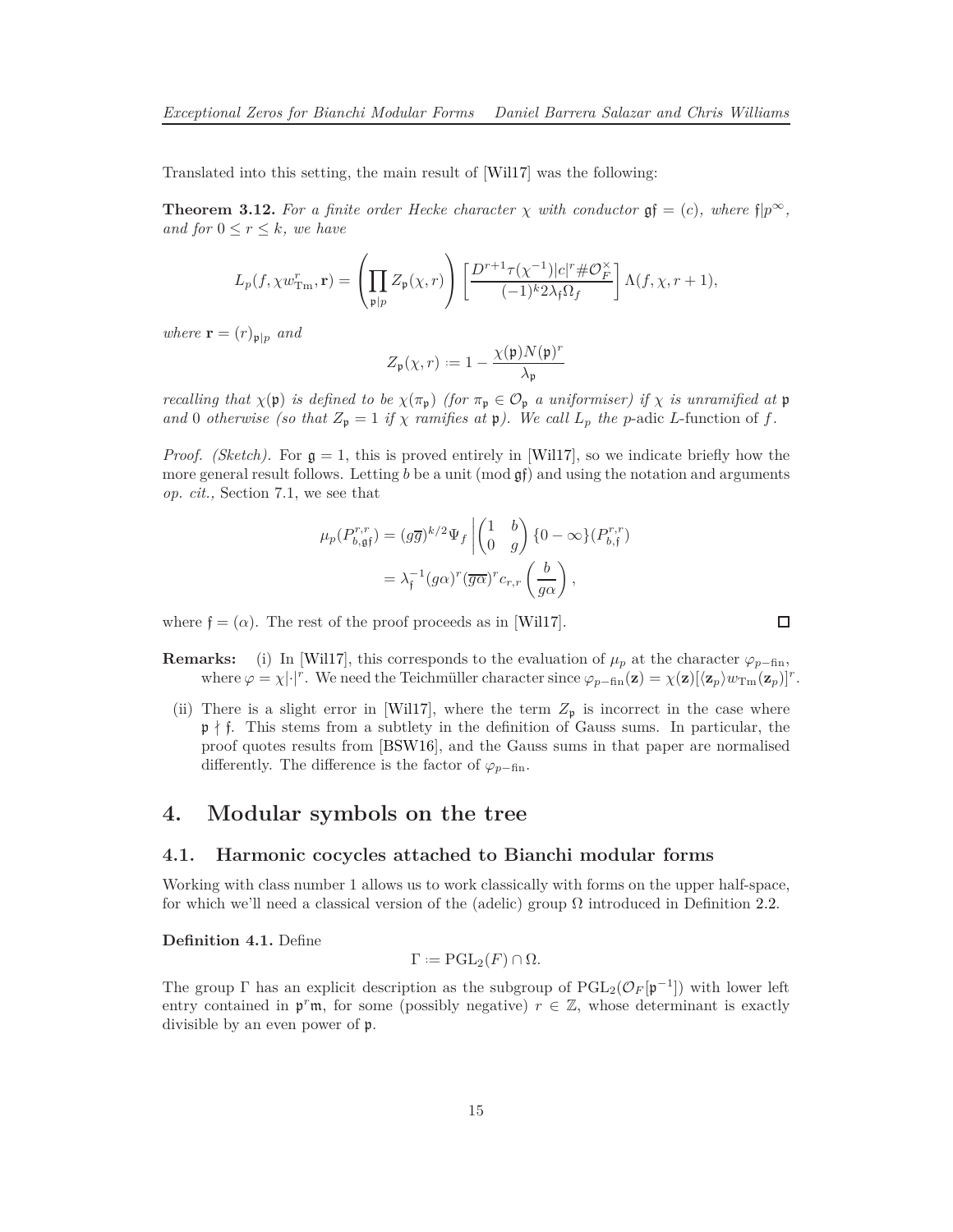<span id="page-15-1"></span>Let  $f \in S_{k,k}(\Omega_0(\mathfrak{n}))$  be a Bianchi modular form that is new at p, and let F be the associated form on the tree  $\mathcal{T}_{p}$ . To F we can associate a 'modular symbol'  $\kappa_{\mathcal{F}}$  on  $\mathcal{T}_{p}$  by setting

$$
\kappa_{\mathcal{F}}\{r-s\}(e,P):=\phi_{\mathcal{F}_e}\{r-s\}(P),
$$

for  $e \in \mathcal{E}(\mathcal{T}_{\mathfrak{p}})$ ,  $r, s \in \mathbb{P}^1(F_{\mathfrak{p}})$  and  $P \in V_{k,k}(L)$ , for *L* a suitably large finite extension of  $\mathbb{Q}_p$ .

<span id="page-15-0"></span>**Proposition 4.2.** *The symbol*  $\kappa_F$  *is harmonic on*  $\mathcal{E}(\mathcal{T}_p)$ *, linear in r, s* and *P* and  $\Gamma$ *-invariant in the sense that*

$$
\kappa_{\mathcal{F}}\{\gamma r - \gamma s\}(\gamma e, \gamma \cdot P) = \kappa_{\mathcal{F}}\{r - s\}(e, P)
$$

*for all*  $\gamma \in \Gamma$ *.* 

*Proof.* (Sketch). These properties all follow from the corresponding properties of F and  $\phi_{\mathcal{F}_e}$ . The only one that is not obvious is the Γ-invariance property, which follows from a lengthy technical calculation, of which we give a sketch. Firstly, one can obtain a more classical definition of Bianchi modular forms on  $\mathcal{T}_p$  as functions  $\mathcal{F}: \mathcal{E}(\mathcal{T}_p) \times \mathcal{H}_3 \longrightarrow V_{2k+2}(\mathbb{C})$  such that

$$
\mathcal{F}(\gamma e, \gamma(z, t)) \left[ \begin{pmatrix} X \\ Y \end{pmatrix} \right] = \mathcal{F}(e, (z, t)) \left[ j(\gamma, (z, t)) \begin{pmatrix} X \\ Y \end{pmatrix} \right],
$$

for all  $\gamma = \begin{pmatrix} a & b \\ c & d \end{pmatrix} \in \Gamma$ , where we consider  $V_{2k+2}(\mathbb{C})$  instead as homogeneous polynomials in two variables *X* and *Y* and

$$
j(\gamma,(z,t)) := \begin{pmatrix} c & 0 \\ 0 & \overline{c} \end{pmatrix} \begin{pmatrix} z & -t \\ t & \overline{z} \end{pmatrix} + \begin{pmatrix} d & 0 \\ 0 & \overline{d} \end{pmatrix}.
$$

This is precisely the transformation property that classical Bianchi modular forms satisfy under the corresponding level group. Then one examines the definition of the modular symbol  $\phi_{\mathcal{F}_e}$ , via a  $V_{k,k}(\mathbb{C})^*$ -valued harmonic differential  $\delta_{\mathcal{F}_e}$  on  $\mathcal{H}_3$  attached to  $\mathcal{F}_e$ . In [\[Hid94\]](#page-35-8), Chapter 2.5, this differential is shown to be invariant under Γ*e*. Define a differential on  $\mathcal{E} \times \mathcal{H}_3$  by  $\delta(e,(z,t)) := \delta_{\mathcal{F}_e}(z,t)$ . Using exactly the same methods as in [\[Hid94\]](#page-35-8), and the classical transformation property above, this is seen to be invariant under  $\Gamma$ , in the sense that  $\delta(\gamma e, \gamma(z, t)) = \delta(e, (z, t))$  for all  $\gamma \in \Gamma$ . Since by definition  $\kappa \mathcal{F} \{r - s\}(e, P)$  is the integral of  $\delta(e, (z, t))$  from *r* to *s* in  $\mathcal{H}_3$ , we then obtain the result by a simple transformation. □

**Definition 4.3.** We call such a function a Γ*-invariant harmonic cocycle on* E(Tp) *with values in* Hom( $\Delta$ <sub>0</sub>*, V*<sub>*k,k*</sub>(*L*)<sup>\*</sup> )*.* We denote the space of such functions by  $C^{\text{har}}(\text{Hom}(\Delta_0, V_{k,k}(L)^*)^{\Gamma}.$ 

We have a map

$$
\rho_{e_*}: C^{\mathrm{har}}(\mathrm{Hom}(\Delta_0, V_{k,k}(L)^*)^{\Gamma} \longrightarrow \mathrm{Symb}_{\Gamma_0(\mathfrak{n})}(V_{k,k}(L)^*)
$$

given by restriction to the standard edge *e*∗. We can implicitly define an inverse to this map by using the tree. In fact, we can write this down explicitly without needing to refer to the tree at all. Indeed, note that any *even* edge *e* can be written as  $e = \gamma e_*$  for some  $\gamma \in \Gamma$ . Let  $\phi_f \in \text{Symb}_{\Gamma_0(\mathfrak{n})}(V_{k,k}(L)^*)$  be a modular symbol. If  $\kappa_F$  is a harmonic cocycle such that  $\rho_{e_{*}}(\kappa_{\mathcal{F}}) = \phi_{f}$ , then by Γ-invariance we have

$$
\kappa_{\mathcal{F}}\{r-s\}(e,P) = \phi_f|\gamma^{-1}\{r-s\}(P).
$$

It remains to determine the value of  $\kappa_F$  at odd edges, which we will do in the next subsection using the *Atkin–Lehner* operators to describe the action of a larger group  $\Gamma$ .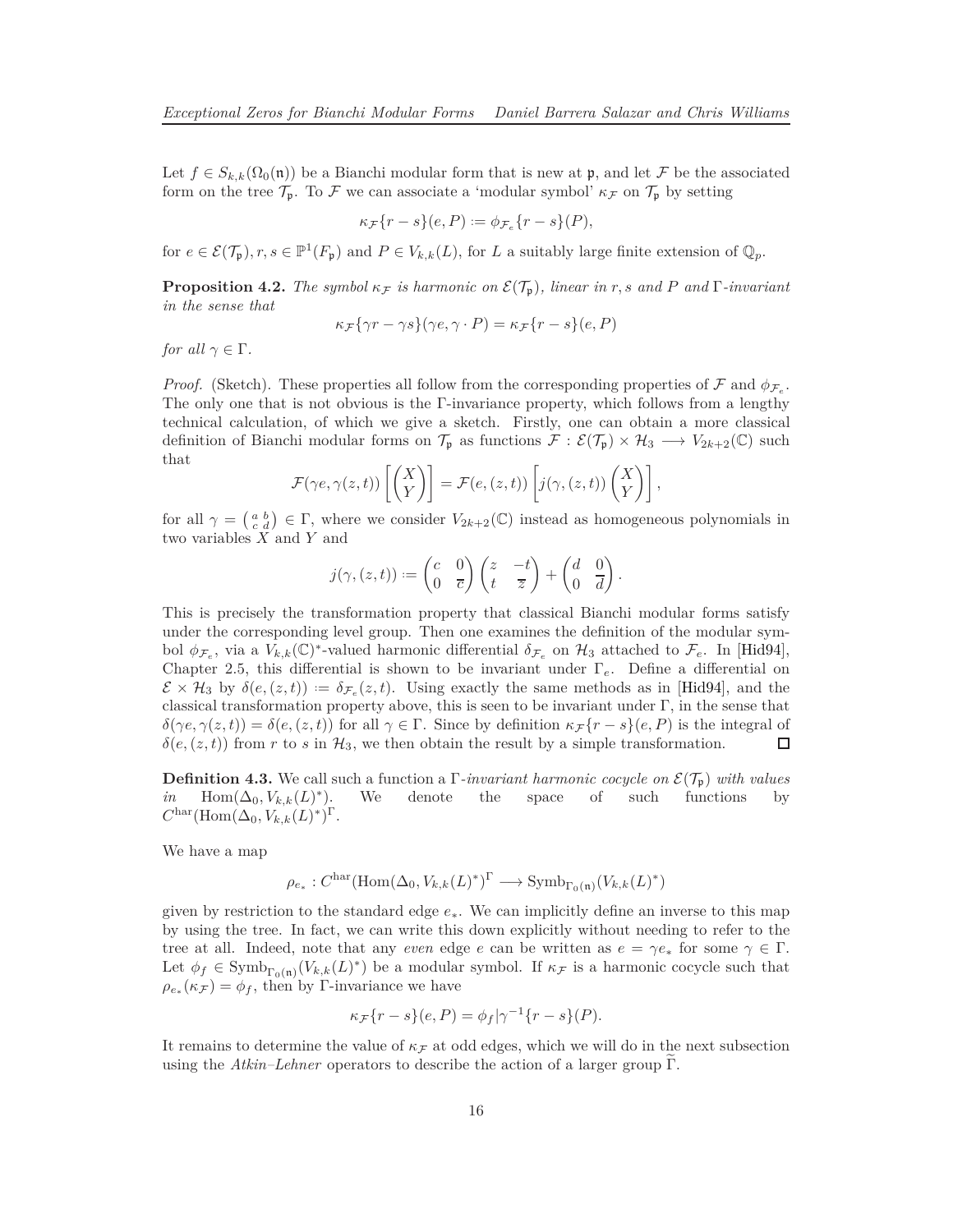<span id="page-16-1"></span>**Remark:** We have brushed over a slight subtlety here; we should really have defined  $\kappa_F$  in terms of the complex symbols  $\phi_{\mathcal{F}_e}$ , rather than the algebraic analogues  $\phi_{\mathcal{F}_e}$ , each of which depends on a choice of period  $\Omega_{\mathcal{F}_e}$ . However, the invariance property above shows that we can use the same choice  $\Omega_{\mathcal{F}_e} = \Omega_f$  at each edge to obtain something algebraic on the tree.

### **4.2.** Atkin–Lehner operators and the action of  $\tilde{\Gamma}$

Let  $\Gamma := \text{PGL}_2(F) \cap \Omega$ . Analogously to  $\Gamma$ , we see  $\Gamma$  as the subgroup of  $\text{PGL}_2(\mathcal{O}_F[\mathfrak{p}^{-1}])$  with lower left entry contained in  $\mathfrak{p}^r \mathfrak{m}$ , for some (possibly negative)  $r \in \mathbb{Z}$ .

**Definition 4.4.** Let  $\alpha$  be any element of Γ\Γ normalising Γ<sub>0</sub>(n). The *Atkin–Lehner operator*  $W_{\mathfrak{p}}$  on  $\text{Symb}_{\Gamma_0(\mathfrak{n})}(V_{k,k}(L)^*)$  is defined by

$$
\phi|W_{\mathfrak{p}} := \phi|\alpha.
$$

If *f* (and hence  $\phi_f$ ) is an eigenform for the Hecke operators, then it is also an eigenform for *W*<sub>p</sub>. Denote the eigenvalue by  $-\omega$ , which will be 1 or  $-1$ .

<span id="page-16-0"></span>**Proposition 4.5.** *For*  $\gamma \in GL_2(F)$ *, define*  $|\gamma| := ord_p(det(\gamma))$ *, so that in particular*  $|\gamma| \pmod{2}$ *is well-defined on*  $PGL_2(F)$ *. Then we have* 

$$
\kappa_{\mathcal{F}}\{\gamma r - \gamma s\}(\gamma e, \gamma \cdot P) = \omega^{|\gamma|} \kappa_{\mathcal{F}}\{r - s\}(e, P)
$$

*for all*  $\gamma \in \widetilde{\Gamma}$ *.* 

*Proof.* If  $\gamma \in \Gamma$ , this is the invariance statement above. If  $\gamma \notin \Gamma$ , then  $\gamma = \gamma' \alpha$  for some  $\gamma' \in \Gamma$ , and then the Γ-invariance means we're reduced to proving that

$$
\kappa_f \{\alpha r - \alpha s\}(\alpha e, \alpha \cdot P) = \omega \kappa_f \{r - s\}(e, P).
$$

This is a simple explicit calculation (compare [\[Dar01\]](#page-34-2), Lemma 1.4).

$$
\qquad \qquad \Box
$$

#### **4.3. Hecke operators**

There are natural actions of Hecke operators away from n on the forms and symbols on the tree, and all the associations we've made are equivariant with respect to these operators. In particular, recall Definition [3.4](#page-11-1) where for each ideal *I*, we picked a finite set of representatives  $\delta_j^I$  for the double coset corresponding to  $T_I$ .

**Definition 4.6.** Define the Hecke operator  $T_I$  on  $C^{\text{har}}(\text{Hom}(\Delta_0, V_{k,k}(L)^*)^{\Gamma}$  by setting  $\kappa|T_I :=$  $N(I)^{k/2} \sum_j \kappa |\delta_j^I|$ , or more concretely,

$$
(\kappa|T_I)\{r-s\}(e,P) := N(I)^{k/2} \sum_j \kappa \{\delta_j^I r - \delta_j^I s\} (\delta_j^I e, \delta_j^I \cdot P).
$$

**Proposition 4.7.** *The association of*  $\kappa_F$  *to f is equivariant with respect to the Hecke operators T<sup>I</sup> for I coprime to* n*.*

*Proof.* This follows immediately from the definitions and the fact that, if *I* is coprime to n, we have  $\delta_j^I e = e$  for all *j* and for any edge *e*.  $\Box$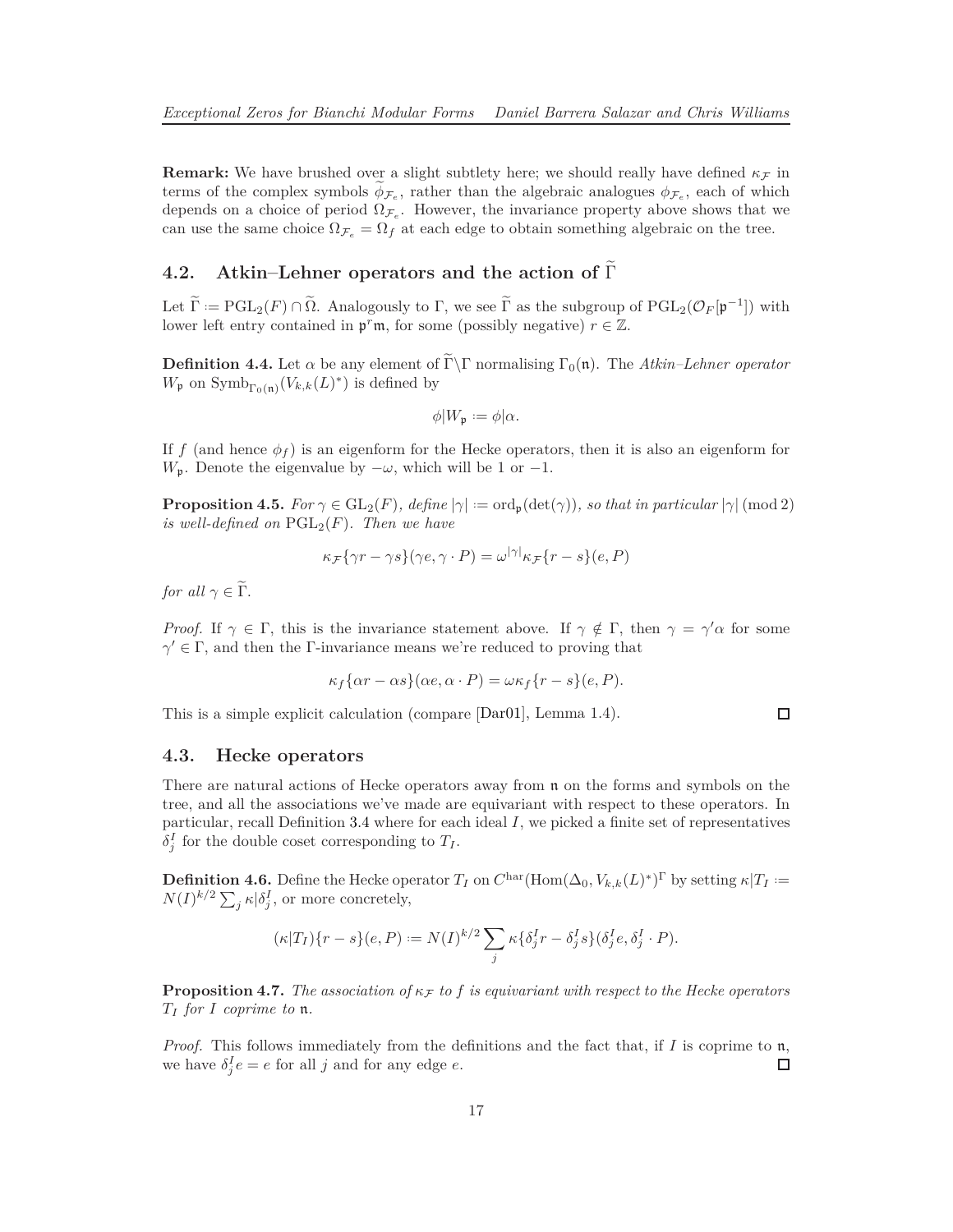#### **4.4. Hecke eigenvalues of newforms**

As a corollary of the above results, we recover the following classical result, which also follows from the theory of automorphic forms and the structure of Iwahori–Hecke algebras. The authors thank Aurel Page for pointing out the previous existence of such a result, which we were not able to find in the literature.

<span id="page-17-1"></span>**Corollary 4.8.** Let  $f \in S_{k,k}(\Omega_0(\mathfrak{n}))$  be an eigenform, with  $\mathfrak{p}|\mathfrak{n}$ . If *f* is new at  $\mathfrak{p}$ , then the *Hecke eigenvalue at*  $\mathfrak{p}$  *is*  $\omega N(\mathfrak{p})^{k/2}$ , where  $-\omega$  *is the eigenvalue at f of the Atkin–Lehner operator W*p*.*

*Proof.* We've already shown that  $f$  is new at  $\mathfrak p$  if and only if the associated form  $\mathcal F$  on the tree is harmonic; suppose this is the case. It suffices to prove the result on modular symbols. Recall that  $\pi$  is a generator of  $\mathfrak{p}$ , and for  $j \in \mathcal{O}_F$ , let  $\delta_j := \left(\begin{smallmatrix} 1 & j \\ 0 & \pi \end{smallmatrix}\right)$ . Then by definition, for any  $r, s \in \mathbb{P}^1(F)$  and  $P \in V_{k,k}(L)$ ,

$$
(\phi_f|U_{\mathfrak{p}})\{r-s\}(P) = N(\mathfrak{p})^{k/2} \sum_{j \pmod{\mathfrak{p}}} \kappa_{\mathcal{F}}\{\delta_j r - \delta_j s\}(e_*, \delta_j \cdot P)
$$

$$
= \omega N(\mathfrak{p})^{k/2} \sum_{j \pmod{\mathfrak{p}}} \kappa_{\mathcal{F}}\{r-s\}(\delta_j^{-1}e_*, P),
$$

using the transformation property above. But by inspection, the set  $\{\delta_j^{-1}e_* : j \text{ (mod } \mathfrak{p})\}$  is precisely the set  $\{e \in \mathcal{E}(\mathcal{T}_{p}) : t(e) = v_*, e \neq \overline{e_*}\}\.$  Hence an easy calculation using harmonicity shows that

$$
(\phi_f|U_{\mathfrak{p}})\{r-s\}(P) = \omega N(\mathfrak{p})^{k/2} \kappa_f\{r-s\}(e_*, P),
$$

which completes the proof.

Whilst we have presented this in only the generality in which we require it, an argument of this type generalises very easily to the case of arbitrary number fields and arbitrary class number.

<span id="page-17-0"></span>**Corollary 4.9.** Let f as above be new at  $\mathfrak{p} = (\pi)$ . Suppose that f has small slope at all *primes above p, and let χ be a finite order Hecke character for F. Then the critical value*  $L_p(f, \chi w_{\text{Tm}}^r, \mathbf{r})$  *of the p-adic L-function has an exceptional zero at*  $\mathfrak p$  *precisely when*  $k$  *is even,*  $\chi(\pi) = \omega$  *and*  $r = k/2$ .

*Proof.* The exceptional factor  $Z_p(\chi, k/2)$  of Theorem [3.12](#page-14-1) is zero if and only if these conditions are satisfied. □

### **5. Distributions attached to Bianchi modular forms**

In the rational set-up, overconvergent modular symbols naturally take values in the space of locally analytic distributions on  $\mathbb{Z}_p$ , and Darmon and Orton use the tree to extend these to distributions on  $\mathbb{P}^1(\mathbb{Q}_p)$ . In the Bianchi case, the values are distributions on  $\mathcal{O}_F \otimes_{\mathbb{Z}} \mathbb{Z}_p$ . In this section we show how to extend such distributions to be 'projective at p'. To do so in general, we'll need to work with the other primes above *p*, but to ease the exposition, we first treat the case where there is a single prime above *p*.

 $\Box$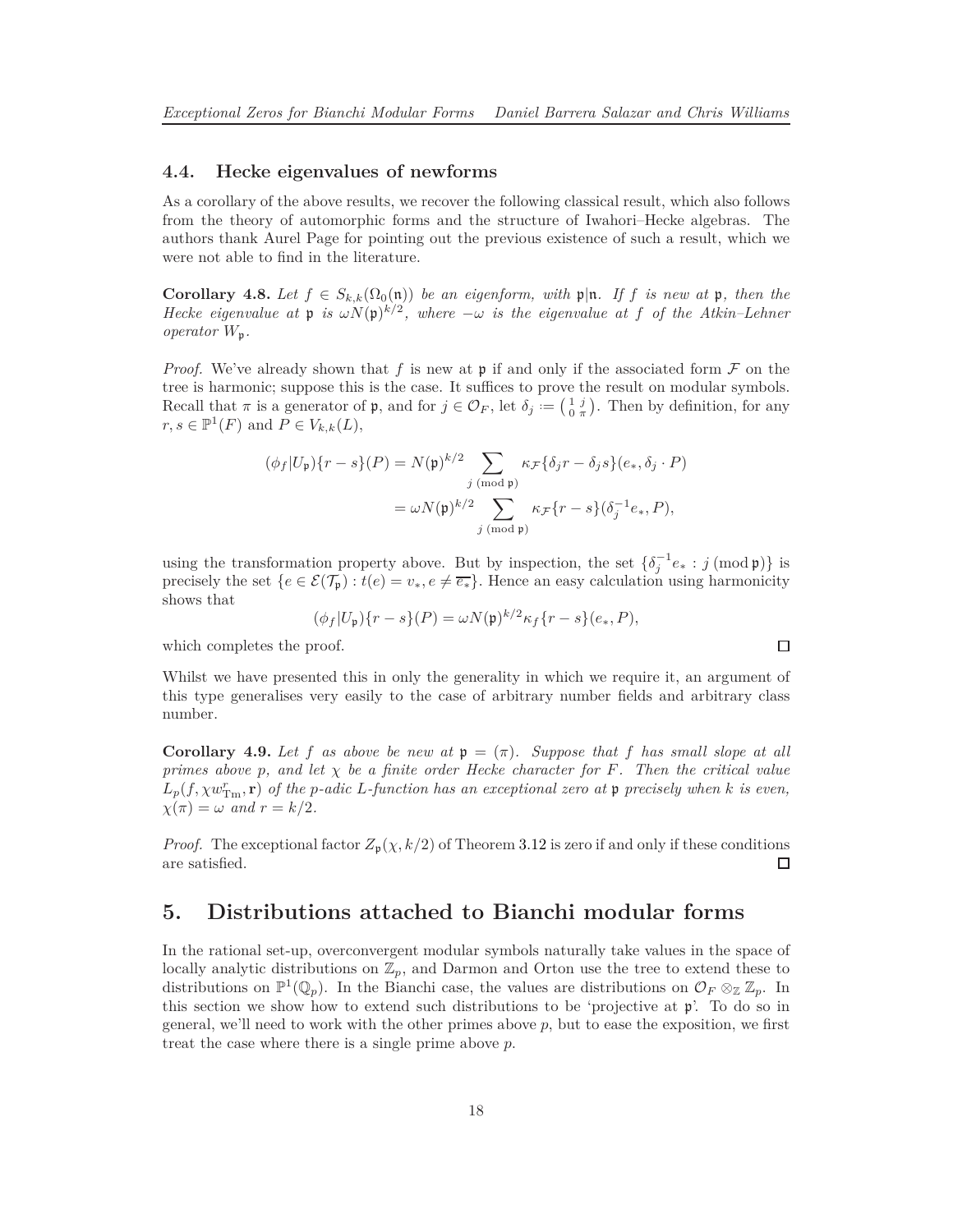# **5.1.** Distributions on  $\mathbb{P}^1_{\mathfrak{p}}$ : the case *p* inert or ramified

Suppose  $p$  is inert or ramified in  $F$ . To ensure consistent notation with the split case, let

$$
\mathbb{P}^1_{\mathfrak{p}} := \mathbb{P}^1(F_{\mathfrak{p}}).
$$

### **5.1.1.** Polynomial distributions on  $\mathbb{P}^1_\mathfrak{p}$

By Proposition [2.4,](#page-7-1) a basis of open sets in  $\mathbb{P}^1_{\mathfrak{p}}$  is given by  $\{U(e) : e \in \mathcal{E}(\mathcal{T}_{\mathfrak{p}})\}\.$  Let  $f \in$  $S_{k,k}(\Omega_0(\mathfrak{n}))^{\mathfrak{p}-\text{new}}$  be an eigenform with associated form F and modular symbol  $\kappa_F$  on  $\mathcal{T}_{\mathfrak{p}}$ . Let  $\mathcal{V}_{k,k}(\mathbb{P}_{\mathfrak{p}}^1)$  be the space of functions  $\mathbb{P}_{\mathfrak{p}}^1 \to L$  that are locally polynomial of degree at most *k* in each variable.

**Definition 5.1.** For each pair  $r, s \in \mathbb{P}^1(F)$ , define a locally polynomial distribution  $\mu_{\mathcal{F}}^{\text{poly}}\{r-\mathcal{F}^1(F)\}$  $s$ } on  $\mathbb{P}^1_{\mathfrak{p}}$  by setting

$$
\int_{U(e)} P(t) d\mu^{\text{poly}}_{\mathcal{F}} \{r-s\}(t) := \kappa_{\mathcal{F}} \{r-s\}(e, P),
$$

where  $P$  is polynomial on  $U(e)$  of degree at most  $k$  in each variable, and extending linearly. (Note that this is well-defined by harmonicity).

Recall that  $-\omega$  is the eigenvalue of *f* at the Atkin–Lehner operator  $W_p$ . The transformation property of Proposition [4.5](#page-16-0) above then shows that if  $e = \gamma e_*$  with  $\gamma \in \tilde{\Gamma}$ , then

<span id="page-18-0"></span>
$$
\int_{U(e)} P(t) d\mu_{\mathcal{F}}^{\text{poly}} \{r - s\}(t) = \omega^{|\gamma|} \phi_f \{ \gamma^{-1} r - \gamma^{-1} s \} (\gamma^{-1} \cdot P). \tag{2}
$$

In particular, we can express the distribution solely in terms of  $\phi_f$ .

### **5.1.2.** Locally analytic distributions on  $\mathbb{P}^1$

By Corollary [4.8,](#page-17-1) *f* has eigenvalue  $\omega N(\mathfrak{p})^{k/2} = \omega p^{k/e_{\mathfrak{p}}}$  at  $\mathfrak{p}$ , so *f* has small slope at *p*. Hence we can use Theorem [3.9](#page-12-0) to give a unique overconvergent lift  $\Psi_f \in \text{Symb}_{\Gamma}(\mathcal{D}_{k,k}(L))$  of  $\phi_f$ .

**Definition 5.2.** Let  $\mathcal{A}_{k,k}(\mathbb{P}_{\mathfrak{p}}^1, L)$  denote the space of functions  $\mathbb{P}_{\mathfrak{p}}^1 = \mathbb{P}^1(F_{\mathfrak{p}}) \to L$  that are locally analytic except perhaps for a pole at  $\infty$  of order at most *k*.

Recall the action of  $PGL_2(F_p)$  on  $\mathbb{P}^1_p$  by  $\left(\begin{smallmatrix} a & b \\ c & d \end{smallmatrix}\right) \cdot x = (b + dx)/(a + cx)$ . We get an action of  $\mathrm{PGL}_2(F_\mathfrak{p})$  on  $\mathcal{A}_{k,k}(\mathbb{P}_\mathfrak{p}^1,L)$  by

$$
\gamma \cdot \zeta(x) := \frac{(a+cx)^k (\overline{a} + \overline{cz})^k}{(ad-bc)^{k/2} (\overline{ad} - \overline{bc})^{k/2}} \zeta(\gamma \cdot x),
$$

directly extending the action of  $\Sigma_0(p)$  on locally analytic functions on  $\mathcal{O}_\mathfrak{p} = \mathcal{O}_F \otimes_{\mathbb{Z}} \mathbb{Z}_p$  from earlier.

Note that if  $e = \gamma e_*,$  then  $\gamma^{-1}$  carries the set  $\mathcal{O}_{\mathfrak{p}}$  to  $U(e) = \gamma^{-1}(\mathcal{O}_{\mathfrak{p}}) \subset \mathbb{P}_{\mathfrak{p}}^1$ . Hence if  $\zeta$ is supported on  $U(e)$ , then  $\gamma^{-1} \cdot \zeta$  is supported on  $\mathcal{O}_{\mathfrak{p}}$ . This, along with equation [\(2\)](#page-18-0), motivates the following.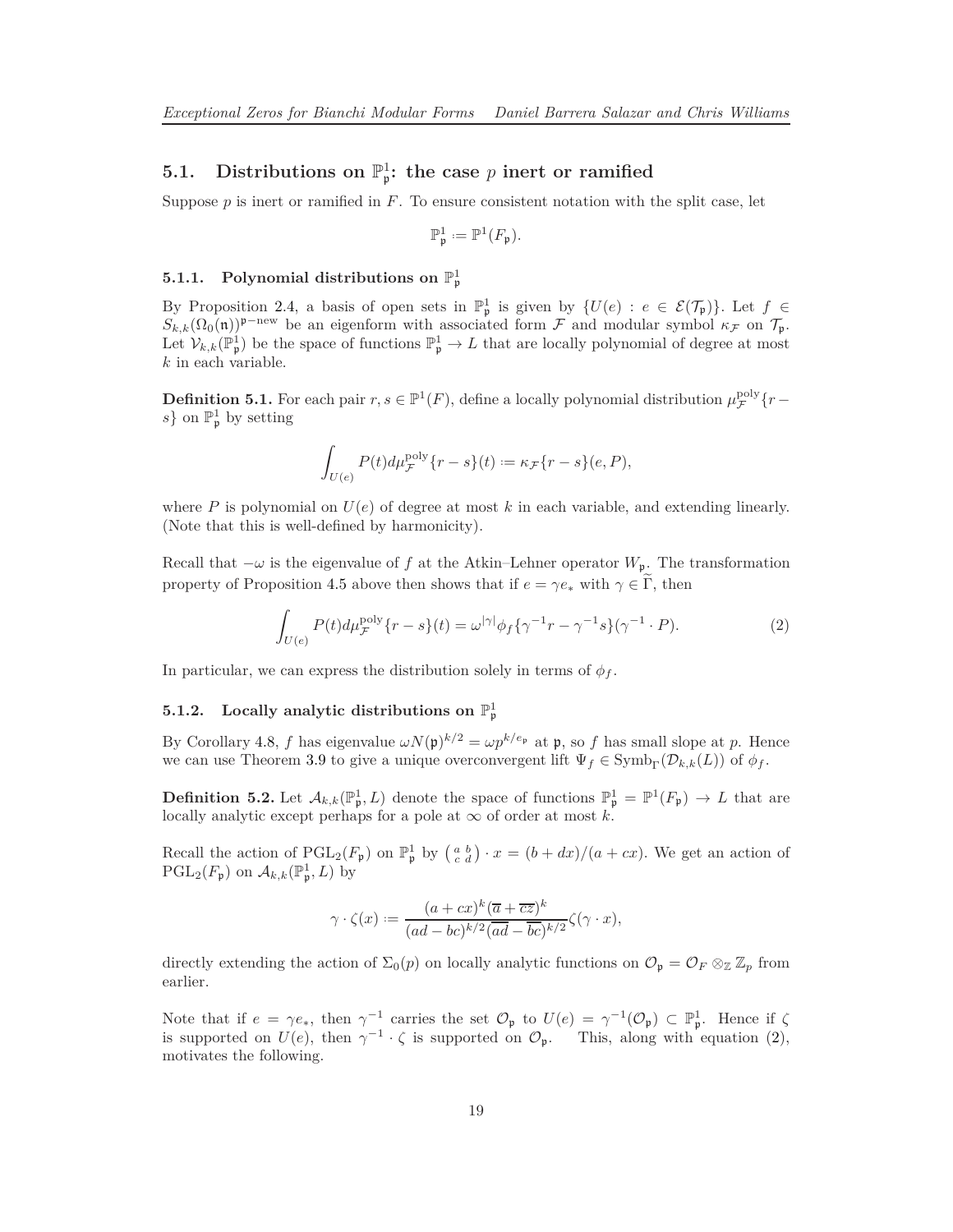**Definition 5.3.** Let  $e = \gamma e^* \in \mathcal{E}(\mathcal{T}_{p}).$ 

- (i) Let  $\mathcal{A}_{k,k}(U(e), L)$  be the subspace of functions  $\zeta \in \mathcal{A}_{k,k}(\mathbb{P}^1_{\mathfrak{p}}, L)$  that are supported on  $U(e)$ , with the natural weight *k* action of  $\gamma \Sigma_0(p) \gamma^{-1}$ , and let  $\mathcal{D}_{k,k}(U(e), L)$  be its continuous dual.
- (ii) Define the *overconvergent modular symbol at e associated to*  $\mathcal{F}$ , denoted by  $\Psi_{\mathcal{F}_e}$ , to be the element of  $\text{Symb}_{\Gamma_e}(\mathcal{D}_{k,k}(U(e), L))$  defined by

$$
\Psi_{\mathcal{F}_e}\{r-s\}(\zeta) := \omega^{|\gamma|}\Psi_f\{\gamma^{-1}r-\gamma^{-1}s\}(\gamma^{-1}\cdot\zeta).
$$

Here  $\Gamma_e := \text{Stab}_{\Gamma}(e) = \gamma \Gamma_0(\mathfrak{n}) \gamma^{-1}$ .

**Proposition 5.4.** For each pair  $r, s \in \mathbb{P}^1(F)$ , we may define a distribution  $\mu_{\mathcal{F}}\{r - s\}$  on  $\mathcal{A}_{k,k}(\mathbb{P}_{\mathfrak{p}}^1, L)$  *attached to*  $\mathcal F$  *by setting* 

$$
\int_{U(e)} \zeta(t) d\mu_{\mathcal{F}} \{r - s\}(t) := \Psi_{\mathcal{F}_e} \{r - s\}(\zeta)
$$

*and extending linearly.*

*Proof.* Suppose p is inert (the case p ramified is essentially identical). We need only show that  $\mu_{\mathcal{F}}\{r - s\}$  is distributive over open sets. Let  $e = \gamma e_* \in \mathcal{E}(\mathcal{T}_{\mathbf{p}})$  be an edge, with source  $v \in V(\mathcal{T})$ , and let  $\overline{e}, e_1, ..., e_{p^2}$  be the edges with target *v*, so that  $U(e) = \coprod_{i=1}^{p^2} U(e_i)$ . We need to show that, for  $\zeta$  locally analytic on  $U(e)$ , we have

$$
\Psi_{\mathcal{F}_e}\{r-s\}(\zeta) = \sum_{i=1}^{p^2} \Psi_{\mathcal{F}_{e_i}}\{r-s\}(\zeta|_{U(e_i)}).
$$

For each *j* (mod *p*), recall that  $\delta_j = \begin{pmatrix} 1 & j \\ 0 & p \end{pmatrix}$ . By direct inspection of the tree, we see that  ${e_i : 1 \le i \le p^2} = {\delta_j^{-1} \gamma e_* : j \pmod{p}} = {\gamma \delta_j^{-1} e_* : j \pmod{p}}$ . (We need not have  $\delta_j^{-1} \gamma e_* = \gamma \delta_j^{-1} e_*$  for individual edges, but we do get an equality of sets). A calculation using harmonicity and the fact that  $\Psi_f = \omega p^{-k} \Psi_f | U_{\mathfrak{p}}$  (from Corollary [4.8\)](#page-17-1) shows that

$$
\sum_{i=1}^{p^2} \Psi_{\mathcal{F}_{e_i}}\{r-s\}(\zeta|_{U(e_i)}) = \omega^{|\gamma|} \Psi_f\{\gamma^{-1}r-\gamma^{-1}s\}(\gamma^{-1}\cdot\zeta) = \Psi_{\mathcal{F}_e}\{r-s\}(\zeta),
$$

 $\Box$ 

as required.

# **5.2.** Distributions on  $\mathbb{P}^1_{\mathfrak{p}}$ : the case *p* split

Now suppose p is split as  $p\bar{p}$  in F. The only additional complication in this case is that to construct *p*-adic *L*-functions, we must also consider behaviour at  $\bar{p}$ . Other than this, the construction is closely analogous to the case *p* inert, and we will omit the details in this case.

**Assumption 5.5.** *Henceforth, we will assume that f has small slope at*  $\bar{p}$ *, that is, that*  $v_p(a_{\overline{p}}) < k+1$ , where  $a_{\overline{p}}$  is the Hecke eigenvalue at  $\overline{p}$ . (Note that *f* automatically has small *slope at* p *since it is new, so in this case we obtain a canonical overconvergent symbol*  $\Psi_f$ , as *before).*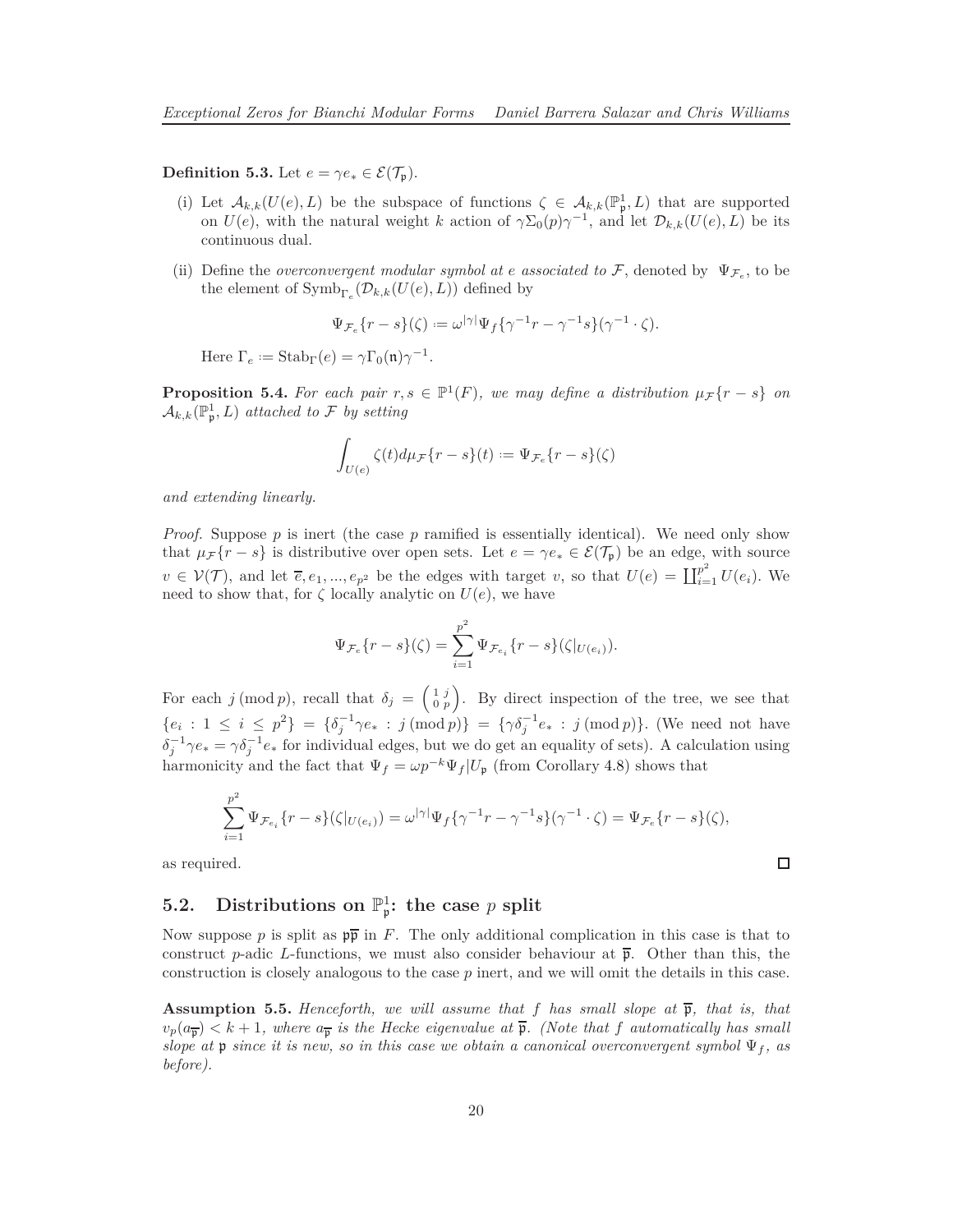<span id="page-20-0"></span>**Definition 5.6.** (i) Let

$$
\mathbb{P}^1_{\mathfrak{p}} := \mathbb{P}^1(F_{\mathfrak{p}}) \times \mathcal{O}_{\overline{\mathfrak{p}}} \cong \mathbb{P}^1(\mathbb{Q}_p) \times \mathbb{Z}_p \supset \mathcal{O}_F \otimes_{\mathbb{Z}} \mathbb{Z}_p.
$$

(ii) Let  $\mathcal{A}_k(\mathbb{P}^1(F_{\mathfrak{p}}), L)$  be the space of functions  $\mathbb{P}^1(F_{\mathfrak{p}}) \to L$  that are locally analytic except perhaps for a pole of order at most *k* at  $\infty$ , and let  $\mathcal{A}_k(\mathcal{O}_{\overline{p}}, L)$  be the space of locally analytic functions  $\mathcal{O}_{\overline{p}} \to L$ . Define

$$
\mathcal{A}_{k,k}(\mathbb{P}_{\mathfrak{p}}^1, L) := \mathcal{A}_k(\mathbb{P}^1(F_{\mathfrak{p}}), L) \widehat{\otimes}_L \mathcal{A}_k(\mathcal{O}_{\overline{\mathfrak{p}}}, L).
$$

Let  $U'(e) := U(e) \times \mathcal{O}_{\overline{p}} \subset \mathbb{P}_{p}^1$ . Note that  $\Gamma$  preserves  $\mathcal{O}_{\overline{p}}$ , so if  $e = \gamma e_*$  for  $\gamma \in \Gamma$ , then  $U'(e) = \gamma^{-1} (\mathcal{O}_F \otimes_{\mathbb{Z}} \mathbb{Z}_p)$ . Hence the following definition makes sense.

**Definition 5.7.** Let  $e = \gamma e^* \in \mathcal{E}(\mathcal{T}_{p}).$ 

- (i) Let  $\mathcal{A}_{k,k}(U'(e), L)$  be the subspace of functions  $\zeta \in \mathcal{A}_{k,k}(\mathbb{P}_{\mathfrak{p}}^1, L)$  that are supported on  $U'(e)$  and let  $\mathcal{D}_{k,k}(U'(e), L)$  be its continuous dual.
- (ii) Define the *overconvergent modular symbol at e associated to*  $\mathcal{F}$ , denoted by  $\Psi_{\mathcal{F}_e}$ , to be the element in  $\text{Symb}_{\Gamma_e}(\mathcal{D}_{k,k}(U'(e),L))$  defined by

$$
\Psi_{\mathcal{F}_e}\{r-s\}(\zeta):=\omega^{|\gamma|}\Psi_f\{\gamma^{-1}r-\gamma^{-1}s\}(\gamma^{-1}\cdot\zeta).
$$

In exactly the same manner as the inert case, we can then show that we may attach a distribution  $\mu_{\mathcal{F}}\{r - s\}$  on  $\mathcal{A}_{k,k}(\mathbb{P}_{p}^{1}, L)$  to  $\mathcal{F}$  by defining it on basic open sets as

$$
\int_{U'(e)} \zeta(t) d\mu_{\mathcal{F}}\{r-s\}(t):=\Psi_{\mathcal{F}_e}\{r-s\}(\zeta).
$$

#### **5.3. Properties of the distributions**

Regardless of the splitting behaviour of *p*, we've constructed a family of distributions  $\mu \mathcal{F} \{r-s\}$ on  $\mathbb{P}^1_{\mathfrak{p}}$  attached to F. We have the following easy properties (see [\[Ort04\]](#page-35-1), Lemma 3.2).

**Proposition 5.8.** *(i)* If P is any polynomial function over L, then for any  $r, s \in \mathbb{P}^1(F)$  we *have*

$$
\int_{\mathbb{P}^1_{\mathfrak{p}}}P(t)d\mu_{\mathcal{F}}\{r-s\}(t)=0.
$$

*(ii)* For  $\gamma \in \widetilde{\Gamma}$ , we have

$$
\int_{U(\gamma e)} (\gamma \cdot \zeta)(t) d\mu_{\mathcal{F}} \{ \gamma r - \gamma s \}(t) = \omega^{|\gamma|} \int_{U(e)} \zeta(t) d\mu_{\mathcal{F}} \{r - s \}(t).
$$

*(iii) The distributions 'behave well under Hecke operators' in the sense that for all I coprime to* n*,*

$$
N(I)^{k/2} \sum_{j} \int_{U(\delta_j^I e)} (\delta_j^I \cdot \zeta)(t) d\mu \{\delta_j^I r - \delta_j^I s\}(t) = \lambda_I \int_{U(e)} \zeta(t) d\mu_{\mathcal{F}} \{r - s\}(t),
$$

*keeping the notation of Definition* [3.4,](#page-11-1) and where  $\lambda_I$  is the Hecke eigenvalue of f at I.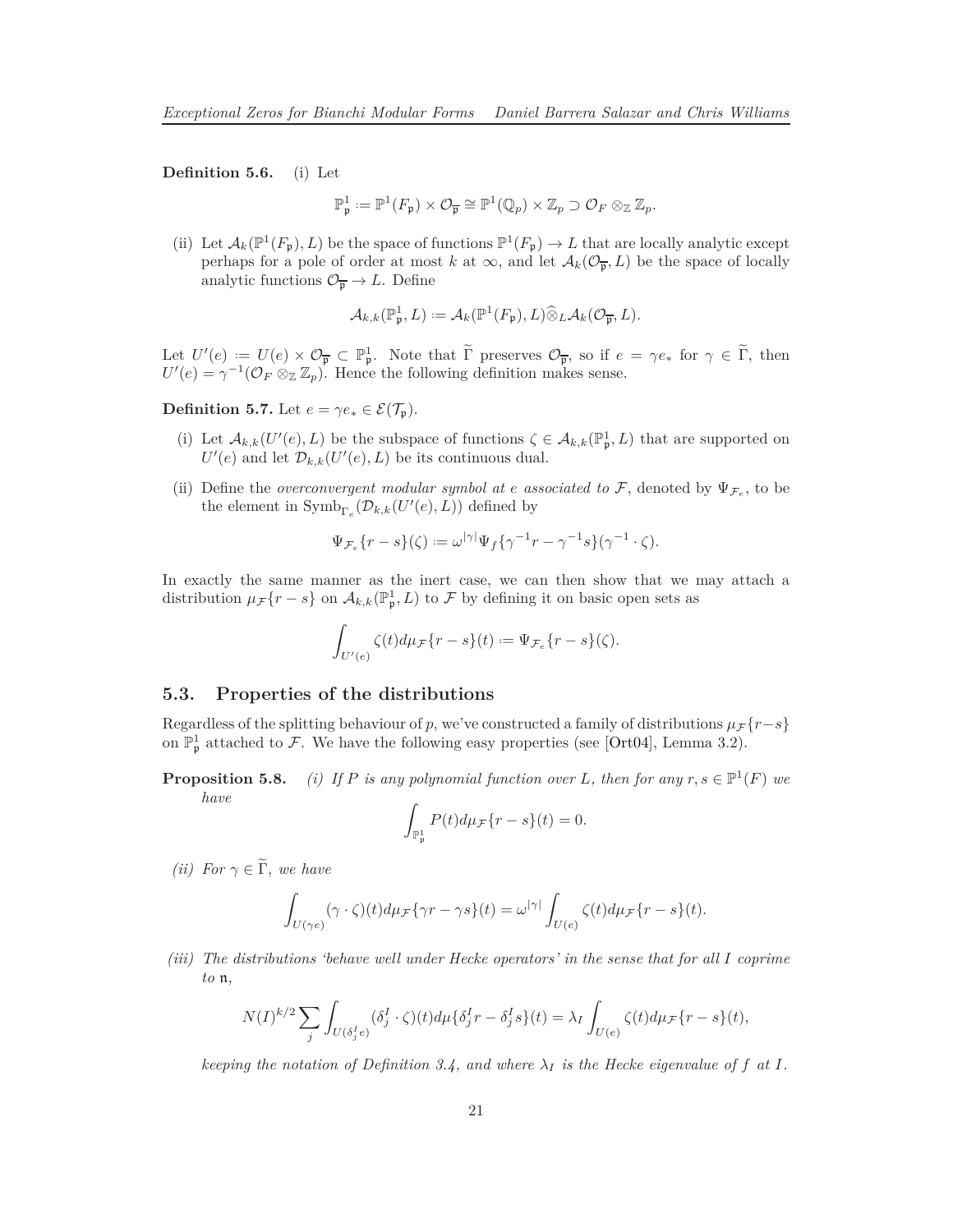### <span id="page-21-1"></span>**6. Double integrals and cohomology classes**

In this section, we use the machinery constructed above to define double integrals in the manner of Darmon, and then attach two cohomology classes  $lc_f$ ,  $oc_f \in H^1(\Gamma, \text{Hom}(\Delta_0, V_{k,k}(\mathbb{C}_p)^*))$ to *f*. This closely follows the methods of [\[Ort04\]](#page-35-1), which was motivated by the methods of [\[Dar01\]](#page-34-2). Darmon defines a *multiplicative* double integral and a class c*<sup>f</sup>* attached to a weight two modular form  $f$ , and then constructs classes  $\log_p(c_f)$  and  $\text{ord}_p(c_f)$ . In our setting, this multiplicative integral doesn't exist, and we instead define the analogues of  $\log_p(c_f)$  and  $\operatorname{ord}_p(c_f)$  by exploiting their properties as given in [\[Dar01\]](#page-34-2).

### **6.1. Double integrals**

Let  $f \in S_{k,k}(\Omega_0(\mathfrak{n}))^{\mathfrak{p}-\text{new}}$  with associated system of distributions  $\mu_{\mathcal{F}}\{r-s\}$  on  $\mathbb{P}^1_{\mathfrak{p}}$ , and recall that we fixed a choice of *p*-adic logarithm  $\log_p : \mathbb{C}_p^{\times} \longrightarrow \mathbb{C}_p$ .

**Definition 6.1.** Let  $x, y$  in  $\mathcal{H}_{\mathfrak{p}}$ , let  $P \in V_{k,k}(\mathbb{C}_p)$  and let  $r, s \in \mathbb{P}^1(F)$ . Then define

$$
\int_x^y \int_r^s (P) := \int_{\mathbb{P}^1_{\mathfrak{p}}} \log_p \left( \frac{t_{\mathfrak{p}} - x}{t_{\mathfrak{p}} - y} \right) P(t) d\mu_{\mathcal{F}} \{r - s\}(t),
$$

where  $t_{\mathfrak{p}}$  is the projection of  $t \in \mathbb{P}^1_{\mathfrak{p}}$  to  $\mathbb{P}^1(F_{\mathfrak{p}})$ . (Note that this is well-defined since  $\mathcal{H}_{\mathfrak{p}} :=$  $\mathbb{P}^1(\mathbb{C}_p)\backslash\mathbb{P}^1(F_{\mathfrak{p}})$ , so that  $t_{\mathfrak{p}}-x$  and  $t_{\mathfrak{p}}-y$  cannot vanish and their quotient gives an element of  $\mathbb{C}_p^{\times}$ ).

The following (compare [\[Ort04\]](#page-35-1), Lemma 4.1) follow from properties of log*<sup>p</sup>* and from Proposition 5.8.

**Proposition 6.2** (Properties of the double integral)**.** *(i) The double integral is additive in x, y and r, s and is linear in P.*

*(ii)*  $For \gamma \in \widetilde{\Gamma}$ ,

$$
\int_{\gamma x}^{\gamma y} \int_{\gamma r}^{\gamma s} (\gamma \cdot P) = \omega^{|\gamma|} \int_{x}^{y} \int_{r}^{s} (P).
$$

*(iii) The double integral 'behaves well under Hecke operators' in the sense that for all I coprime to* n*,*

$$
N(I)^{k/2} \sum_{j} \int_{\delta_j^I x}^{\delta_k^I y} \int_{\delta_j^I r}^{\delta_j^I s} (\delta_k^I \cdot P) = \lambda_I \int_x^y \int_r^s (P),
$$

*for notation as in Proposition 5.8 (iii).*

For ease of notation, let  $\Delta_{k,k} := \text{Hom}(\Delta_0, V_{k,k}(\mathbb{C}_p)^*)$ . We define cohomology classes  $\text{lc}_f$  and oc*<sup>f</sup>* as follows.

<span id="page-21-0"></span>**Definition 6.3** (Definition of lc<sub>f</sub>). Let  $\tau \in \mathcal{H}_{\mathfrak{p}}$ , and define a function  $\Gamma \to \Delta_{k,k}$  by

$$
\widetilde{\mathrm{lc}}_{f,\tau}(\gamma)\{r-s\}(P) := \int_{\tau}^{\gamma\tau} \int_{r}^{s}(P).
$$

From the properties of the double integral above, we see that this is a cocycle in  $\mathbb{Z}^1(\Gamma, \Delta_{k,k})$ and its class  $lc_f \in H^1(\Gamma, \Delta_{k,k})$  is independent of  $\tau$ .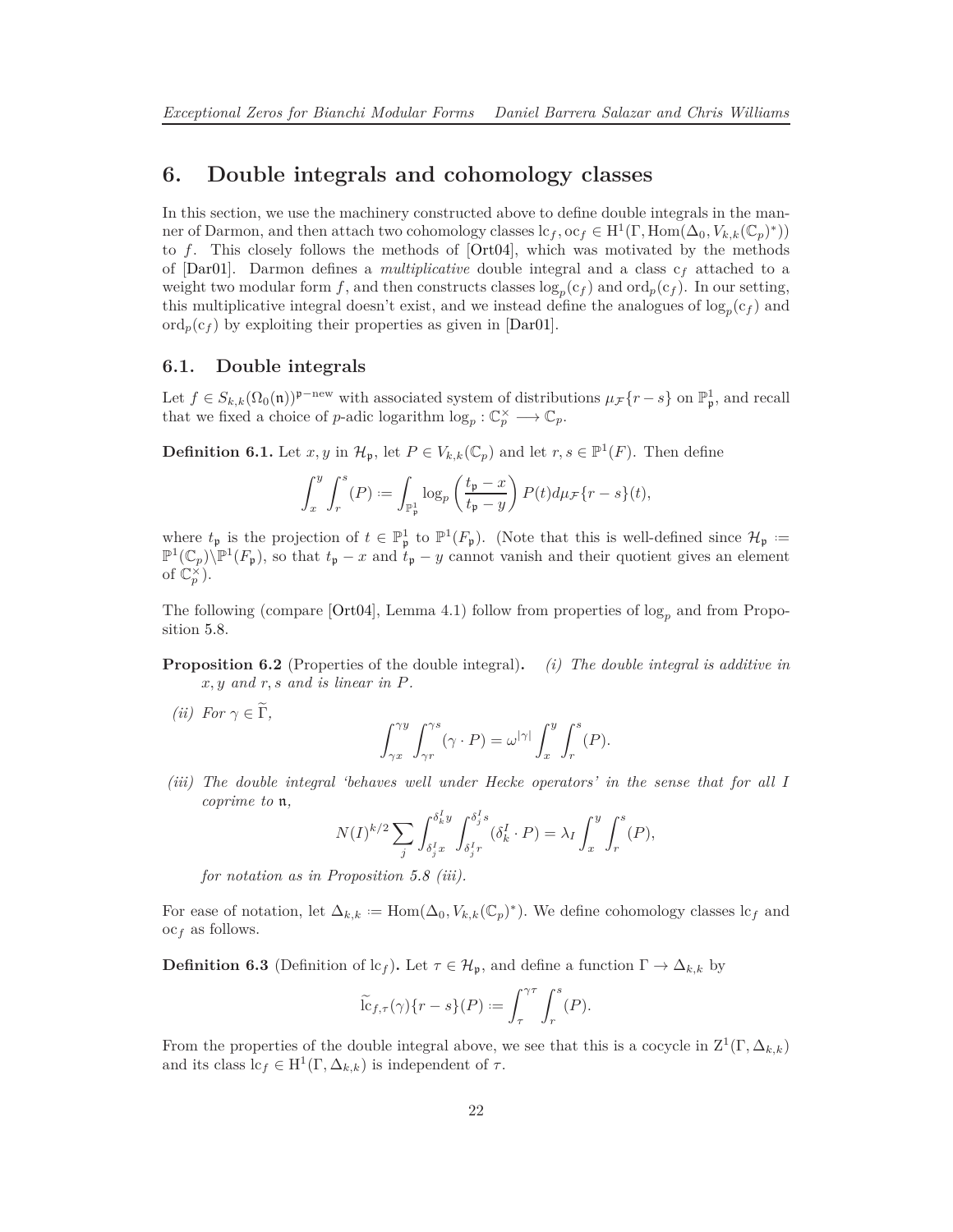<span id="page-22-0"></span>**Definition 6.4** (Definition of  $oc_f$ ). Let  $v \in V(\mathcal{T}_{p})$ , and define a function  $\Gamma \to \Delta_{k,k}$  by

$$
\widetilde{\mathrm{oc}}_{f,v}(\gamma)\lbrace r-s\rbrace(P):=\sum_{e\in v\to\gamma v}\kappa_{\mathcal{F}}\lbrace r-s\rbrace(e,P),
$$

where  $v \to \gamma v$  denotes the (unique) path from *v* to  $\gamma v$  in the tree and where  $\kappa_F$  is the modular symbol on the tree from Section [4.](#page-14-2) From the properties of  $\kappa_F$  in Proposition [4.2,](#page-15-0) we see that this is a cocycle in  $Z^1(\Gamma, \Delta_{k,k})$  and its class  $oc_f \in H^1(\Gamma, \Delta_{k,k})$  is independent of *v*.

We have natural actions of the Hecke operators on  $H^1(\Gamma, \Delta_{k,k})$ , as in [\[Hid93a\]](#page-35-10), Chapter 6.3. As in [\[Ort04\]](#page-35-1), using Proposition 6.2 and Lemma [4.2,](#page-15-0) we have the following.

**Proposition 6.5.** *Both*  $oc_f$  *and*  $lc_f$  *are eigensymbols for the Hecke operators away from* n *with the same eigenvalues as f, that is, they are elements in the f-isotypic subspace of*  $\mathrm{H}^1(\Gamma, \Delta_{k,k}).$ 

### **7. Relating to** *L***-values**

### **7.1. Optimal embeddings**

In both [\[Dar01\]](#page-34-2) and [\[Ort04\]](#page-35-1), one obtains a link between the cohomology classes defined above and *L*-values of the form *f* at characters of conductor *c* by exploiting *optimal embeddings of conductor c*, that is, certain embeddings  $F \times F \hookrightarrow M_2(F)$ . Heuristically, one should see such an embedding as giving rise to a cycle in the symmetric space corresponding to our level group, and hence it gives rise to a homology class that we can then pair our cohomology classes against (see, for example, [\[GMŞ15\]](#page-34-5) for details of this approach).

In practice we can work out the details of this rather more explicitly. In particular, each such embedding gives rise to an infinite cyclic subgroup  $\langle \gamma \rangle$  of Γ, which has precisely two fixed points  $x, y$  in  $\mathbb{P}^1(F_p)$ . One then writes down a polynomial  $P(t)$  that is invariant under the action of  $\gamma$ , and evaluates cohomology classes in H<sup>1</sup>(Γ, Hom( $\Delta_0$ ,  $V_{k,k}(\mathbb{C}_p)^*$ )) at  $\gamma$ , x, y and *P*. In this section, we bypass embeddings completely, and simply write down the corresponding values of  $\gamma$ , x, y and P. Throughout, and for the remainder of the paper, we will assume k is even (in lieu of Corollary [4.9\)](#page-17-0).

**Definition 7.1.** Let  $c \in \mathcal{O}_F$  be prime to  $\mathfrak{p} = (\pi)$  and  $v \in \mathcal{O}_F$  prime to *c*.

- (i) Define  $s' :=$  order of  $\pi$  in  $(\mathcal{O}_F/c)^{\times}$ , and let  $s := 2 \times$  (order of  $\pi^2$  in  $(\mathcal{O}_F/c)^{\times}$ ).
- (ii) Define

$$
\gamma_{c,v} := \begin{pmatrix} \pi^{-s/2} & (\pi^{s/2} - \pi^{-s/2})\frac{v}{c} \\ 0 & \pi^{s/2} \end{pmatrix}
$$

 $(As c | (\pi^{s/2} - \pi^{-s/2}),$  there is no problem with denominators). Note that the fixed points of this in  $\mathbb{P}^1(F_{\mathfrak{p}})$  are  $-v/c$  and  $\infty$ .

- (iii) Let  $M_{c,v}(t) := ct + v$ , a Möbius transformation taking  $-v/c$  to 0 and fixing  $\infty$ .
- (iv) Let  $P_{c,v}(t) := (ct + v)^{k/2}(\overline{ct} + \overline{v})^{k/2}$ , an element of  $V_{k,k}(L)$  that is invariant under the action of  $\gamma_{c,v}$ .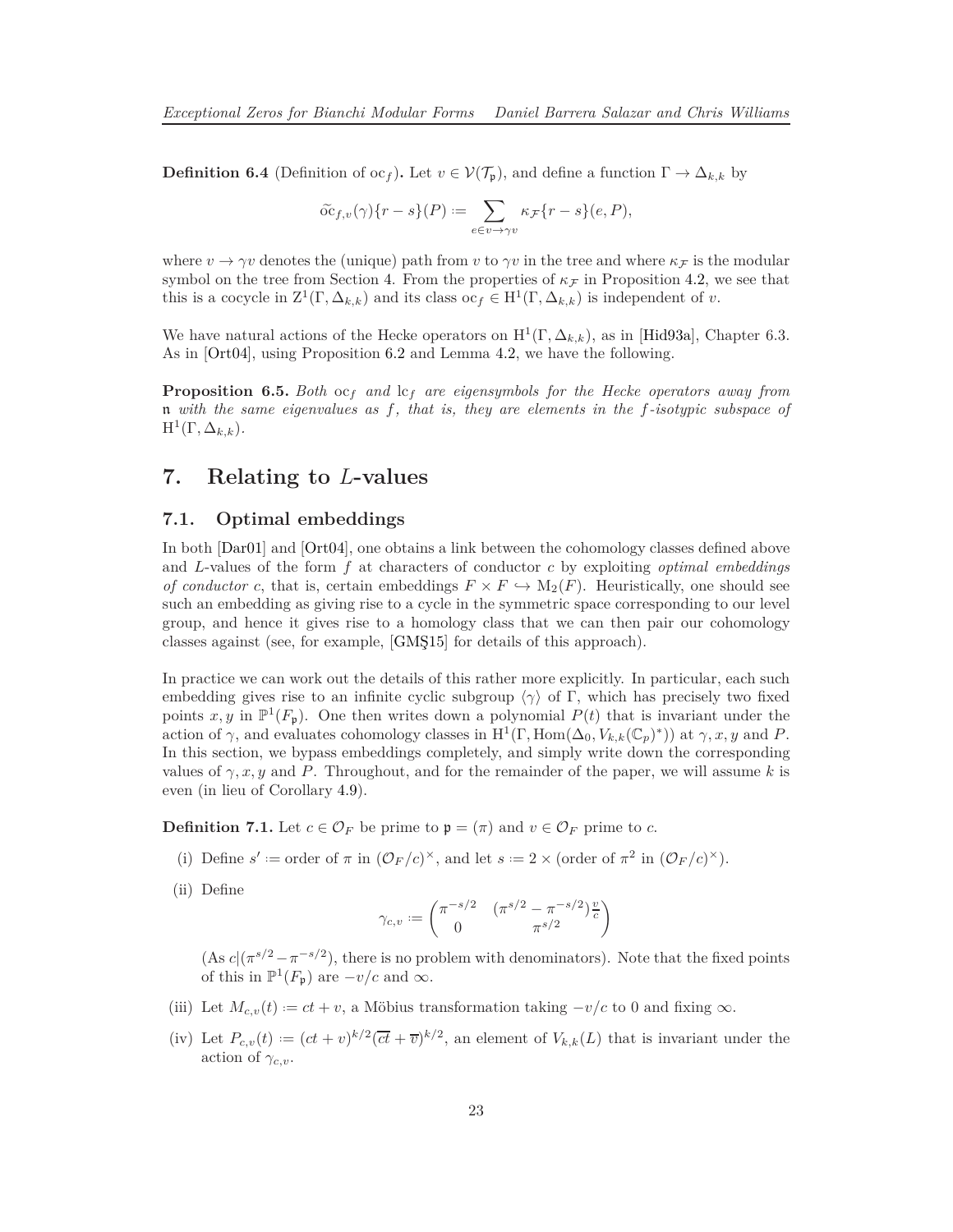<span id="page-23-2"></span>**Remark:** The actions of  $\gamma_{c,v}$  on the cusps and on  $\mathbb{P}^1(F_{\mathfrak{p}})$  and  $\mathcal{H}_{\mathfrak{p}}$  are different. In particular *γ*<sub>c,*v*</sub> fixes the cusps *v/c* and ∞, whilst for any  $\tau \in H_{\mathfrak{p}}$ , we have  $\lim_{j\to\infty} \gamma_{c,v}^j \tau = -v/c$  and  $\lim_{j\to\infty} \gamma_{c,v}^{-j}\tau = \infty.$ 

**Proposition 7.2.**  $^{1}(F_{p})$ *. Then we have*  $M_{c,v}(\gamma_{c,v}t) = \pi^{s}M_{c,v}(t)$ *.* 

- *(ii) There is a bijection between doubly infinite (non-repeating) paths in*  $\mathcal{T}_p$  *and distinct pairs of elements of*  $\mathbb{P}^1(F_p)$ *. (Here by doubly infinite we mean that every vertex in the path is connected to precisely two other vertices, that is, the path has no 'end').*
- *(iii)* Let path $(-v/c, \infty)$  denote the infinite path in  $\mathcal{T}_p$  *corresponding to the pair*  $(-v/c, \infty)$ *. It is possible to index the vertices and edges of this path such that*  $t(e_j) = v_j$  *and*

$$
U(e_j) = \{ t \in \mathbb{P}^1(F_{\mathfrak{p}}) : v_{\mathfrak{p}}(M_{c,v}(t)) \ge -j \}.
$$

- *(iv)* Under the action of  $\Gamma$  *on*  $\mathcal{T}_p$ *, we have*  $\gamma_{c,v}e_j = e_{j+s}$ *.*
- $(v)$  *Let*  $U(v_j) := \{ t \in \mathbb{P}^1(F_{\mathfrak{p}}) : v_{\mathfrak{p}}(M_{c,v}(t)) = -j \}$ *. Then*

$$
F_{c,v}:=\bigcup_{j=0}^{s-1}U(v_j)
$$

*is a fundamental domain for the action of*  $\gamma_{c,v}$  *on*  $\mathbb{P}^1(F_p)\setminus\{-v/c,\infty\}.$ 

*Proof.* Part (i) is direct calculation. For part (ii), see [\[DT08\]](#page-34-9). Parts (iii) to (v) follow from the same arguments as the corresponding statements in [\[Dar01\]](#page-34-2) over Q, which are given in equations  $(88)$  for part (iii),  $(90)$  for part (iv) and  $(87)$  for part (v).  $\Box$ 

### <span id="page-23-0"></span>**7.2. Relating** oc*<sup>f</sup>* **to classical** *L***-values**

With the above given, we are in a position to compute a special value of the cocycle  $\tilde{\alpha}_{f,v}$ .

**Proposition 7.3.** Let  $J_v$  denote the coset  $v\langle \pi \rangle \subset (\mathcal{O}_F/c)^{\times}$ . For each  $a \in J_v$ , let  $j(a)$  be the *smallest non-negative integer such that*  $a \equiv v\pi^{j(a)} \pmod{c}$ . We have

$$
\widetilde{\mathrm{oc}}_{f,v}(\gamma_{c,v})\{v/c - \infty\}(P_{c,v}) = \beta \sum_{a \in J_v} \omega^{j(a)} \phi_f\{a/c - \infty\} \bigg[ (ct + a)^{k/2} (\overline{ct} + \overline{a})^{k/2} \bigg],
$$

*where*

$$
\beta = \left\{ \begin{array}{ll} 1 & :s=s', \\ 2 & : \omega = 1, s=2s', \\ 0 & : \omega = -1, s=2s'. \end{array} \right.
$$

*Proof.* We compute directly that

$$
\widetilde{\mathrm{oc}}_{f,v}(\gamma_{c,v})\{v/c - \infty\}(P_{c,v}) = \sum_{j=1}^{s} \kappa_{\mathcal{F}}\{x - y\}(e_j, P_{c,v}).
$$

Let  $u \in \mathcal{O}_F$  be any element such that  $u \equiv v/c \pmod{p^s}$ . Since  $U(e_j) = \{t \in \mathbb{P}^1(F_{\mathfrak{p}}) :$  $\pi^{j}(ct + v) \in \mathcal{O}_{\mathfrak{p}}$  = { $t \in \mathbb{P}^{1}(F_{\mathfrak{p}}) : \pi^{j}(t + u) \in \mathcal{O}_{\mathfrak{p}}$ } =  $U(\gamma_{j}e_{*}),$  where

<span id="page-23-1"></span>
$$
\gamma_j := \begin{pmatrix} \pi^{-j} & u \\ 0 & 1 \end{pmatrix} \in \widetilde{\Gamma},\tag{3}
$$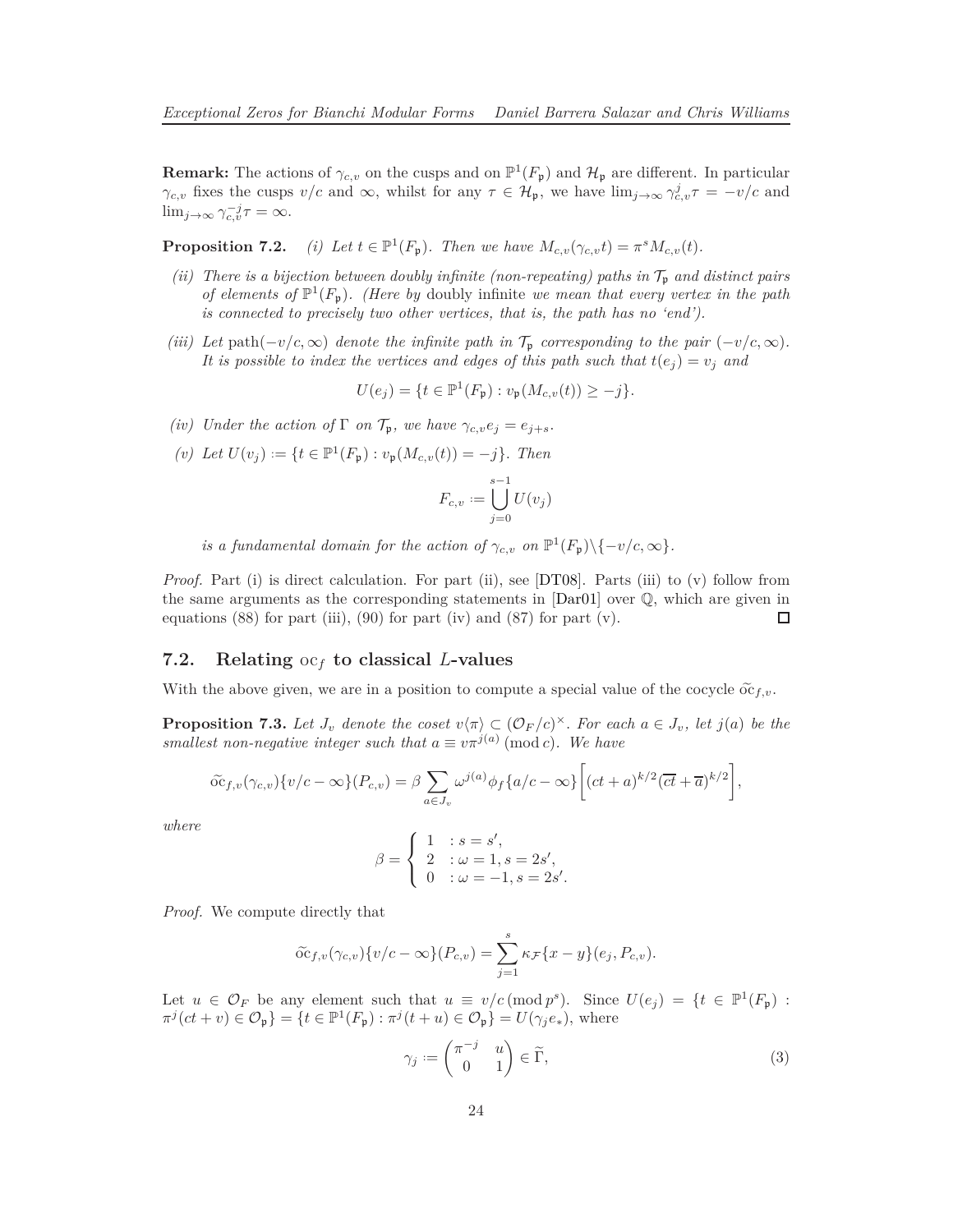we see that  $e_j = \gamma_j e_*$ . Hence  $\kappa_f \{v/c - \infty\}(e_j, P_{c,v}) = \omega^j \phi_f |\gamma_j^{-1} \{v/c - \infty\}(P_{c,v})$ . Now direct computation shows that

$$
\gamma_j^{-1}(v/c) = \frac{\pi^j v - cu\pi^j}{c}, \quad \gamma_j^{-1} \infty = \infty,
$$

and

$$
\gamma_j^{-1} \cdot P_{c,v}(t) = (ct + (\pi^j v - cu\pi^j))^{k/2} (\overline{ct} + (\overline{\pi}^j \overline{v} - \overline{cu\pi}^j))^{k/2}.
$$

As *j* ranges from 1 to *s*, the quantity  $a = \pi^{j}v - cu\pi^{j}$  ranges over  $J_{v}$ , once if  $s = s'$  and twice if  $s = 2s'$ . In the latter case, the signs  $\omega^j$  at each instance are both equal to 1 if  $\omega = 1$  and are opposite if  $\omega = -1$ . Finally, the result follows from the observation that if  $a, a' \in \mathcal{O}_F$ such that  $a \equiv a' \pmod{c}$ , then the action of  $\begin{pmatrix} 1 & (a-a')/c \\ 0 & 1 \end{pmatrix} \in \Gamma_0(\mathfrak{n})$  shows that

$$
\phi_f\{a/c - \infty\}[(ct + a)^{k/2}(\overline{ct} + \overline{a})^{k/2})] = \phi_f\{a'/c - \infty\}[(ct + a')^{k/2}(\overline{ct} + \overline{a'})^{k/2})]. \qquad \Box
$$

Henceforth we assume we are not in the case  $\beta = 0$ , which will be irrelevant to our results. An immediate corollary is the following.

<span id="page-24-1"></span>**Corollary 7.4.** *Suppose χ is a finite order character of conductor c (that we naturally see as a character on*  $(\mathcal{O}_F/c)^{\times}$ *), and that*  $\chi(\mathfrak{p}) = \omega$ *. Then* 

$$
\sum_{v \in (\mathcal{O}_F/c)^{\times}} \chi(v) \text{oc}_f(\gamma_{c,v}) \{v/c - \infty\} (P_{c,v}) = s \left[ \frac{D^{r+1} \tau(\chi^{-1}) |c|^r \# \mathcal{O}_F^{\times}}{2\Omega_f} \right] \Lambda(f, \chi, k/2 + 1).
$$

*Proof.* The corresponding result for the cocycle  $\tilde{\sigma} \tilde{\epsilon}_{f,v}$  follows from equation [\(1\)](#page-11-2). In particular, note that the condition on  $\chi(\pi)$  means that  $\chi(v)\omega^{j(a)} = \chi(v\pi^{j(a)}) = \chi(a)$ , whilst the sum runs over all cosets  $v\langle\pi\rangle \subset (\mathcal{O}_F/c)^{\times}$  for all  $v \in (\mathcal{O}_F/c)^{\times}$ , which means that every element of  $(\mathcal{O}_F/c)^{\times}$  is hit *s'* times. But  $\beta s' = s$ .

To see that the result holds at the level of cohomology classes, let  $b \in B^1(\Gamma, \Delta_{k,k})$  be a coboundary. Then there exists  $\phi \in \Delta_{k,k} = \text{Hom}(\Delta_0, V_{k,k}(\mathbb{C}_p)^*)$  such that  $b(\gamma)\{r-s\}(P) =$  $(\phi|\gamma)\{r-s\}(P)-\phi\{r-s\}(P)$ . But it follows directly that  $b(\gamma_{c,v})\{v/c-\infty\}(P_{c,v})=0$  using the  $\gamma_{c,v}$ -invariance of  $v/c, \infty$  and  $P_{c,v}$ . □

### **7.3. Relating** lc*<sup>f</sup>* **to** *p***-adic derivatives**

In this section, we prove a formula analogous to the one above, this time relating special values of the class  $c_f$  to the derivative of the *p*-adic *L*-function at the corresponding critical value. For clarity, we will assume throughout this section that *p* is split; the cases where *p* is inert or ramified are almost identical (and, in fact, slightly easier where they differ). We freely use the notation of Section [7.2.](#page-23-0)

#### **7.3.1. Rephrasing as an integral over the fundamental domain**

Let c and v be as before. The following lemma will be useful in the sequel.

<span id="page-24-0"></span>**Lemma 7.5.** *We have*

$$
\int_{F_{c,v}\times \mathcal{O}_{\overline{\mathfrak{p}}}} P_{c,v}(t) d\mu_{\mathcal{F}}\left\{ \frac{v}{c} - \infty \right\}(t) = 0.
$$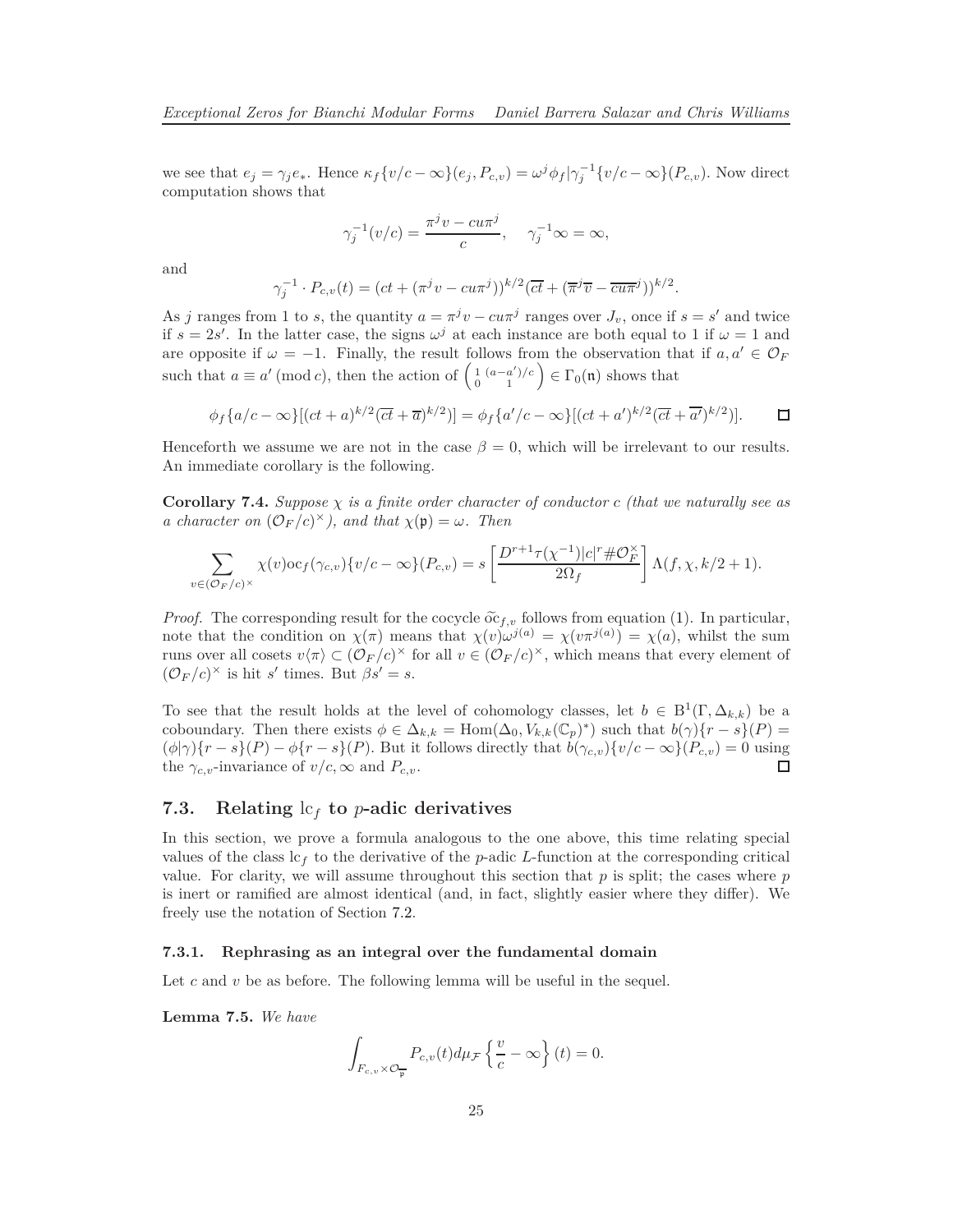*Proof.* This is a direct calculation using the fact that  $F_{c,v} = U(e_{s-1})\setminus U(e_{-1})$  and  $U(e_{s-1}) =$  $\gamma_{c,v}^{-1}U(e_{-1})$ , combined with the invariance of  $P_{c,v}$ ,  $c/v$  and ∞ under  $\gamma_{c,v}$ .

Recall the definition of  $\hat{c}_{f,\tau}(\gamma_{c,v})\{v/c - \infty\}(P_{c,v})$  from Definition [6.3.](#page-21-0) We rephrase this in a way that allows us to see *p*-adic *L*-values. To ease notation, we'll henceforth write  $d\mu_{\mathcal{F}}^{c,v}$  for  $d\mu \neq \{v/c - \infty\}.$ 

#### <span id="page-25-0"></span>**Proposition 7.6.** *We have*

$$
\widetilde{\mathrm{lc}}_{f,\tau}(\gamma_{c,v})\{v/c-\infty\}(P_{c,v})=\int_{F_{c,v}\times\mathcal{O}_{\overline{\mathfrak{p}}}}\log_p(ct+v)P_{c,v}(t)d\mu_{\mathcal{F}}^{c,v}(t).
$$

The proof will require a lemma. We have a decomposition

$$
\mathbb{P}_{\mathfrak{p}}^1 = \left( U(\overline{e}_{(n+1)s-1}) \sqcup U(e_{-ns-1}) \bigsqcup_{i=-n}^n \gamma_{c,v}^i F_{c,v} \right) \times \mathcal{O}_{\overline{\mathfrak{p}}}.
$$

We break the integral up into sums over these components and let  $n$  tend to  $\infty$ .

<span id="page-25-1"></span>**Lemma 7.7.** *The integral over the 'endpoints' vanishes in the limit. More precisely, let*

$$
I(n) := \int_{U'(\overline{e}_{(n+1)s-1}) \sqcup U'(e_{-ns-1})} \log_p\left(\frac{t - \gamma_{c,v}\tau}{t - \tau}\right) P_{c,v}(t) d\mu_{\mathcal{F}}^{c,v}(t).
$$

*Then*  $\lim_{n\to\infty} I(n) = 0$ *. In particular,* 

$$
\tilde{\mathrm{lc}}_{f,\tau}(\gamma_{c,v})\{v/c-\infty\}(P_{c,v})=\lim_{n\to\infty}\sum_{i=-n}^n\int_{\gamma_{c,v}^i\left[F_{c,v}\times\mathcal{O}_{\overline{\mathfrak{p}}}\right]}\log_p\left(\frac{t-\gamma_{c,v}\tau}{t-\tau}\right)P_{c,v}(t)d\mu_{\mathcal{F}}^{c,v}(t).
$$

*Proof.* Since  $U'(\overline{e}_{(n+1)s-1}) = \gamma_{c,v}^{-n-1} U'(e_{-1})$  and  $U'(e_{-ns-1}) = \gamma_{c,v}^n U'(e_{-1})$ , we can write

$$
\int_{U'(\overline{e}_{(n+1)s-1})} \log_p \left( \frac{t - \gamma_{c,v} \tau}{t - \tau} \right) P_{c,v}(t) d\mu_{\mathcal{F}}^{c,v}(t) = - \int_{U'(e-1)} \log_p \left( \frac{\gamma_{c,v}^{n+1} t - \gamma_{c,v} \tau}{\gamma_{c,v}^{n+1} t - \tau} \right) P_{c,v}(t) d\mu_{\mathcal{F}}^{c,v}(t)
$$

using the invariance of  $P_{c,v}$  and  $d\mu_{\mathcal{F}}^{c,v}$  (and similarly for the integral over  $U'(e_{-ns-1})$ ). For each fixed *n*, the expressions

$$
\frac{\gamma_{c,v}^{n+1}t - \gamma_{c,v}\tau}{\gamma_{c,v}^{n+1}t - \tau}, \quad \frac{t - \gamma_{c,v}^{-n}\tau}{t - \gamma_{c,v}^{-n-1}\tau}
$$

are both Möbius transformations sending  $\gamma_{c,v}^{-n} \tau$  to zero and  $\gamma_{c,v}^{-n-1} \tau$  to  $\infty$ , hence one is a constant scalar multiple of the other. A short calculation using Lemma [7.5](#page-24-0) now shows that

$$
I(n) = \int_{U(e_{-1})} \log_p \left( \frac{t - \gamma_{c,v}^{-n} \tau}{t - \gamma_{c,v}^{-n-1} \tau} \cdot \frac{t - \gamma_{c,v}^{n+1} \tau}{t - \gamma_{c,v}^n \tau} \right) P_{c,v}(t) d\mu_{\mathcal{F}}^{c,v}(t).
$$

In the limit, the expression in the  $\log_p$  becomes  $M_{c,v}(\gamma_{c,v}t)/M_{c,v}(t)$ . But by Proposition 7.2, this is equal to  $\pi^s$ , and  $\log_p(\pi^s) = 0$ . Hence the integrand tends to zero and the first result follows. The second result is a direct consequence of this and the above decomposition.  $\Box$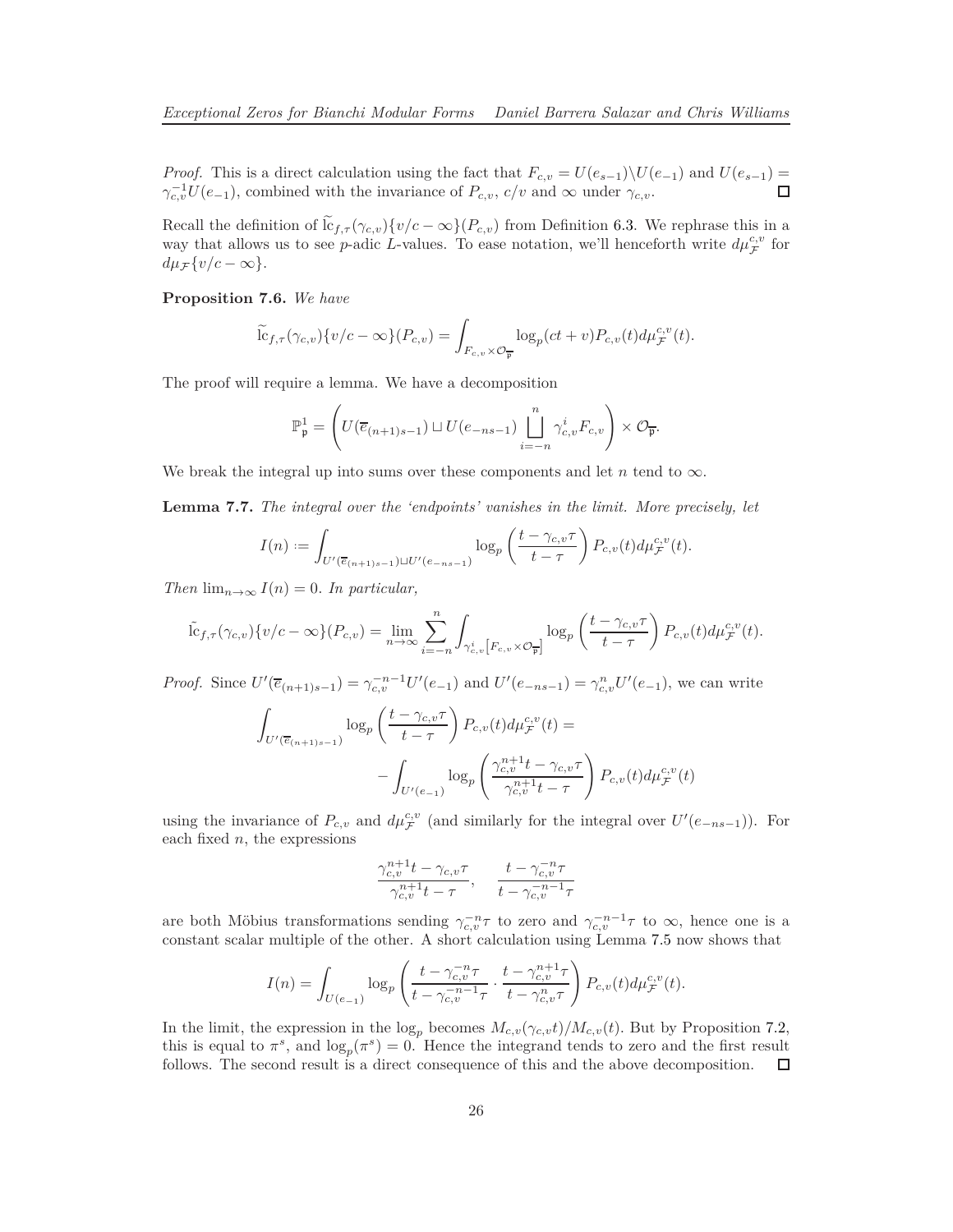*Proof. (Proposition [7.6\)](#page-25-0)*.

We use the second part of Lemma [7.7.](#page-25-1) A general term of the sum is an integral over  $\gamma_{c,v}^i[F_{c,v} \times$  $\mathcal{O}_{\overline{p}}$ , and using the transformation property, we can write it as an integral over  $F_{c,v} \times \mathcal{O}_{\overline{p}}$ . In particular, using similar methods to the proof of Lemma [7.7,](#page-25-1) we see that

$$
\widetilde{\mathrm{lc}}_{f,\tau}(\gamma_{c,v})\left\{\frac{v}{c}-\infty\right\}(P_{c,v})=\lim_{n\to\infty}\sum_{i=-n}^n\int_{F_{c,v}\times\mathcal{O}_{\overline{\mathfrak{p}}}}\log_p\left(\frac{t-\gamma_{c,v}^{i+1}\tau}{t-\gamma_{c,v}^i\tau}\right)P_{c,v}(t)d\mu_{\mathcal{F}}^{c,v}(t).
$$

This sum telescopes via the expression inside the  $log_p$ , and in the limit, the resulting expression tends to  $M_{c,v}(t) = ct + v$ . This completes the proof. □

#### **7.3.2. Rephrasing using the overconvergent modular symbol**

We can decompose the fundamental domain of Proposition [7.6](#page-25-0) into a union of sets of the form  $U(v_j) \times \mathcal{O}_{\overline{p}}$ , and hence as

<span id="page-26-0"></span>
$$
F_{c,v} \times \mathcal{O}_{\overline{\mathfrak{p}}} = \bigsqcup_{j=0}^{s-1} \gamma_j^{-1} \left[ \mathcal{O}_{\mathfrak{p}}^{\times} \times \mathcal{O}_{\overline{\mathfrak{p}}} \right],
$$

where  $\gamma_j$  is as defined in equation [\(3\)](#page-23-1). Here we've used the fact that  $U(v_j) = U(\gamma_j v_*)$  $\gamma_j^{-1} \mathcal{O}_\mathfrak{p}^\times$ , which can be seen directly. Hence we have

$$
\widetilde{\mathrm{lc}}_{f,\tau}(\gamma_{c,v})\{v/c-\infty\}(P_{c,v}) = \sum_{j=0}^{s-1} \int_{\gamma_j^{-1}[\mathcal{O}_\mathfrak{p}^\times \times \mathcal{O}_\mathfrak{p}^-]} \log_p(ct+v) P_{c,v}(t) d\mu_{\mathcal{F}}^{c,v}
$$
\n
$$
= \sum_{j=0}^{s-1} \omega^j \int_{\mathcal{O}_\mathfrak{p}^\times \times \mathcal{O}_\mathfrak{p}^-} \log_p(ct+a_j)(ct+a_j)^{k/2} (\overline{ct}+\overline{a_j})^{k/2} d\mu_{\mathcal{F}}\{a_j/c-\infty\},
$$
\n(4)

where  $a_j = \pi^j v - cu\pi^j$  (using the calculations and notation of the previous section). Now a short explicit calculation shows:

<span id="page-26-1"></span>**Lemma 7.8.** *Write*  $c = g\overline{\pi}^r$ , for some  $r \geq 0$  and (g) coprime to (p). For any  $a \in \mathcal{O}_F$ , we *have*

$$
\begin{split} \int_{\mathcal{O}_{\mathfrak{p}}^{\times} \times \mathcal{O}_{\overline{\mathfrak{p}}}} \log_{p} (ct+a)(ct+a)^{k/2} (\overline{ct}+\overline{a})^{k/2} d\mu_{\mathcal{F}}^{c,v}(t) \\ & = (g\overline{g})^{k/2} \lambda_{\overline{\mathfrak{p}}}^{\times} \Psi_{f} \left| \begin{pmatrix} 1 & a \\ 0 & g \end{pmatrix} \{ 0 - \infty \} \left( \log_{p}(t)(t\overline{t})^{k/2} \mathbf{1}_{a \pmod{\overline{\mathfrak{p}}}^r} \right) \right. \\ & = \lambda_{\overline{\mathfrak{p}}}^{\times} \int_{\{[a]\} \times \mathcal{O}_{\mathfrak{p}}^{\times} \times \left[ a + \overline{\mathfrak{p}}^r \mathcal{O}_{\overline{\mathfrak{p}}} \right]} \log_{p}(z_{\mathfrak{p}}) \langle \mathbf{z}_{p} \rangle^{k/2} d\mu_{p}(\mathbf{z}), \end{split}
$$

*where*  $\Psi_f$  *is the overconvergent modular symbol attached to f,*  $\mathbf{1}_{a \pmod{p^r}}$  *is the indicator function of the set*  $\mathcal{O}_\mathfrak{p}^\times \times [a + \overline{\mathfrak{p}}^r \mathcal{O}_{\overline{\mathfrak{p}}}]$ , and  $\mu_p$  is the distribution on  $(\mathcal{O}_F/\mathfrak{g})^\times \times (\mathcal{O}_F \otimes_{\mathbb{Z}} \mathbb{Z}_p)$ *defined in Section [3.4.](#page-12-1)*

<span id="page-26-2"></span>**Corollary 7.9.** *We have*

$$
\mathrm{lc}_f(\gamma_{c,v})\{v/c-\infty\}(P_{c,v})=\sum_{a\in J_v}\omega^{j(a)}\lambda_{\overline{\mathfrak{p}}}^r\int_{\{[a]\}\times\mathcal{O}_{\mathfrak{p}}^\times\times\left[a+\overline{\mathfrak{p}}^r\mathcal{O}_{\overline{\mathfrak{p}}}\right]}\log_p(z_{\mathfrak{p}})\langle\mathbf{z}_p\rangle^{k/2}d\mu_p(\mathbf{z}).
$$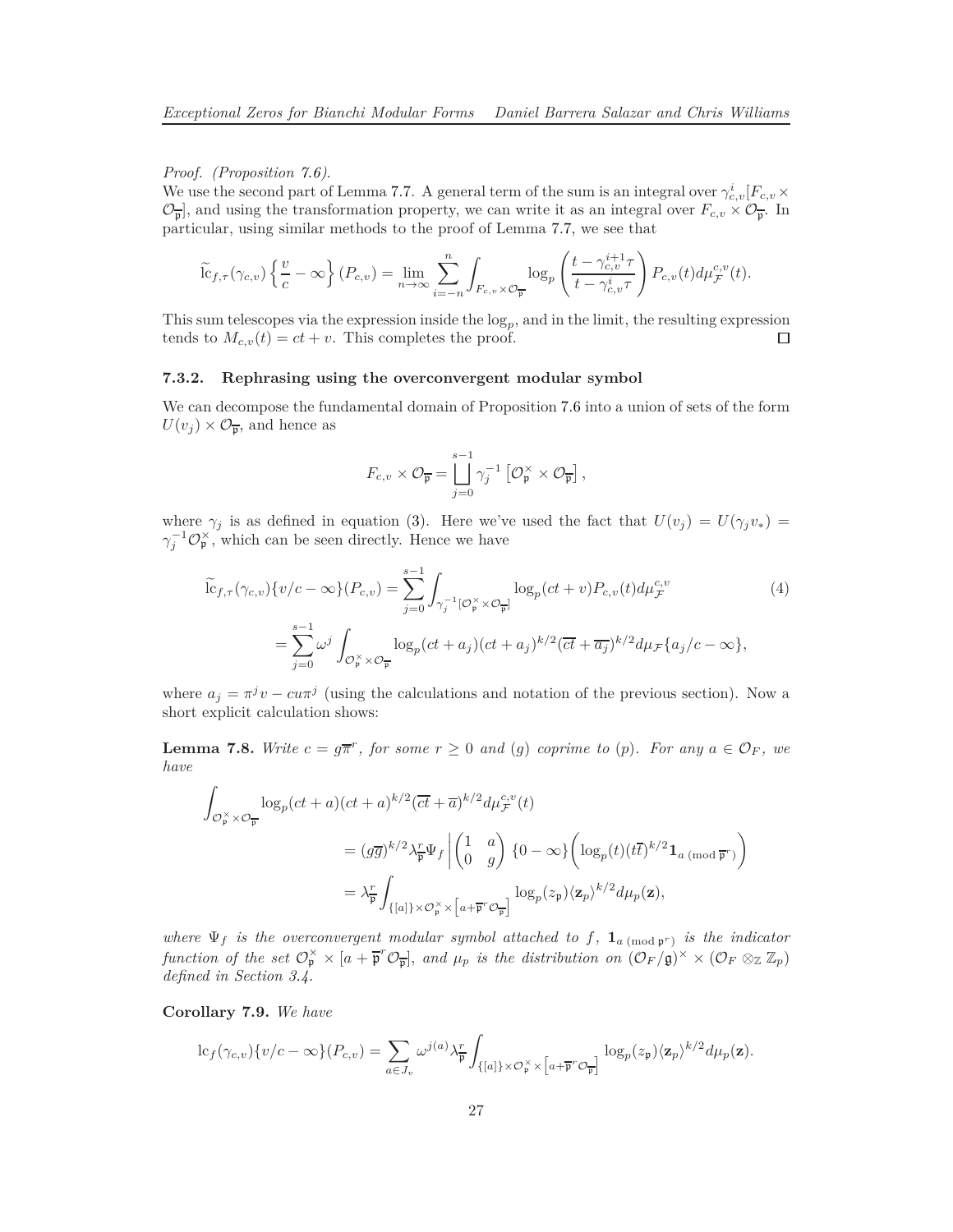*Proof.* This follows directly from equation [\(4\)](#page-26-0), Lemma [7.8](#page-26-1) and the fact that as *j* ranges from 0 to  $s - 1$ ,  $a_j$  ranges over the set  $J_v$  defined in the previous section with multiplicity  $\beta$ . As in the previous section, this value depends only on the cohomology *class*, so we drop the tilde. □

#### **7.3.3. Completing the calculation**

Finally, we tie the above results together to relate  $c_f$  to derivatives of the *p*-adic *L*-function attached to *f*. As in the last subsection we suppose that we are not in the case  $\beta = 0$ .

<span id="page-27-0"></span>**Corollary 7.10.** *Suppose*  $\chi$  *is a finite order character of conductor c (that we naturally see as a character on*  $(\mathcal{O}_F/c)^{\times}$ *), and that*  $\chi(\mathfrak{p}) = \omega$ *. Write*  $c = g\overline{\pi}^r$ *. Then* 

$$
\left[1-\frac{\chi(\overline{\mathfrak{p}})N(\overline{\mathfrak{p}})^{k/2}}{\lambda_{\overline{\mathfrak{p}}}}\right] \sum_{v \in (\mathcal{O}_F/c)^{\times}} \chi(v) \mathrm{lc}_{f}(\gamma_{c,v}) \{v/c - \infty\} (P_{c,v}) = s \lambda_{\overline{\mathfrak{p}}}^r \frac{d}{ds_{\mathfrak{p}}} L_p(f, \chi, \mathbf{s}) \mid_{\mathbf{s} = \mathbf{k}/2}.
$$

*Proof.* Note that if  $\mathbf{z} \in \mathrm{Cl}_F(\mathfrak{g}p^{\infty})$  satisfies  $\mathbf{z} \equiv \pi^j v \pmod{c}$  then  $\chi(\mathbf{z}) = \omega^j \chi(v)$ . We use Corollary [7.9](#page-26-2) and the fact that  $s = \beta s'$ . In particular, we see that

$$
\sum_{v \in (\mathcal{O}_F/c)^{\times}} \chi(v) \mathrm{lc}_f(\gamma_{c,v}) \{v/c - \infty\} (P_{c,v}) =
$$
  

$$
s \lambda_{\overline{p}}^r \int_{(\mathcal{O}_F/\mathfrak{g})^{\times} \times [\mathcal{O}_F^{\times} \times \mathcal{O}_F]} \chi(\mathbf{z}) \mathrm{log}_p(z_{\mathfrak{p}}) \langle \mathbf{z}_p \rangle^{k/2} d\mu_p(\mathbf{z}).
$$

We need an integral over the units in  $\mathcal{O}_{\overline{p}}$  in order to descend to  $\text{Cl}_F(\mathfrak{g}p^{\infty})$ . To this end, note that we can break the integral up as

$$
\int_{({\mathcal O}_F/{\mathfrak g})^\times\times[{\mathcal O}_{{\mathfrak p}}^\times\times{\mathcal O}_{\overline{{\mathfrak p}}}] }=\int_{({\mathcal O}_F/{\mathfrak g})^\times\times[{\mathcal O}_{{\mathfrak p}}^\times\times{\mathcal O}_{\overline{{\mathfrak p}}}^\times]}+\int_{({\mathcal O}_F/{\mathfrak g})^\times\times[{\mathcal O}_{{\mathfrak p}}^\times\times\overline{\mathfrak p}{\mathcal O}_{\overline{{\mathfrak p}}}] }
$$

*.*

If  $\overline{\mathfrak{p}}/c$ , then extend  $\chi$  to  $\mathcal{O}_{\overline{\mathfrak{p}}}$  by defining it to be zero on  $\overline{\mathfrak{p}}\mathcal{O}_{\overline{\mathfrak{p}}}$  (and correspondingly on the larger space in the integral). Then

$$
\begin{aligned} \int_{(\mathcal{O}_F/\mathfrak{g})^{\times}\times [\mathcal{O}_\mathfrak{p}^{\times}\times\overline{\mathfrak{p}}\mathcal{O}_{\overline{\mathfrak{p}}}]}\chi(\mathbf{z})\mathrm{log}_p(z_\mathfrak{p})\langle \mathbf{z}_p\rangle^{k/2}d\mu_p(\mathbf{z})\\ &=\lambda_{\overline{\mathfrak{p}}}^{-1}\int_{(\mathcal{O}_F/\mathfrak{g})^{\times}\times [\mathcal{O}_\mathfrak{p}^{\times}\times\mathcal{O}_{\overline{\mathfrak{p}}}]}\chi(\overline{\pi}\mathbf{z})\mathrm{log}_p(\overline{\pi}z_\mathfrak{p})\langle \overline{\pi}\mathbf{z}_p\rangle^{k/2}d\mu_p(\mathbf{z})\\ &=\frac{\chi(\overline{\pi})N(\overline{\mathfrak{p}})^{k/2}}{\lambda_{\overline{\mathfrak{p}}}}\int_{(\mathcal{O}_F/\mathfrak{g})^{\times}\times [\mathcal{O}_\mathfrak{p}^{\times}\times\mathcal{O}_{\overline{\mathfrak{p}}}]} \chi(\mathbf{z})\mathrm{log}_p(z_\mathfrak{p})\langle \mathbf{z}_p\rangle^{k/2}d\mu_p(\mathbf{z}). \end{aligned}
$$

By collecting these terms together, and using the fact that the integrand is invariant under units, we see that

$$
\left[1 - \frac{\chi(\overline{\mathfrak{p}})N(\overline{\mathfrak{p}})^{k/2}}{\lambda_{\overline{\mathfrak{p}}}}\right] \sum_{v \in (\mathcal{O}_F/c)^{\times}} \chi(v) \mathrm{lc}_{f}(\gamma_{c,v}) \{v/c - \infty\} (P_{c,v})
$$
  
=  $s \lambda_{\overline{\mathfrak{p}}}^{r} \int_{\mathrm{Cl}_F(\mathfrak{g} p^{\infty})} \chi(\mathbf{z}) \mathrm{log}_p(z_{\mathfrak{p}}) \langle \mathbf{z}_p \rangle^{k/2} d\mu_p(\mathbf{z}).$ 

But the latter integral is precisely the derivative in the *s*<sup>p</sup> direction of the *p*-adic *L*-function (as can be seen by differentiating the integrand in the definition). This completes the proof.  $\Box$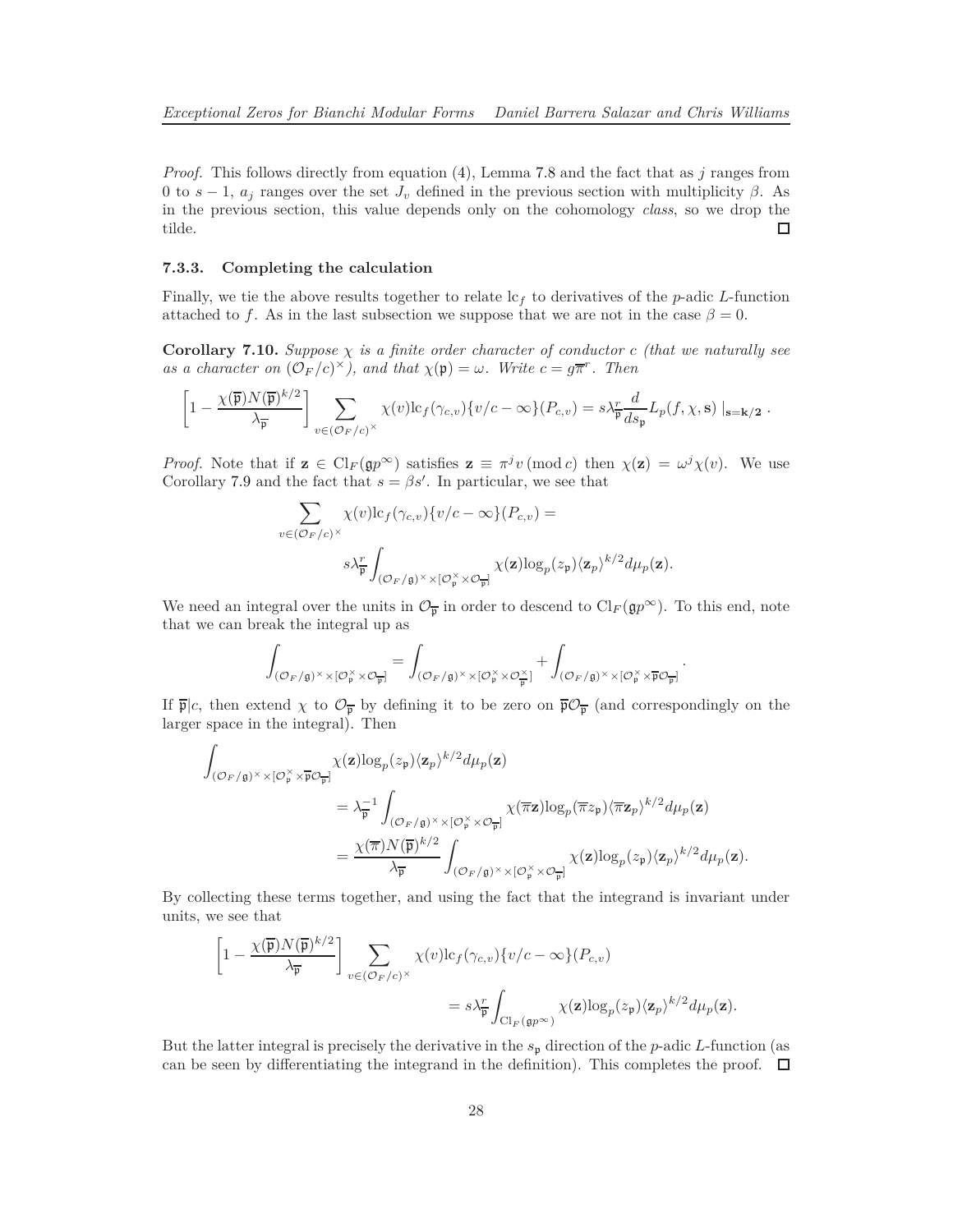### <span id="page-28-4"></span>**8. The cohomology of** Γ

We now prove that the *f*-isotypic component of  $H^1(\Gamma, \text{Hom}(\Delta_0, V_{k,k}(\mathbb{C}_p)^*))$ , that is the subspace of classes  $\psi \in H^1(\Gamma, \text{Hom}(\Delta_0, V_{k,k}(\mathbb{C}_p)^*))$  such that  $T_I \psi = \lambda_I \psi$  for all *I* coprime to n, is one dimensional. We make use of the tree.

<span id="page-28-3"></span>**Proposition 8.1.** *Let*  $\Delta_{k,k} := \text{Hom}(\Delta_0, V_{k,k}(\mathbb{C}_p)^*)$ *. There is an exact sequence* 

$$
\begin{aligned} \left[\mathrm{H}^{0}(\Gamma_{0}(\mathfrak{m}), \Delta_{k,k}) \oplus \mathrm{H}^{0}(\Gamma'_{0}(\mathfrak{m}), \Delta_{k,k})\right] &\longrightarrow \mathrm{H}^{0}(\Gamma_{0}(\mathfrak{n}), \Delta_{k,k}) \longrightarrow \mathrm{H}^{1}(\Gamma, \Delta_{k,k}) \\ &\longrightarrow \left[\mathrm{H}^{1}(\Gamma_{0}(\mathfrak{m}), \Delta_{k,k}) \oplus \mathrm{H}^{1}(\Gamma'_{0}(\mathfrak{m}), \Delta_{k,k}))\right] \end{aligned}
$$

 $where \Gamma'_0(\mathfrak{m}) := \alpha \Gamma_0(\mathfrak{m}) \alpha^{-1}.$ 

*Proof.* This is [\[Ser80\]](#page-35-9), Chapter II.2.8, Proposition 13, applied to

$$
M = \text{Hom}(\Delta_0, V_{k,k}(\mathbb{C}_p)^*)
$$

and  $G = \Gamma$ , noting that  $\text{Stab}_{\Gamma}(e_*) = \Gamma_0(\mathfrak{n})$ ,  $\text{Stab}_{\Gamma}(s(e_*) = \Gamma_0(\mathfrak{m})$ , and  $\text{Stab}_{\Gamma}(t(e_*)) =$  $\Gamma_0'(\mathfrak{m})$ .  $\Box$ 

### **8.1. A cohomological lemma**

We can relate these spaces to compactly supported cohomology using a trick of Ash and Stevens (see [\[AS86\]](#page-34-10), Proposition 4.2).

<span id="page-28-2"></span>**Lemma 8.2.** For each  $i \geq 0$  there is a Hecke-equivariant isomorphism

$$
\mathrm{H}^i(\Gamma_0(\mathfrak{m}), \Delta_{k,k})) \cong \mathrm{H}^{i+1}_c(\Gamma_0(\mathfrak{m}) \backslash \mathcal{H}_3, \widetilde{V_{k,k}(\mathbb{C}_p)^*}),
$$

*where the tilde denotes the natural local system attached to the right*  $\Gamma_0(\mathfrak{m})$ *-module*  $V_{k,k}(\mathbb{C}_p)^*$ *. We have identical isomorphisms for*  $\Gamma'_0(\mathfrak{m})$  *and*  $\Gamma_0(\mathfrak{n})$ *.* 

In fact, this is a special case of a more general result. Recall first the following definition.

**Definition 8.3.** The *Borel–Serre compactification* of  $\Gamma_0(\mathfrak{m})\backslash\mathcal{H}_3$  is  $\Gamma_0(\mathfrak{m})\backslash\overline{\mathcal{H}}_3$ , where

$$
\overline{\mathcal{H}}_3 = \mathcal{H}_3 \sqcup \bigsqcup_{x \in \mathbb{P}^1(F)} e_x,
$$

with each  $e_x$  a copy of  $\mathbb{R}^2$  (see the appendix of [\[Ser70\]](#page-35-11) or [\[BS74\]](#page-34-11) for details).

Let *M* be a  $GL_2(F)$ -module.<sup>[3](#page-28-0)</sup> Restricting the action to  $\Gamma_0(\mathfrak{m})$ , we obtain natural local systems on the space  $\Gamma_0(\mathfrak{m})\backslash\mathcal{H}_3$ , its compactification  $\Gamma_0(\mathfrak{m})\backslash\overline{\mathcal{H}_3}$ , and the boundary  $\partial(\Gamma_0(\mathfrak{m})\backslash\overline{\mathcal{H}_3})$ ; in an abuse of notation, we write  $\widetilde{M}$  for each of these local systems. For any  $i \geq 0$  we have the following Hecke equivariant isomorphisms:

<span id="page-28-1"></span>
$$
\mathrm{H}^{i}\bigg(\Gamma_{0}(\mathfrak{m}), \mathrm{H}^{0}\big(\overline{\mathcal{H}}_{3}, M\big)\bigg) \cong \mathrm{H}^{i}\left(\Gamma_{0}(\mathfrak{m})\backslash \mathcal{H}_{3}, \widetilde{M}\right); \tag{5}
$$

<span id="page-28-0"></span><sup>&</sup>lt;sup>3</sup>More generally, we may replace  $GL_2(F)$  with a semigroup  $\Lambda \subset GL_2(F)$  containing  $\Gamma_0(\mathfrak{m})$  and the matrices defining the Hecke operators.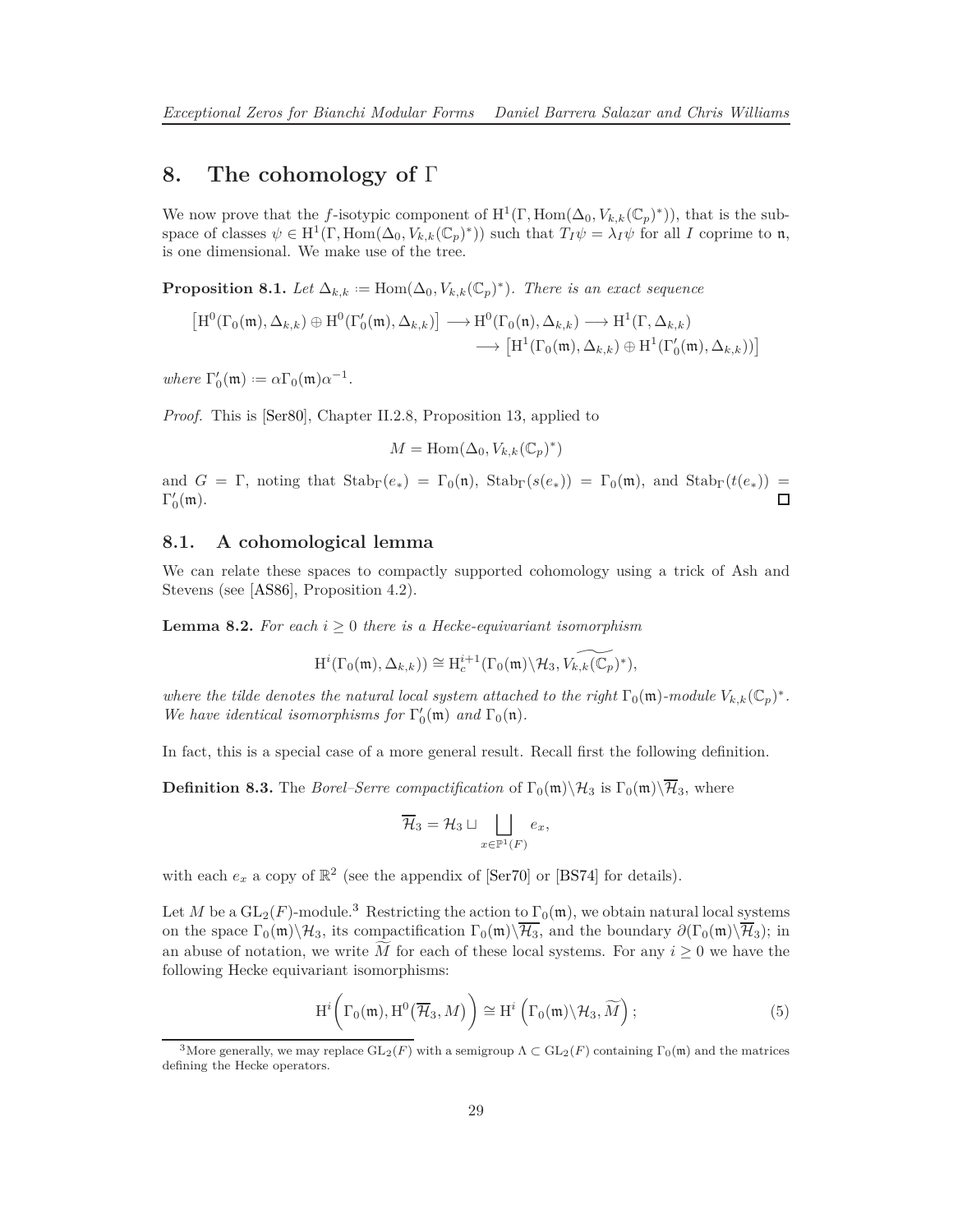<span id="page-29-3"></span><span id="page-29-0"></span>
$$
\mathrm{H}^i\bigg(\Gamma_0(\mathfrak{m}), \mathrm{H}^0\big(\partial\overline{\mathcal{H}}_3, M\big)\bigg) \cong \mathrm{H}^i\left(\partial\big[\Gamma_0(\mathfrak{m})\backslash\overline{\mathcal{H}}_3\big], \widetilde{M}\right);\tag{6}
$$

<span id="page-29-1"></span>
$$
\mathrm{H}^i\bigg(\Gamma_0(\mathfrak{m}), \mathrm{H}^1\big(\overline{\mathcal{H}}_3, \partial\overline{\mathcal{H}}_3, M\big)\bigg) \cong \mathrm{H}^{i+1}_c\left(\Gamma_0(\mathfrak{m})\backslash \mathcal{H}_3, \widetilde{M}\right). \tag{7}
$$

**Lemma 8.4.** For each  $i > 0$ , the following diagram commutes:

$$
\begin{array}{c} \star \mathrm{H}^{i}(\Gamma_{0}(\mathfrak{m}),\mathrm{Hom}(\Delta_{0},M))\longrightarrow \mathrm{H}^{i+1}(\Gamma_{0}(\mathfrak{m}),M)\longrightarrow \mathrm{H}^{i+1}(\Gamma_{0}(\mathfrak{m}),\mathrm{Hom}(\Delta,M))\star \\ \downarrow^{\wr} \qquad \qquad \downarrow^{\wr} \qquad \qquad \downarrow^{\wr} \\ \longrightarrow \mathrm{H}^{i+1}_{c}(\Gamma_{0}(\mathfrak{m})\backslash \mathcal{H}_{3},\widetilde{M})\longrightarrow \mathrm{H}^{i+1}(\Gamma_{0}(\mathfrak{m})\backslash \mathcal{H}_{3},\widetilde{M})\rightarrow \mathrm{H}^{i+1}(\partial\left(\Gamma_{0}(\mathfrak{m})\backslash \overline{\mathcal{H}}_{3}\right),\widetilde{M})\rightarrow. \end{array}
$$

*Here the vertical maps are isomorphisms, the horizontal sequences are exact, and each map is Hecke equivariant. Moreover, we have analogous diagrams for*  $\Gamma'_0(\mathfrak{m})$  *and*  $\Gamma_0(\mathfrak{n})$ *.* 

*Proof.* The proof follows the same strategy as [\[AS86\]](#page-34-10). Let  $\Delta := Div(\mathbb{P}^1(F))$ . We know that the variety  $\overline{\mathcal{H}}_3$  is contractible and its boundary,  $\partial\overline{\mathcal{H}}_3$ , is a disjoint union of copies of  $\mathbb{R}^2$  indexed by  $\mathbb{P}^1(F)$ . Hence we have the following isomorphisms:

$$
H_0(\overline{\mathcal{H}}_3,\mathbb{Z})\cong \mathbb{Z} \quad \text{and} \quad H_0(\partial \overline{\mathcal{H}}_3,\mathbb{Z})\cong \Delta.
$$

Additionally, the boundary map  $H_1(\overline{\mathcal{H}}_3, \partial \overline{\mathcal{H}}_3, \mathbb{Z}) \rightarrow H_0(\partial \overline{\mathcal{H}}_3, \mathbb{Z})$  induces an isomorphism  $H_1(\overline{\mathcal{H}}_3, \partial \overline{\mathcal{H}}_3, \mathbb{Z}) \cong \Delta_0$ . Moreover, all these isomorphisms are equivariant with respect to the action of  $GL_2(F)$ , and assemble into a commutative diagram

$$
0 \longrightarrow H_1(\overline{\mathcal{H}}_3, \partial \overline{\mathcal{H}}_3 \mathbb{Z}) \longrightarrow H_0(\partial \overline{\mathcal{H}}_3, \mathbb{Z}) \longrightarrow H_0(\overline{\mathcal{H}}_3, \mathbb{Z}) \longrightarrow 0
$$
  
\n
$$
0 \longrightarrow \Delta_0 \longrightarrow \Delta \longrightarrow \mathbb{Z} \longrightarrow 0.
$$

Taking  $Hom(\bullet, M)$  in the diagram above we obtain the following commutative diagram where the horizontal sequences are exact and the vertical arrows are isomorphisms:

$$
0 \longrightarrow H^{0}(\overline{\mathcal{H}}_{3}, M) \longrightarrow H^{0}(\partial(\overline{\mathcal{H}}_{3}), M) \longrightarrow H^{1}(\overline{\mathcal{H}}_{3}, \partial\overline{\mathcal{H}}_{3}, M) \longrightarrow 0
$$
\n
$$
\downarrow \qquad \qquad \downarrow \qquad \qquad \downarrow \qquad \qquad \downarrow \qquad \qquad \downarrow \qquad \qquad \downarrow \qquad \qquad \downarrow \qquad \qquad \downarrow \qquad \qquad \downarrow \qquad \qquad \downarrow \qquad \qquad \downarrow \qquad \qquad \downarrow \qquad \qquad \downarrow \qquad \qquad \downarrow \qquad \qquad \downarrow \qquad \qquad \downarrow \qquad \qquad \downarrow \qquad \qquad \downarrow \qquad \qquad \downarrow \qquad \qquad \downarrow \qquad \qquad \downarrow \qquad \qquad \downarrow \qquad \downarrow \qquad \qquad \downarrow \qquad \downarrow \qquad \downarrow \qquad \qquad \downarrow \qquad \downarrow \qquad \qquad \downarrow \qquad \downarrow \qquad \downarrow \qquad \downarrow \qquad \downarrow \qquad \downarrow \qquad \downarrow \qquad \downarrow \qquad \downarrow \qquad \downarrow \qquad \downarrow \qquad \downarrow \qquad \downarrow \qquad \downarrow \qquad \downarrow \qquad \downarrow \qquad \downarrow \qquad \downarrow \qquad \downarrow \qquad \downarrow \qquad \downarrow \qquad \downarrow \qquad \downarrow \qquad \downarrow \qquad \downarrow \qquad \downarrow \qquad \downarrow \qquad \downarrow \qquad \downarrow \qquad \downarrow \qquad \downarrow \qquad \downarrow \qquad \downarrow \qquad \downarrow \qquad \downarrow \qquad \downarrow \qquad \downarrow \qquad \downarrow \qquad \downarrow \qquad \downarrow \qquad \downarrow \qquad \downarrow \qquad \downarrow \qquad \downarrow \qquad \downarrow \qquad \downarrow \qquad \downarrow \qquad \downarrow \qquad \downarrow \qquad \downarrow \qquad \downarrow \qquad \downarrow \qquad \downarrow \qquad \downarrow \qquad \downarrow \qquad \downarrow \qquad \downarrow \qquad \downarrow \qquad \downarrow \qquad \downarrow \qquad \downarrow \qquad \downarrow \qquad \downarrow \qquad \downarrow \qquad \downarrow \qquad \downarrow \qquad \downarrow \qquad \downarrow \qquad \downarrow \qquad \downarrow \qquad \downarrow \qquad \downarrow
$$

The diagram above is compatible with the action of  $GL_2(F)$  on each term. Considering the long exact sequence of the cohomology of  $\Gamma_0(\mathfrak{m})$  attached to each line in the diagram above and using isomorphisms [\(5\)](#page-28-1), [\(6\)](#page-29-0) and [\(7\)](#page-29-1) completes the proof. Since each diagram respects the action of  $GL_2(F)$ , the diagram of the lemma is Hecke equivariant. □

### **8.2. Multiplicity one for group cohomology**

<span id="page-29-2"></span>**Theorem 8.5** (Multiplicity one)**.** *Let*  $f \in S_{k,k}(\Omega_0(\mathfrak{n}))^{\mathfrak{p}-\text{new}}$ *. Then the system of Hecke eigenvalues corresponding to f appears in the cohomology groups*

$$
H^i_c(\Gamma_0(\mathfrak{n})\backslash \mathcal{H}_3, \widetilde{\mathcal{V}_{k,k}(\mathbb{C}_p)^*})
$$

(only) for  $i = 1, 2$ , and the f-isotypic component of these spaces is one-dimensional. The *system of eigenvalues corresponding to f* does not appear in the cohomology of  $\Gamma_0(\mathfrak{m})\setminus\mathcal{H}_3$  *or*  $\Gamma_0'(\mathfrak{m}) \backslash \mathcal{H}_3$ .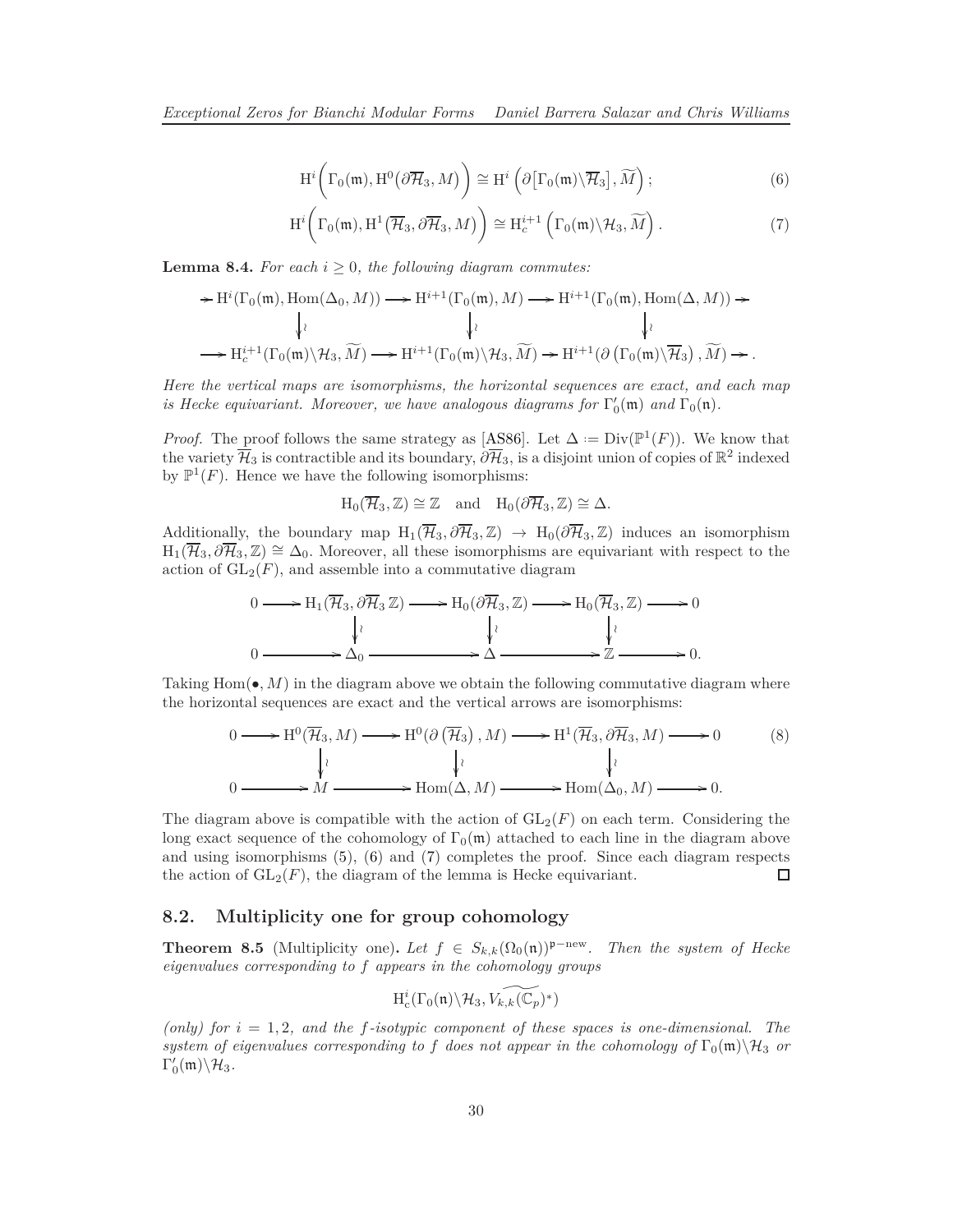<span id="page-30-1"></span>*Proof.* For the first statment, see [\[Hid94\]](#page-35-8), Proposition 3.1, which is given for cuspidal cohomology. The cuspidal cohomology can be viewed as a subspace of the compactly supported cohomology, and cokernel of the inclusion is an Eisenstein subspace, that is, the *f*-isotypic parts of  $H_{\text{cusp}}^i$  and  $H_{\text{c}}^i$  are the same (see [\[Har87\]](#page-35-12), Section 3.2.5, or [\[Urb95\]](#page-35-13), Theorem 3.2). The second statement holds simply because *f* is new at p, so its system of eigenvalues cannot appear at level m. □

The main result of this section is the following:

<span id="page-30-0"></span>**Theorem 8.6.** Let  $H$  be any space with an action of the Hecke operators  $T_I$  for  $I$  coprime *to* **n**, and let  $H_{(f)}$  denote the f-isotypic component.

- *(i)* We have  $H^{i}(\Gamma_{0}(\mathfrak{m}), \Delta_{k,k})_{(f)} = H^{i}(\Gamma'_{0}(\mathfrak{m}), \Delta_{k,k})_{(f)} = 0$ , for  $i = 0, 1$ .
- *(ii)* The space  $H^0(\Gamma_0(n), \Delta_{k,k})$ <sub>(f)</sub> is a one-dimensional  $\mathbb{C}_p$ -vector space.
- (*iii*) The space  $H^1(\Gamma, \Delta_{k,k})$ <sub>(f)</sub> is a one-dimensional  $\mathbb{C}_p$ -vector space.

*Proof.* Parts (i) and (ii) are immediate from Lemma [8.2](#page-28-2) and Theorem [8.5.](#page-29-2) A direct calculation shows that the maps in the long exact sequence of Proposition [8.1](#page-28-3) are equivariant with respect to the Hecke operators, and hence we get a corresponding exact sequence on the *f*-isotypic parts. But from parts (i) and (ii), the end terms are zero whilst the second term is onedimensional. Part (iii) follows. □

**Remark:** An identical proof would show that the *f*-isotypic component of  $H^2(\Gamma, \Delta_{k,k})$  is also one-dimensional.

### **9. Exceptional zeros of Bianchi modular forms**

In this section, we draw our previous results together to prove statements about exceptional zeros.

**Lemma 9.1.** *The cohomology class* oc*<sup>f</sup> is non-zero.*

*Proof.* We exploit a result of Rohrlich on the non-vanishing of *L*-values, namely the theorem in the introduction of [\[Roh91\]](#page-35-14). If  $oc_f$  vanishes, then by Corollary [7.4](#page-24-1) so must the *L*-values  $L(f, \chi, k/2 + 1)$  for all Dirichlet characters  $\chi$  with  $\chi(\pi) = \omega$ , and this contradicts Rohrlich's result. □

**Definition 9.2.** Define  $\mathcal{L}_{\mathfrak{p}} \in \mathbb{C}_p$  to be the unique scalar such that

$$
lc_f = \mathcal{L}_{\mathfrak{p}}oc_f \in H^1(\Gamma, \Delta_{k,k})_{(f)},
$$

which is possible by Theorem [8.6.](#page-30-0)

The following is the main result of this paper.

**Theorem 9.3.** Let  $f \in S_{k,k}(\Omega_0(\mathfrak{n}))$  be a Bianchi eigenform over an imaginary quadratic field *of class number 1, and suppose that*  $f$  *is new at*  $p = (\pi)$  *and has small slope at every other prime above p. Let*  $-\omega$  *be the eigenvalue of the Atkin–Lehner operator*  $W_p$ *, and let*  $\chi$  *be a*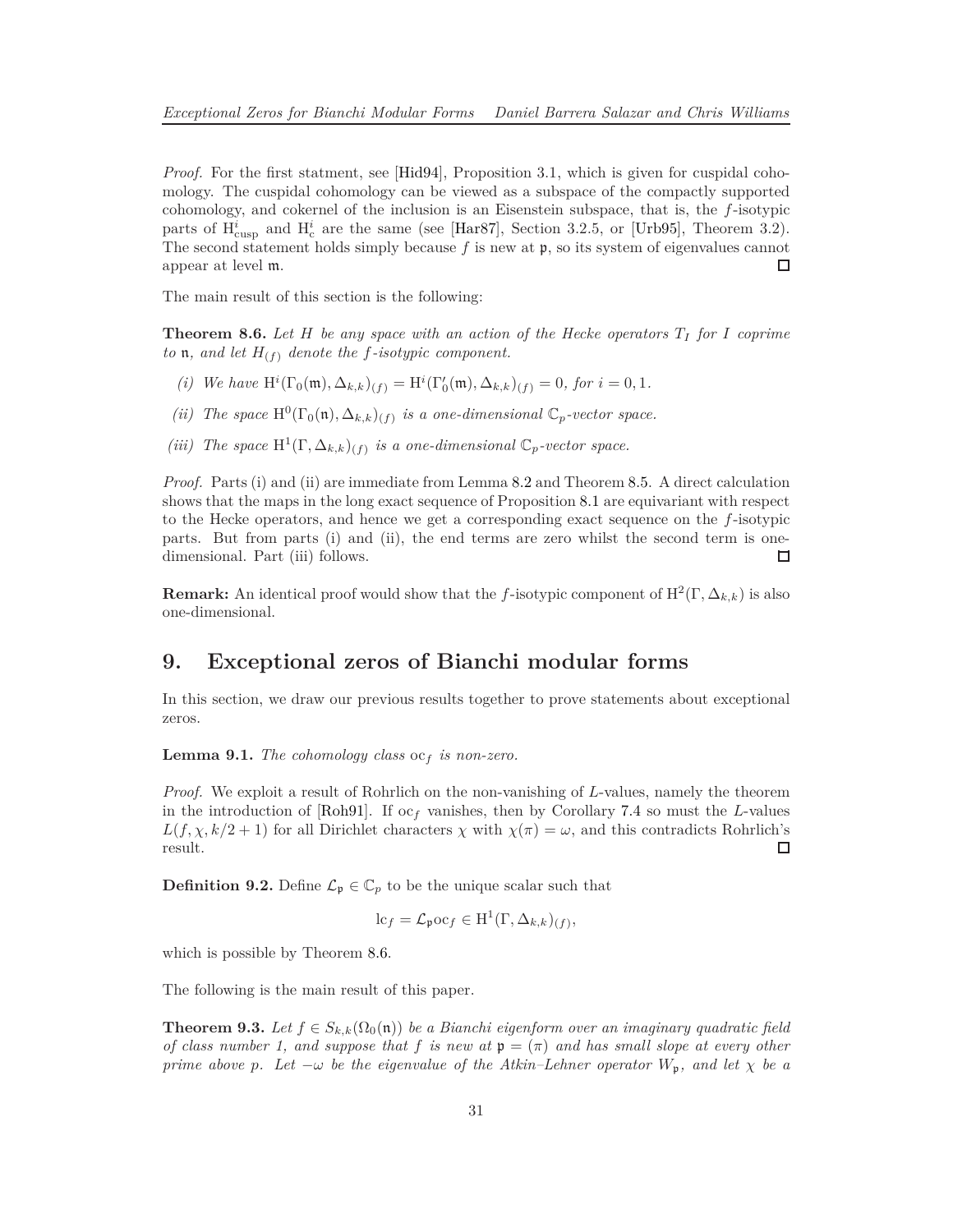<span id="page-31-0"></span>*finite order Hecke character with*  $\chi(\mathfrak{p}) = \omega$ *. Let* f *be the p-part of the conductor of*  $\chi$ *. Then there is an exceptional zero*  $L_p(f, \chi, \mathbf{k}/2) = 0$ *, and there exists*  $\mathcal{L}_p \in \mathbb{C}_p$  *such that* 

$$
\frac{d}{ds_{\mathfrak{p}}}L_{p}(f, \chi w_{\text{Im}}^{k/2}, \mathbf{s})|_{\mathbf{s}=\mathbf{k}/2} =
$$
\n
$$
\mathcal{L}_{\mathfrak{p}}\left(\prod_{\substack{\mathfrak{q}\mid p\\ \mathfrak{q}\neq \mathfrak{p}}}\mathbb{Z}_{\mathfrak{q}}(\chi, k/2)\right)\left[\frac{D^{k/2+1}\tau(\chi^{-1})|c|^{r} \#\mathcal{O}_{F}^{\times}}{\Omega_{f}\lambda_{\mathfrak{f}}}\right]\Lambda(f, \chi, k/2+1).
$$

*Moreover,*  $\mathcal{L}_{\mathfrak{p}}$  *is independent of the choice of*  $\chi$  *satisfying the above conditions.* 

*Proof.* The existence of an exceptional zero was Corollary [4.9.](#page-17-0) The result follows from Corol-laries [7.4](#page-24-1) and [7.10](#page-27-0) and the definition of  $\mathcal{L}_{p}$ . □

### **10. An arithmetic description in the base-change case**

Let f be a cuspidal Bianchi modular form of weight  $(k, k)$ . In the case where f is the basechange of a classical cusp form  $f$  (of weight  $k + 2$ ), new at  $p$ , then we are able to relate the  $\mathcal{L}$ -invariants at p of f and  $\tilde{f}$  under a non-vanishing assumption. Indeed, Artin formalism says that there is a relation

$$
\Lambda(f,s) = \Lambda(\tilde{f},s)\Lambda(\tilde{f},\chi_{F/\mathbb{Q}},s),
$$

where  $\chi_{F/\mathbb{Q}}$  is the quadratic character associated to the extension  $F/\mathbb{Q}$ . We can lift this to the level of *p*-adic *L*-functions.

**Proposition 10.1.** *Suppose f is the base-change to F of a classical modular form that has small slope at p.* Given periods  $\Omega_{\tilde{f}}^{\pm}$  *for*  $\tilde{f}$ *, we may choose the period of*  $f$  *to be*  $\Omega_f$  =  $\Omega^+_{\tilde{f}}\Omega^-_{\tilde{f}}\tau(\chi_{F/\mathbb{Q}})$ . The natural inclusion  $\mathbb{Z}_p \hookrightarrow \mathcal{O}_F \otimes_{\mathbb{Z}} \mathbb{Z}_p$  allows us to restrict the resulting *p*-adic L-function of f to an analytic function on  $\mathbb{Z}_p$  (the cyclotomic variable). This restric*tion factorises as*

$$
L_p(f,s) = \frac{\# \mathcal{O}_F^{\times}}{2} \cdot L_p(\tilde{f},s) \cdot L_p(\tilde{f}, \chi_{F/\mathbb{Q}},s)
$$

*for all*  $s \in \mathbb{Z}_p$ *.* 

*Proof.* The *p*-adic *L*-functions of *f* and  $\tilde{f}$  are defined using canonical overconvergent modular symbols  $\Psi_f$  and  $\Psi_{\tilde{f}}$  respectively, which give rise to locally analytic distributions  $\mu_p$  on  $\text{Cl}_F(p^\infty)$  and  $\tilde{\mu}_p$  on  $\mathbb{Z}_p^\times$  respectively (see [\[PS11\]](#page-35-15) for the classical case). We can restrict  $\mu_p$ to functions that factor through the norm map and hence consider it as a distribution on  $\mathbb{Z}_p^{\times}$ . Finally, define a locally analytic distribution  $\tilde{\mu}_p^{\chi_F/\mathbb{Q}}$  on  $\mathbb{Z}_p^{\times}$  as follows: use  $\Psi_{\tilde{f}}$  to define a distribution  $\tilde{\mu}_{p,D'}$  on  $(\mathbb{Z}/D')^{\times} \times \mathbb{Z}_p^{\times}$  as in Section [3.4,](#page-12-1) where  $D'$  is the prime to p part of D, and define

$$
\tilde{\mu}_p^{\chi_{F/\mathbb{Q}}}(\zeta) = \tilde{\mu}_{p,D'}(\chi_{F/\mathbb{Q}} \cdot \zeta),
$$

where we consider  $\chi_{F/\mathbb{Q}} \cdot \zeta$  as a function on  $(\mathbb{Z}/D')^{\times} \times \mathbb{Z}_p^{\times}$  in the natural way.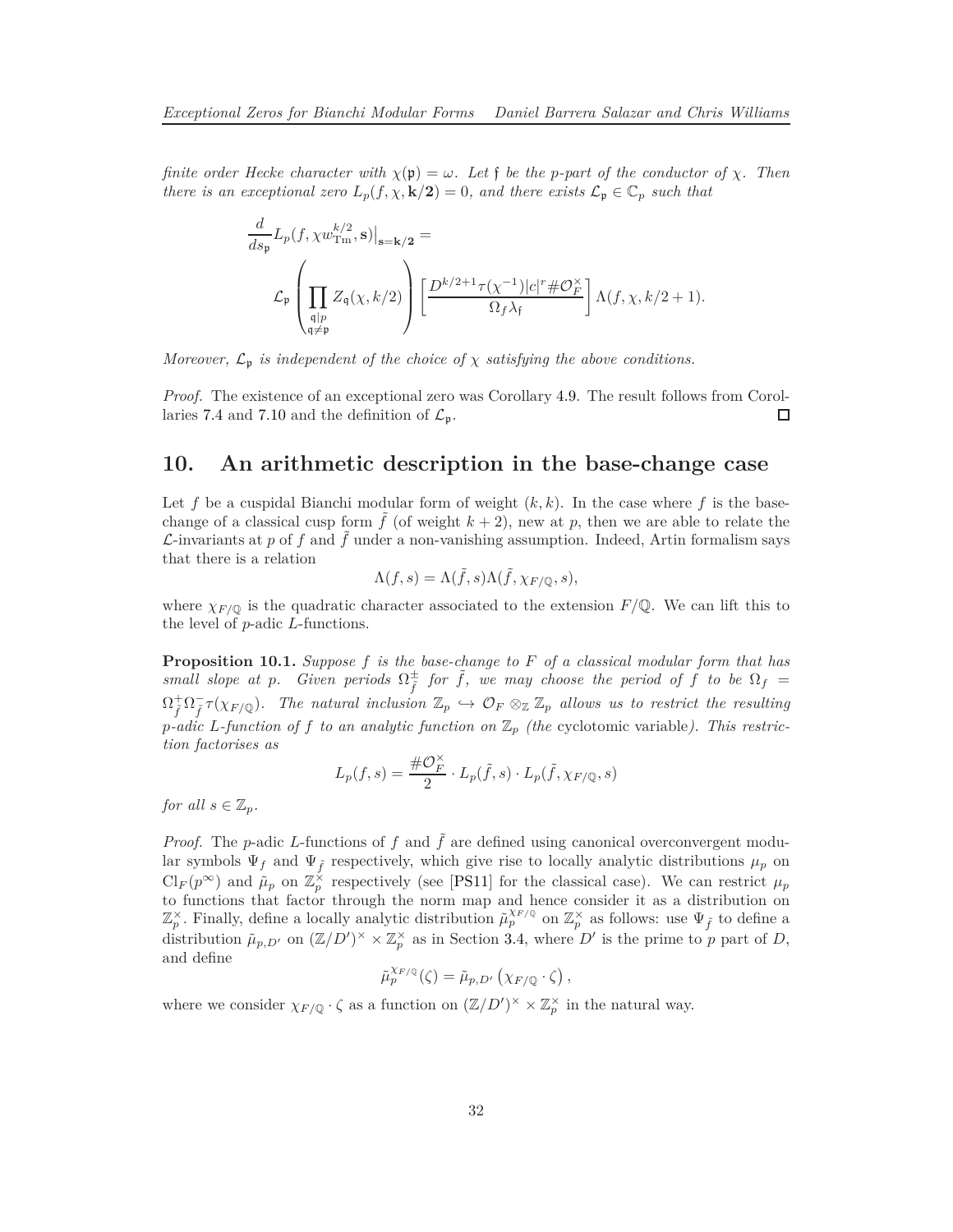<span id="page-32-1"></span>The result follows if we can prove the (stronger) result that for any locally analytic function  $\zeta$  on  $\mathbb{Z}_p^{\times}$ , we have

$$
\mu_p(\zeta \circ N_{F/\mathbb{Q}}) = \frac{\# \mathcal{O}_F^{\times}}{2} \cdot \tilde{\mu}_p(\zeta) \cdot \tilde{\mu}_p^{\chi_{F/\mathbb{Q}}}(\zeta).
$$

For  $\zeta$  of the form  $\chi$  | · |<sup>r</sup>, for  $0 \le r \le k$  and  $\text{cond}(\chi)|p^{\infty}$ , it is a lengthy but elementary<sup>[4](#page-32-0)</sup> check that this holds by the respective interpolation formulae and the relation between the classical *L*-functions of f and  $\hat{f}$  above. But both of these distributions are admissible of order  $k < k+1$ , and hence equality on this set of points forces equality everywhere, and the proof is complete. □

Now suppose that f is new (hence small slope) at p, so  $L_p(f, s)$  has an exceptional zero at  $s = k/2$ , and that *p* is inert in *F*. In this case,  $\chi_{F/\mathbb{Q}}(p) = -1$ , and accordingly we see that  $L_p(\tilde{f}, s)$  has an exceptional zero at  $s = k/2$  whilst  $L_p(\tilde{f}, \chi_{F/\mathbb{Q}}, s)$  does not. Differentiating, we see that

$$
\frac{d}{ds}L_p(f,s)\big|_{s=k/2} = \frac{\#\mathcal{O}_F^\times}{2}\left[\frac{d}{ds}L_p(\tilde{f},s)\big|_{s=k/2}\right]L_p(\tilde{f},\chi_{F/\mathbb{Q}},k/2).
$$

Using the respective interpolation conditions (for the  $p$ -adic  $L$ -functions of both  $f$  and  $f$ ), we deduce the following:

**Proposition 10.2.** Suppose  $f$  is the base-change of a classical modular form  $\hat{f}$  to  $F$ , and *that p is inert in F. If*  $\Lambda(f, k/2 + 1) \neq 0$ *, we have* 

$$
\mathcal{L}_{\mathfrak{p}} = 2\mathcal{L}_{p}(\tilde{f}),
$$

where  $\mathcal{L}_p(\tilde{f})$  *is the L-invariant of*  $\tilde{f}$ *.* 

A similar argument shows that if *p* ramifies in *F*, then  $\mathcal{L}_{\mathfrak{p}} = \mathcal{L}_{p}(\tilde{f})$  (the difference arising when we consider the exceptional factor in the second classical term, which equals 2 in the inert case and 1 in the ramified case). More generally, since the  $\mathcal{L}$ -invariant is purely local, similar methods show that these results also hold if there exists a Dirichlet character  $\chi$  over *F*, factoring through the norm to  $\mathbb{Q}$ , such that  $\Lambda(f, \chi, k/2 + 1) \neq 0$ .

- **Remarks:** (i) In [\[Tri06\]](#page-35-5), Trifković uses local methods to construct conjectural global points on modular elliptic curves over imaginary quadratic fields. He associates a (conjectural) weight (0*,* 0) Bianchi modular form *f* to such a curve and defines the points using double integrals of the sort considered in this paper. His main conjecture is Conjecture 6, but this is only well-defined given his previous Conjecture 5, which is the statement that a value of the double integral generates a lattice commensurable with  $q^{\mathbb{Z}}$  (where q is the Tate period of the elliptic curve). In the analogous case over  $\mathbb{Q}$ , this is known via the results of [\[GS93\]](#page-34-0), but it remains open over imaginary quadratic fields in general. When *f* is base-change and *p* is inert or ramified, the above proposition combined with [\[GS93\]](#page-34-0) gives a proof of Trifković's Conjecture 5.
- (ii) Results of a similar nature for abelian base-change in the case of certain weight 2 automorphic forms for  $GL_2$  were recently obtained by Gehrmann in [\[Geh17\]](#page-34-7).

<span id="page-32-0"></span><sup>&</sup>lt;sup>4</sup>The most difficult part of the calculation is to show that the respective Gauss sum terms agree when *p* is inert; this is a characteristic zero analogue of the Hasse–Davenport identity.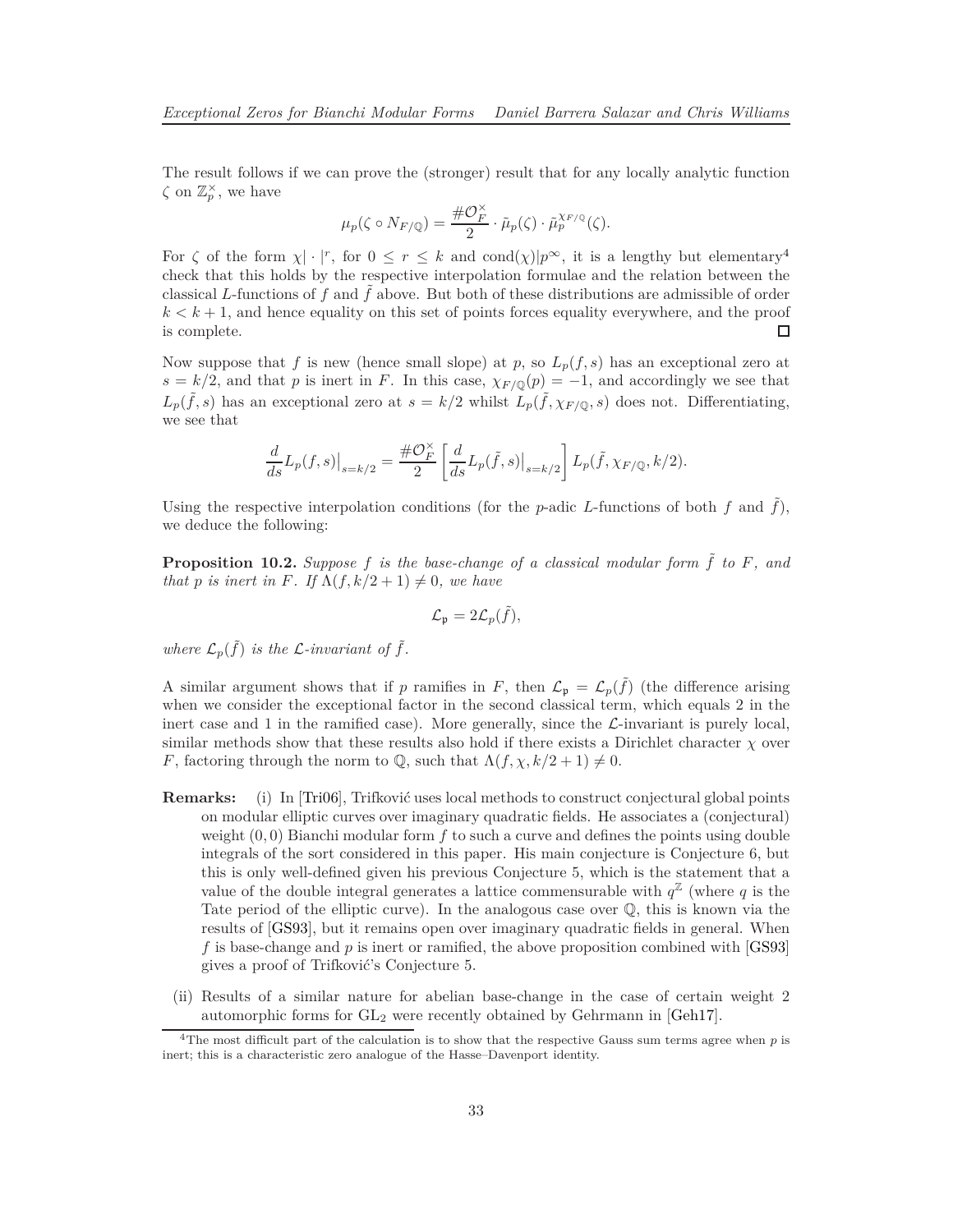### <span id="page-33-1"></span>**11. Further remarks**

<span id="page-33-0"></span>It is natural to expect exceptional zero results of the form above to exist in wider generality. We conclude by commenting on possible extensions of the results of this paper.

### **11.1. Higher class number**

The most obvious restriction we've assumed in the work above is that the class number of *F* is 1. This is not a serious restriction to the method, but rather a choice made for ease of exposition; indeed, the authors carried out a large portion of the work without assuming any restriction on the class number at all, but found that the increase in technicalities made the arguments much longer and harder to follow. To generalise whilst retaining classical methods, one would need to consider functions on *h* copies of the tree, where *h* is the class number, and find elements in the direct sum of *h* group cohomology groups, and the Hecke operators permute these functions/classes.

### **11.2. Higher derivatives**

In the case where *p* is split, it is possible that even  $(d/ds_p)L_p(f,\chi,s)|_{s=k/2}=0$  even when the corresponding classical *L*-value is non-zero, since we are left with an exceptional factor at the other prime  $\bar{p}$  that could vanish. The most natural solution to this would be to differentiate again, this time in the  $s_{\overline{p}}$ -direction. In considering this approach, the authors (directly) constructed classes  $oc_f$ ,  $lc_f \in H^2(\Gamma, \Delta_{k,k})$  that again both live in a one-dimensional eigenspace, and hoped to relate their special values to *L*-values. However, whilst it seemed likely that such results would exist at the level of *cocyles*, there was a fundamental obstacle to this approach in that these special values were no longer well-defined on the corresponding cohomology classes. Results of this nature do exist, however, when the weight of *f* is 2 (parallel weight 0); over totally real fields, this was done by Spieß (see [\[Spi14\]](#page-35-3)), and more recently over arbitrary number fields by Deppe and Bergunde (see [\[Dep16\]](#page-34-4) and [\[Ber17\]](#page-34-6)). Their approach, which whilst cohomological is quite different to that considered here, is to construct higher cohomology classes by taking cup products of cycles in  $H<sup>1</sup>$ . It would be interesting to generalise their results to arbitrary weights.

### **11.3.** Arithmetic descriptions of  $\mathcal{L}_{\mathfrak{p}}$  in general

We have already seen that it is possible to obtain an arithmetic description of the  $\mathcal{L}$ -invariant in the case that  $f$  is the base-change of a classical modular form. Evidently it is desirable to obtain a similar description when *f* is not base-change. This case, however, appears far harder. The difficulty arises from the absence of nice geometry, which is a fundamental block to generalising classical methods of determining the  $\mathcal{L}$ -invariant in arithmetic terms. One of the most interesting cases to study is when the form is weight  $(0,0)$  (also referred to as weight 2) and corresponds, via the (conjectural) imaginary quadratic version of modularity, to an elliptic curve over *F*. In this situation, the elliptic curve will have multiplicative reduction at p, so there is a Tate uniformiser  $q \in F_{\mathfrak{p}}^{\times}$  such that  $E(\overline{F}_{\mathfrak{p}}) \cong \overline{F}_{\mathfrak{p}}^{\times}/q^{\mathbb{Z}}$ . By analogy with the case of Hilbert modular forms, one would expect that: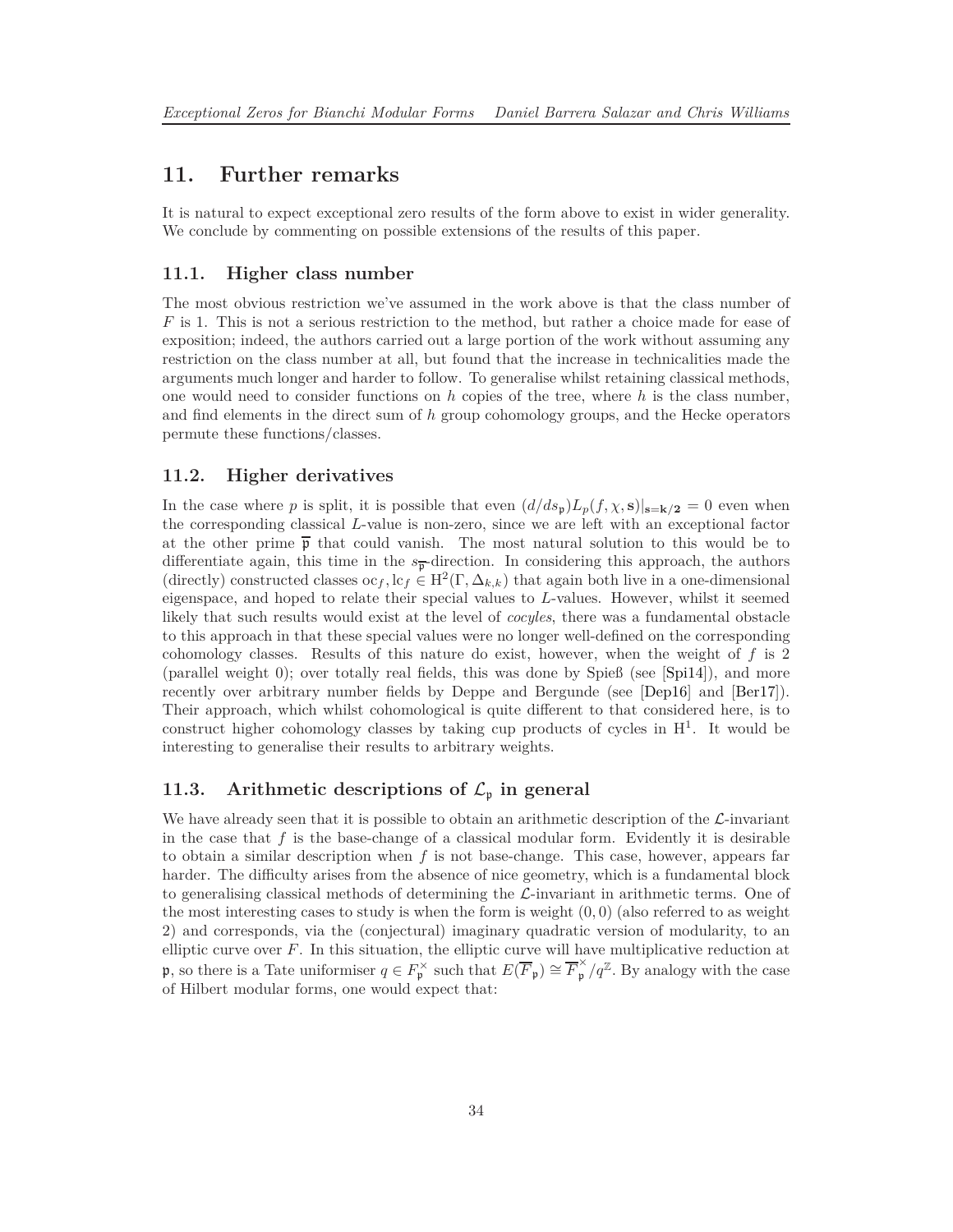<span id="page-34-14"></span><span id="page-34-12"></span>**Conjecture 11.1.** Let  $Q_p := \text{Norm}_{F_p/Q_p}(q)$ , and let  $f_p := [O_p/p : F_p]$  denote the inertia *degree of* p*. Then we have*

$$
\mathcal{L}_{\mathfrak{p}} = f_{\mathfrak{p}} \frac{\log_p(Q_{\mathfrak{p}})}{\mathrm{ord}_p(Q_{\mathfrak{p}})}.
$$

(Compare [\[Mok09\]](#page-35-2), Theorem 8.2 and [**?**], Theorem 1.2). The computational results of Trifković in [\[Tri06\]](#page-35-5), and later of Guitart, Masdeu and Şengün in [\[GMŞ15\]](#page-34-5), can be seen as providing strong evidence for this conjecture. More generally, for a form  $f$  of arbitrary weight, let  $\rho_f$ be the Galois representation attached to *f* by Taylor (see [\[Tay94\]](#page-35-16)). A natural generalisation of Conjecture [11.1](#page-34-12) is:

**Conjecture 11.2.** *The* L-invariant  $\mathcal{L}_p$  is the Benois–Greenberg L-invariant attached to  $\rho_f$ *(see [\[Ben11\]](#page-34-13) and [\[Ros15\]](#page-35-17)).*

The authors hope to address these questions in future work.

#### **References**

- <span id="page-34-10"></span>[AS86] Avner Ash and Glenn Stevens. Modular forms in characteristic *ℓ* and special values of their *L*-functions. *Duke Math.*, 53, no. 3:849 – 868, 1986. (Cited on pages [29](#page-28-4) and [30.](#page-29-3))
- <span id="page-34-1"></span>[BDI10] Massimo Bertolini, Henri Darmon, and Adrian Iovita. Families of automorphic forms on definite quaternion algebras and Teitelbaum's conjecture. *Astérisque*, 331:29–64, 2010. (Cited on page [2.](#page-1-2))
- <span id="page-34-13"></span>[Ben11] Denis Benois. A generalization of Greenberg's L-invariant. *Amer. J. Math.*, 133(6):1573 – 1632, 2011. (Cited on page [35.](#page-34-14))
- <span id="page-34-6"></span>[Ber17] Felix Bergunde. *On leading terms of quaternionic Stickelberger elements over number fields*. PhD thesis, Universität Bielefeld, 2017. (Cited on pages [4](#page-3-2) and [34.](#page-33-1))
- <span id="page-34-11"></span>[BS74] A. Borel and J.P. Serre. Corners and arithmetic groups. *Comment. Math. Helv.*, 48:436 – 491, 1974. (Cited on page [29.](#page-28-4))
- <span id="page-34-3"></span>[BSDJ17] Daniel Barrera Salazar, Mladen Dimitrov, and Andrei Jorza. Exceptional zeros of *p*-adic *L*-functions for nearly finite slope Hilbert modular forms. 2017. Preprint. (Cited on pages [2](#page-1-2) and [4.](#page-3-2))
- <span id="page-34-8"></span>[BSW16] Daniel Barrera Salazar and Chris Williams. *p*-adic *L*-functions for GL2. 2016. Submitted. (Cited on page [15.](#page-14-3))
- <span id="page-34-2"></span>[Dar01] Henri Darmon. Integration on  $\mathcal{H}_p \times \mathcal{H}$  and arithmetic applications. Ann. of Math., 154:589– 639, 2001. (Cited on pages [2,](#page-1-2) [7,](#page-6-1) [8,](#page-7-2) [17,](#page-16-1) [22,](#page-21-1) [23,](#page-22-0) and [24.](#page-23-2))
- <span id="page-34-4"></span>[Dep16] Holger Deppe. *p*-adic *L*-functions of automorphic forms and exceptional zeros. *Documenta Math.*, 21:689 – 734, 2016. (Cited on pages [2,](#page-1-2) [4,](#page-3-2) and [34.](#page-33-1))
- <span id="page-34-9"></span>[DT08] Samit Dasgupta and Jeremy Teitelbaum. *The p-adic upper half-plane*, volume 48 of *University Lecture Series*. American Mathematical Society, 2008. (Cited on page [24.](#page-23-2))
- <span id="page-34-7"></span>[Geh17] Lennart Gehrmann. A note on automorphic L-invariants. 2017. Preprint. (Cited on pages [4](#page-3-2) and [33.](#page-32-1))
- <span id="page-34-5"></span>[GMŞ15] Xavier Guitart, Marc Masdeu, and Mehmet Haluk Şengün. Darmon points on elliptic curves over number fields of arbitrary signature. *Proc. Lond. Math. Soc.*, 111(2):484 – 518, 2015. (Cited on pages [3,](#page-2-0) [23,](#page-22-0) and [35.](#page-34-14))
- <span id="page-34-0"></span>[GS93] Ralph Greenberg and Glenn Stevens. *p*-adic *L*-functions and *p*-adic periods of modular forms. *Invent. Math.*, 111:407 – 447, 1993. (Cited on pages [2](#page-1-2) and [33.](#page-32-1))